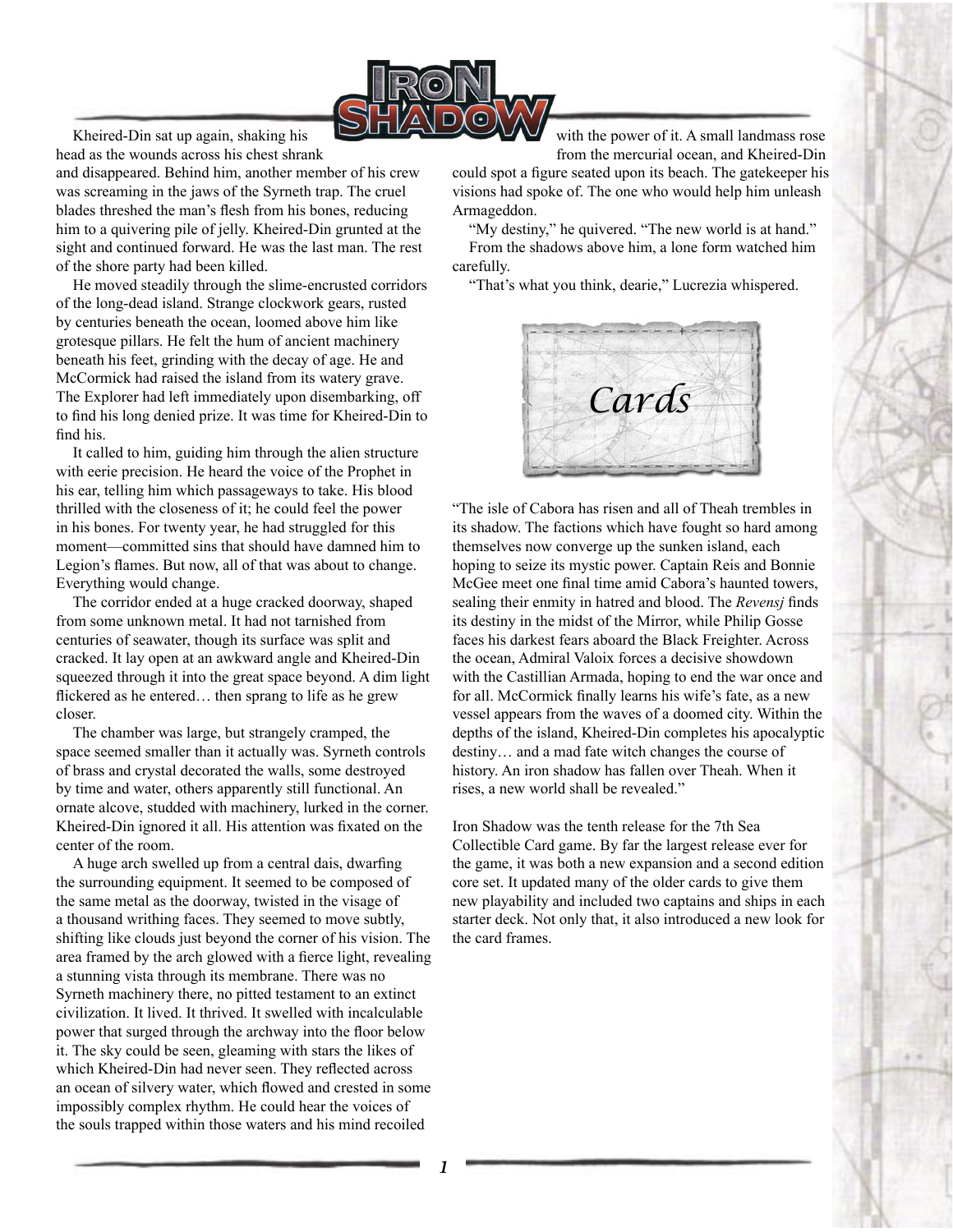# *Actions*

#### **12-Pound Cannon Volley** (C) 6Ca/- [S/d/p]

Act: Target Ship in this Sea suffers a 7 Hit Cannon Attack. Act: Target Ship in this Sea suffers a 2 Hit Cannon Attack. When playing this effect, you may tack one of your completed Adventures that provides a Cannon skill bonus of 4 or more instead of paying the skill cost.

*The smoke rose and the sailors cheered as their cannons brought the other ship low.*

#### **16-Pound Cannon Volley** (C) 9Ca/- [S/d/p]

Act: Target Ship in this Sea suffers an 11 Hit Cannon Attack. Act: Target Ship in this Sea suffers a 3 Hit Cannon Attack. When playing this effect, you may tack one of your completed Adventures that provides a Cannon skill bonus of 5 or more instead of paying the skill cost.

*"Keep at it, boys! The ship ain't sunk 'til its timbers go under!"*

#### **20-Pound Cannon Volley** (U) 12Ca/- [S/d/p]

Act: Target Ship in this Sea suffers a 15 Hit Cannon Attack. React: Play when you perform a Cannon Attack. When Crew tack to absorb hits from the Attack, they produce 2 less Swashbuckling (minimum 0). After the Cannon Attack is resolved, sink this card. When playing this effect, you may tack two of your completed Adventures that provide a Cannon skill bonus of 4 or more instead of paying the skill cost.

## **A Better Offer** (C) 3Ad/1In [D/p/t]

Act: Target a Ship. If that Ship has more than one untacked Crew, that player must tack a Crew. Act: Target another player's Crew in this Sea without any cards attached. If that Crew is not aligned to their Captain's faction, the target Crew is discarded. If the target Crew is not unaligned, than the cancel cost of this card is increased by 4.

*"The time has finally come to settle old debts." — The Kire*

#### **A Final Test** (C) -/- [D/p/t]

React: Play when you are suffering Hits to reduce those Hits to 0. Until the end of the turn, any time you suffer Hits the amount of Hits suffered is increased by 3. *"Let's finish this, you and I." — "Bloody" Bonnie McGee*

#### **A Little Broadside Help** (F) -/- [D/p/t]

React: Play when you are paying a Cannon cost. Tack one of your Ally cards in this Sea to produce 4 Cannon.

*"Did you think we were going to leave you behind?" — Cosette to Maggie Malone*

#### **A Little Financial Help** (U) -/- [S/d/p]

React: Play when you are paying an Influence cost. Tack one of your Ally cards in this Sea to produce 4 Influence. *"Would a thousand golden Senators be sufficient?"*

## **A Little Sailing Help** (U) -/- [D/p/t]

React: Play when you are paying Sailing. Tack one of your Ally cards in this Sea to produce 4 Sailing. *The tears gleamed in Celedoine's eyes as she whispered to the airy sprite. "Take us home to Avalon. Bonnie won't be coming back."*

## **Almost Missed** (R) M+2/- [D/p/t]

React: Play after you have resolved a Cannon Attack performed by one of your Gunner Crew. Target the Ship that was originally targeted by the attack and begin a Boarding with that Ship. This Boarding may not be canceled in any way. This Boarding ends after 4 rounds. You may play only one Almost Missed in reaction to a single Cannon Attack.

*"The bad news is, we missed the masthead. The good news is, we hit the powder room."*

#### **Ambush Boarding** (R) M+4/- [D/p/t]

Act: Target another Ship in this Sea to begin a Boarding with the target Ship.

*"How the blazes did they get so close?!"*

#### **Another Betrayal** (R) -/2In [D/p/t]

Act: Tack one of your Heroic Crew to target and inflict 4 Hits on a Ship in this Sea. The cancel cost of this card may not be paid if the target Ship has a Villainous Crew on board.

*"Where is she? What happened to her?" "Through that door," Mumblety-Peg gestured, "and all your questions will be answered."*

#### **Away Boarders** (U) 4Sw/- [S/d/p]

React: Play after you complete a Boarding Attack. You may conduct another Boarding Attack. Act: Target a Ship in this Sea to begin a Boarding with the target Ship that may not be canceled without a card effect. This Boarding ends after 2 rounds. When playing this effect, you may tack one of your completed Adventures that provides a Swashbuckling skill bonus of 1 or more instead of paying the skill cost.

*"Come on, ye swingin' monkeys! We ain't finished yet!"*

#### **Becalmed** (F) 3Ad/- [D/p/t]

Weather React: Play before you perform an action. Target another Ship. That Ship may not move until after that player has passed as an action.

*The sun burned down on the immobile ship, as if to sear them into the deck.*

#### **Below the Waterline** (F) -/- [D/p/t]

React: Play when you inflict more than 3 Hits with a Cannon Attack. The Ship targeted by the Cannon Attack has its Move Cost increased by 1 until the end of the turn. *"Do you hear something splashing?"*

#### **Betrayal** (R) 6Sa/- [D/p/t]

React: Target a Ship when you are suffering Hits. Redirect those Hits to the target Ship.

*Not all betrayals are planned. Some are just convenient.*

#### **Better Off Chum** (F) 4Ca/- [S/d/p]

Act: Target a Ship in this Sea to inflict a 7 Hit Cannon Attack on that Ship. The target may cancel this attack by sinking one of their **Crew** 

*Ships sink, navies rise and fall. In the end, only the sharks endure.*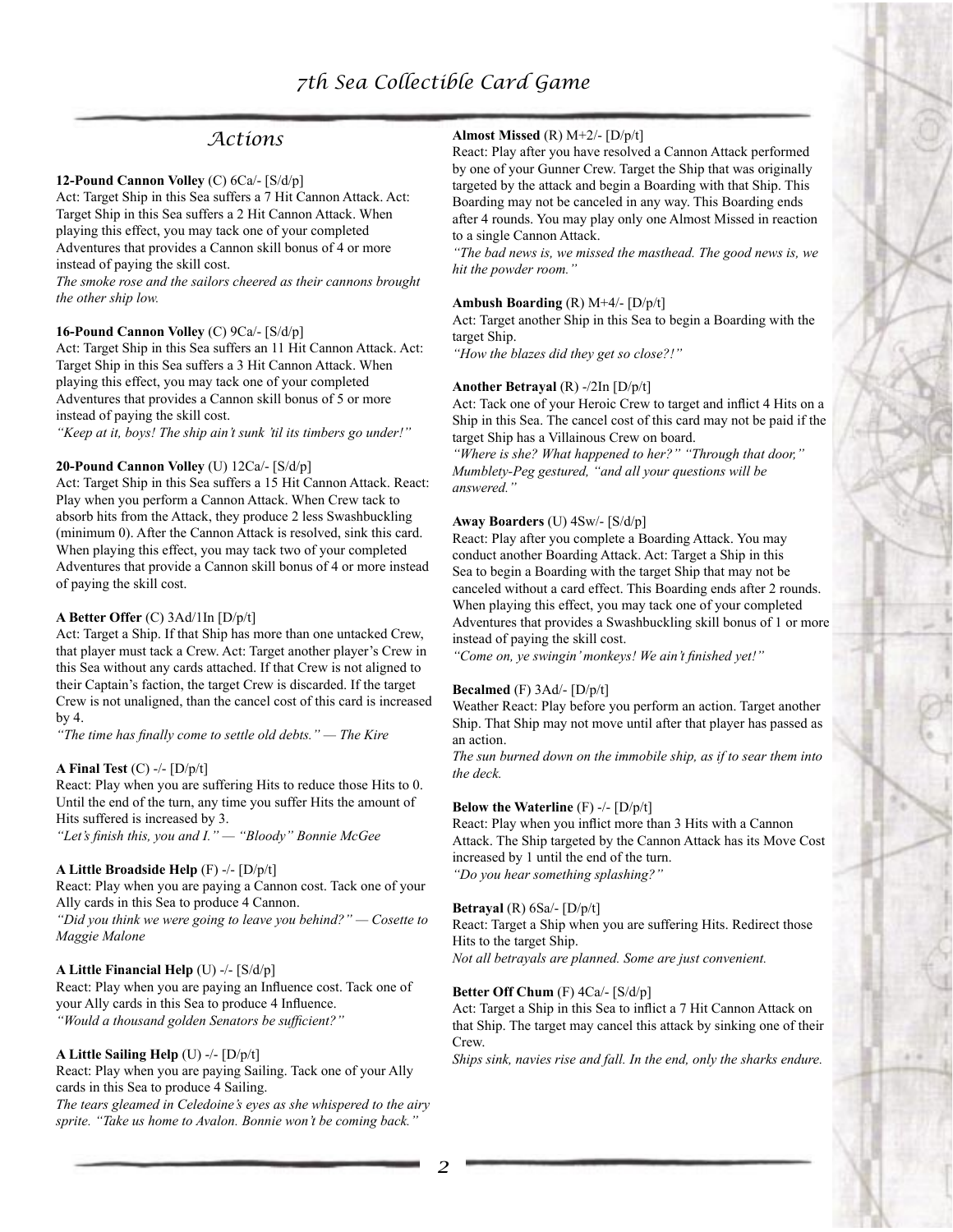# *7th Sea Collectible Card Game*

## **Black Heart** (F) -/- [S/d/p]

Act: If you have a Villainous Captain, sink one of your non-Captain Crew to draw four cards. *Reis always said there's nothing more expendable than men.*

#### **Blocked Passages** (R) -/- [S/d/p]

Unique React: Play this card when you are suffering Hits. Attach this card to your Ship as a Damage Attachment to absorb 4 Hits. While this card is attached you must tack 1 non-Captain Crew immediately after the untack phase. You may sink this Attachment by paying 3 Swashbuckling as an Action. You may not sink or discard this card with other card effects.

*"Maybe we can crawl in through the bilge holes."*

#### **Bum Rush** (R) -/- [D/p/t]

React: Tack one of your First Mate Crew and produce any amount of Swashbuckling to play this card instead of performing a Boarding Attack. Target the other Ship in the Boarding. Inflict an amount of hits on the other Ship in the Boarding equal to the amount of Swashbuckling produced.

#### **Burn Their Sails** (U) -/M+3 [S/d/p]

Act: Target another Ship. Reduce that Ship's total Sailing by 10 (minimum 0) for purposes of determining Initiative next turn. Act: Sink a card from your hand to target a Crew. Until the end of the turn, that Crew's Sailing skill is always zero. "Amazing how well sailcloth catches. You gentlemen should be more careful..."

#### **Canister Shot** (F) 4Ca/- [D/p/t]

React: Play instead of performing a Boarding Attack. Inflict a number of Hits on the target Ship equal to the number of untacked Crew on your Ship with a Cannon skill greater than zero. *"They rip ye to pieces before ye take two steps. The gulls'll eat well tonight."*

#### **Carousing** (C) -/- [D/p/t]

React: Play when you are paying a skill cost. Discard another card from your hand to produce 1 point of any skill. *A succesful sea voyage can make a sailor rich enough to retire… unless he goes and blows it all in a single night.*

#### **Charge** (U) -/- [S/d/p]

You may not play this card unless your Captain has at least 2 completed Adventures attached. React: Play this card instead of performing a Boarding Attack. Sink one of your Crew with an Influence cost greater than 2, to inflict 3 Hits on the other Ship in the Boarding.

*"Again! Hit them again!" — Melinda Gosse*

#### **Cheap Barrels** (U) 3Ad/3In [D/p/t]

Act: Target a Ship. Until the end of the turn all Crew on that Ship have  $-1$  Adventuring (minimum 0). Act: Target a Sea. Until the end of the turn, any skill costs to complete uncompleted Adventures in that Sea are increased by 2. When playing this effect, you may tack one of your completed Adventures that provides an Adventuring skill bonus of 2 or more instead of paying the skill cost. *"Criminy! The beer weren't that stong!"*

#### **Close Range Cannon Volley** (C) -/- [D/p/t]

Act: Target a Ship in this Sea. Pay 2 Sailing and 2 Cannon to inflict a 5 Hit Cannon Attack on the target Ship. React: Play when you are tacking one of your Gunner Crew. Tack one of your Topman Crew to produce Cannon equal to the Topman's Sailing skill. *"Say that again, fellas — the part about me mother…"*

#### **Cluttered Ship** (U) -/4In [D/p/t]

Act: Target a Ship Attachment attached to another Ship in this Sea. Attach this card to that Attachment. Until the end of the game, target Ship Attachment counts as 1 additional Crew against that Ship's Crew Maximum regardless of other card effects. That Ship Attachment's controller may sink that Ship Attachment and this card as an action if that Attachment is not a Damage Attachment. *"Nonsense! I see a piece of empty deck right there!"*

#### **Courtly Manner** (F) -/- [D/p/t]

React: Play when you are paying an Influence cost to produce 1 Influence.

*"If the Queen sees a bumpkin, she treats you like a bumpkin. If she sees a lord, she treats you like a lord."*

#### **Crossing Swords** (C) M+1/- [D/p/t]

Act: Target a Ship in this Sea. Play this card to begin a Boarding with that Ship that may be canceled by the target Ship sinking one of their untacked Crew and cannot be canceled in any other way. This Boarding ends after 3 rounds. "

*No one ruins my party, monsieur. Not even you."*

#### **Crossing the T** (R) -/- [S/d/p]

Act: Target another Ship in this Sea. Tack 6 or more Cannon and 3 or more Sailing to produce a Cannon Attack on that Ship which inflicts a number of Hits equal to the amount of Cannon and Sailing produced.

*We moved in front of them, so our sides were facin' their bow. Then the Captain cried for us to open fire on those poor, helpless bastards.*

#### **Dead Men Tell No Tales** (U) 2Ad/3Sa [D/p/t]

Act: Target Ship suffers a number of Hits equal to half the amount of Crew in that player's sunk pile (rounded down). React: Play after another player sinks a Crew for any reason other than absorbing Hits. That player suffers an amount of Hits equal to the sunk Crew's Influence cost plus 3. If your Captain has an Influence greater than 5, the cancel cost of this card is increased by 5. *The only reliable way to keep a secret.*

#### **Derwyddon's Schemes** (U) 4In/6In [S/d/p]

Act: Target and discard a Letter of Marque or Patron Attachment. Act: Target and discard an Attachment in this Sea. *"The Sunken Eye isn't the end, your Majesty. It's merely the beginning…"*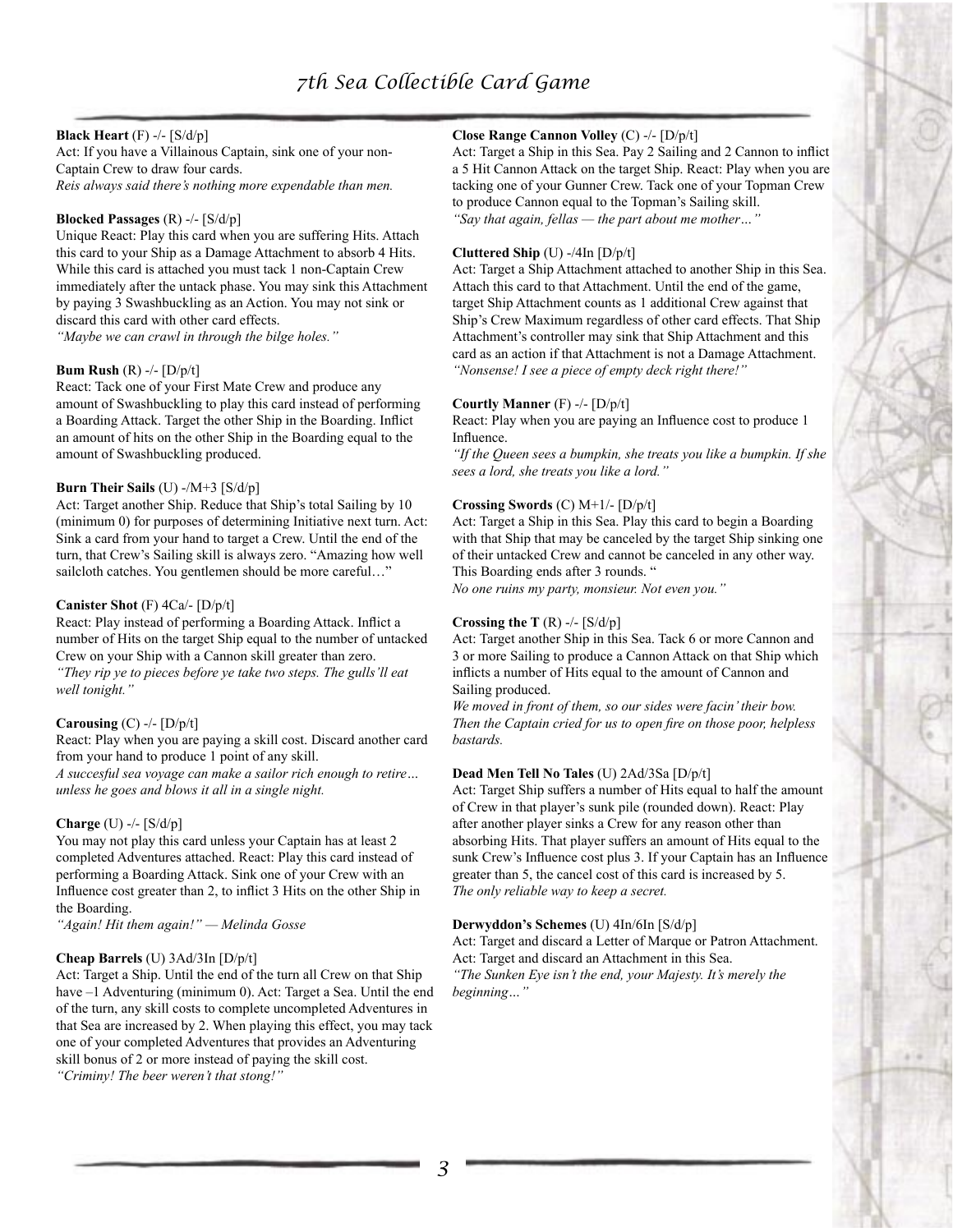## **Desperate Wages** (U) 1Ad/- [S/d/p]

Act: Discard the top 3 cards of your deck. If one of those cards is a Crew card, you may hire that Crew, paying all costs. React: Play when another player is untacking one of their Crew during the Actions Phase. Inflict 4 Hits on that player's Ship. When playing this effect, you may tack one of your completed Adventures instead of paying the skill cost.

*"All right! Take it, take it all! Just please come with me."*

#### **Direct Hit!** (F) -/- [S/d/p]

React: Play when tacking a Crew with a Cannon skill greater than 6 to produce Cannon. That Crew produces 3 extra Cannon. *"The cannon struck, and it seemed as if the ship swelled with the pain of it before shattering into a thousand pieces."*

#### **Divvying the Plunder** (U) 1In/- [S/d/p]

React: Play after you complete an Adventure. You may immediately perform another Action. React: Play when producing Influence. Tack one of your Crew to produce Influence equal to that Crew's Adventuring. When playing this effect, you may tack one of your completed Adventures that provides an Influence skill bonus of 1 or more instead of paying this card's skill cost. *"Maybe now ye kin afford ta take a bath."*

#### **Errant Match** (C) 1Sw/4Sw [D/p/t]

React: Play after another player has absorbed Hits. Target and discard one Ship Attachment on that player's Ship. React: Play when another player is untacking a Crew. That Crew remains tacked. When playing this effect, you may tack one or more of your completed Adventures to increase the cancel cost of this card by the number of completed Adventures tacked. *"I didn't do it." — Maggie Malone*

#### **Experience Has Its Rewards** (R) -/- [S/d/p]

React: Play when you are pushing an Experienced Crew forward to perform a Boarding Attack. Discard all of the cards in your hand to draw 7 cards from your deck. Torvo's sword flicked out of the sheath like a razor.

*"Ah, new practice targets."*

#### **Extra Watch** (F) 3Sw/- [D/p/t]

Act: Untack your Ship. *Three men may notice what a single one will miss.*

#### **Eyepatch** (F) -/- [D/p/t]

React: Play when you suffer Hits. Attach this card to one of your Crew without an Eye Attachment to suffer 1 fewer Hit. This Attachment has the Eye trait. A Crew may not have more than one Eye Attachment.

*"I'd show ya what it looks like underneath, but yer eatin an' all…"*

#### **False Colors** (F) -/- [D/p/t]

Act: Tack your Ship and one of your Ally Attachments to play this card. Move your Ship to that Ally's Sea, and move that Ally to the Sea your Ship occupied at the start of this action.

*"A single flag can deceive an entire fleet." — Jeremiah Berek.*

#### **Fancy Swordplay** (C) -/- [D/p/t]

React: Play immediately before one of your Swordsman Crew is about to play a Boarding Attack card from your hand. Draw 3 cards.

*"Why should I parry such a clumsy thrust when the chair can do it for me?"*

#### **Fateful Block** (R) -/- [D/p/t]

React: Play immediately after you play a Boarding Attack card from your hand during a Duel. If your Crew has the Swordsman trait, you may draw a number of cards from your deck equal to 2 plus your Crew's Swordsman bonus. If your opponent's Crew has the Swordsman trait as well, they may draw a number of cards from their deck equal to their Crew's Swordsman bonus. *"What's the matter? I thought yer wee blade could cut through anything…"*

#### **Fire and Steel** (U) 5Ad/- [D/p/t]

Act: If you have a Vesten Captain, target and Sink an uncompleted Adventure in this Sea. Act: Target a Ship in this Sea. Tack any one of your Crew to produce a Cannon Attack that Inflicts Hits on the target Ship equal to the tacked Crew's printed Swashbuckling. When playing this effect, you may tack one of your completed Adventures that provides an Adventuring skill bonus of 2 or more instead of paying the skill cost.

#### **Fire Ships** (U) 1Ad/M+1 [S/d/p]

Act: Pay any amount of Adventuring (minimum 1) to play this card. Target a Ship in this or an adjacent Sea. The target Ship suffers a number of Hits equal to the amount of Adventuring produced. If you have a Captain with the name "Berek" in the title, this card's cancel cost is increased by 2.

*"There's nothing more distracting than a blazing sloop."*

#### **Flogging** (F) -/- [S/d/p]

Act: If you have a Villainous Captain, tack one of your Crew to draw two cards.

*Kill a man and you gain nothing. Stripe his back and you gain his fearful obedience.*

#### **Gold Only Buys Obedience** (C) -/- [S/d/p]

React: Play when you are hiring a Crew from your Captain's faction. That Crew's Influence cost is reduced by 2 (minimum 0). *"When McCormick was one of us, there's nothing we wouldn't do for him. The money came in, but we didn't care. Loyalty to our captain was all that mattered. It made his betrayal all the more painful." — Cosette*

#### **Guns Blazing** (F) 3Ca/- [S/d/p]

React: Play when you are entering a Boarding as the Attacker. Inflict 5 Hits on the Defender in the Boarding.

*The fits fall upon Gerald about once every six months: a raving madness, marked by violence and bloodshed. The Rogers whisper that it has something to do with the mask seared to his face.*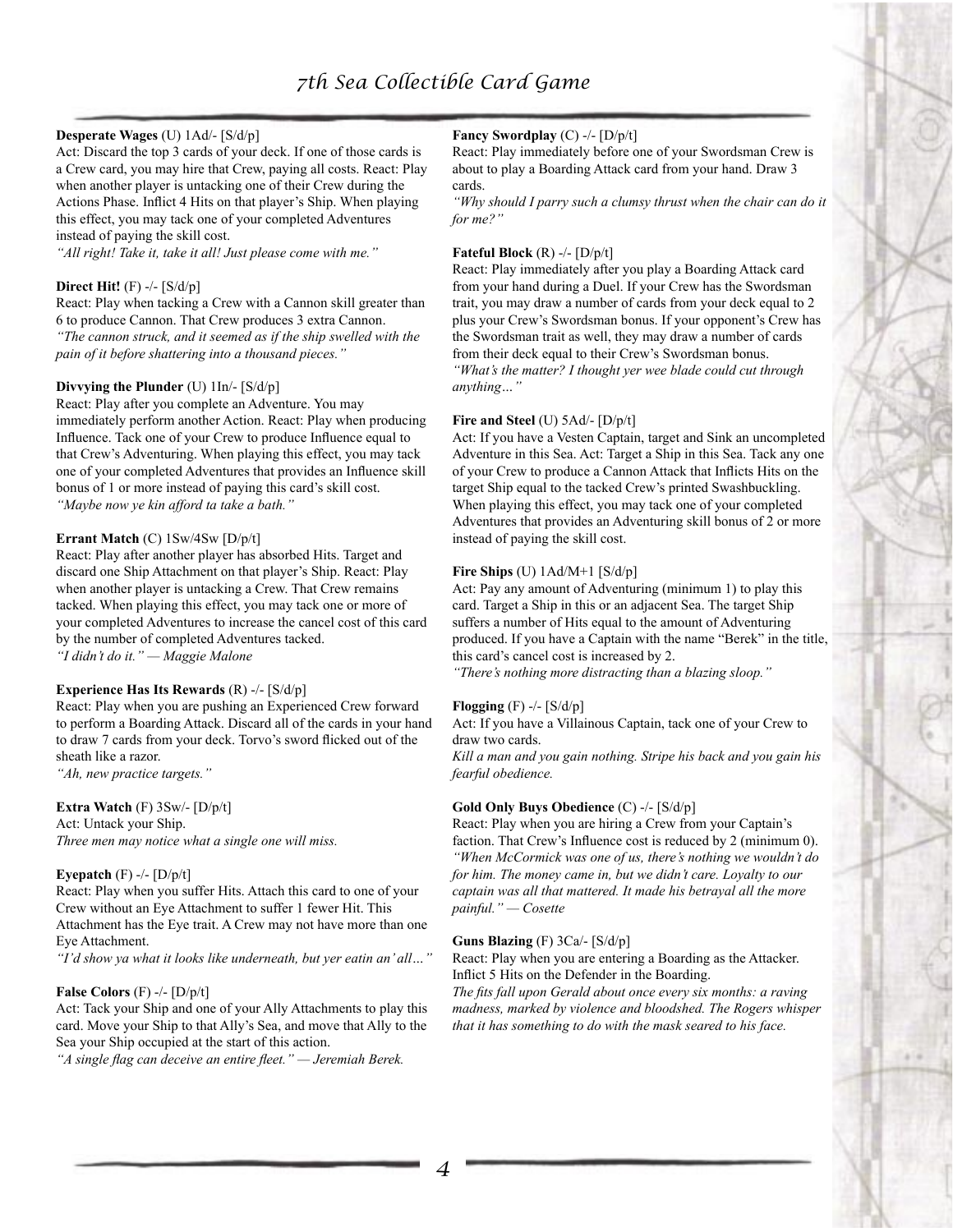## **Haunted by the Past** (U) -/- [D/p/t]

React: If you have a Vesten Captain, play when you are infllicting Hits to inflict 1 extra Hit. React: Play when the opposing Captain in a Boarding (or Duel) is inflicting Hits or an Attachment attached to that Captain is inflicting Hits during a Boarding. That Captain or Attachment inflicts 3 fewer Hits.

*Olafssdottir wanted only to presevre the past. In the end, it rose up and devoured her.*

#### **Headhunters** (C) 2Ad/4Ad [S/d/p]

React: Play immediately after another player completes an Adventure. Inflict 4 Hits on that player's Ship. You may only play one "Headhunters" per completion of an Adventure. *"Maybe they're friendly…"*

#### **He's Mine** (C) -/- [S/d/p]

React: Play before one of your Crew plays their first Boarding Attack card during a Boarding Attack or Duel. Tack that Crew to target another one of your Crew (tacked or untacked) that takes the tacked Crew's place in the Boarding Attack or Duel.

*"Hello my darling," the thing with Amanda's face crooned. "We've waited so long for you…"*

#### **Hiding in the Reefs** (F) M+0/- [S/d/p]

React: Play when you are entering a Boarding as the Defender. The Boarding is canceled. Inflict 3 Hits on the Attacker's Ship. *The Sea Dogs knew Avalon's shores by heart — and their small ships could skirt the treacherous waters like a ballerina.*

#### **Hired Swordsman** (U) -/- [S/d/p]

React: Play when you are entering a Boarding. The Defender performs the first Boarding Attack for the first round of the Boarding. React: Play when the opposing player in the Boarding pushes a Crew forward to begin a Boarding Attack. This card acts a Crew with 3 Swashbuckling (and zeroes in all other stats) that is pushed forward to fight against the opposing Crew, if your Crew Maximum is less than 9. After the Boarding Attack is resolved this card is sunk.

#### **Holy Vision** (F) -/- [S/d/p]

Act: Tack one of your Holy Crew and discard two cards from your hand to draw two cards.

*Kheired-Din saw angels. They guided him on his path and showed him visions of the new world to come. Whether they came from Theus or Legion, not even he could say.*

#### **Into the Fog**  $(F)$  M+2/-  $[S/d/p]$

Weather React: Play when you are suffering Hits. Reduce the Hits suffered to zero. This card may not be played during a Boarding (or Duel).

*Ten years ago, a thick fog helped sink the Castillian Armada. When Orduño sought to break Montaigne's blockade, the fog decided to repay the debt.*

## **Kiss of Death** (F) -/- [D/p/t]

Act: Tack your Black Freighter Captain and Black Freighter Ship to play this card. Get a non-Loyal Crew from your deck which does not have the Black Freighter faction symbol and hire the Crew. Attach this card to the hired Crew. This card gives the Crew the Black Freighter faction symbol and the Loyal trait. Shuffle your deck. If this card is discarded or sunk, immediately discard this Crew.

*The dark embrace promised everlasting damnation…*

#### **Know Your Opponent** (U) -/- [/]

React: Play when you reverse a Boarding Attack during a Boarding Attack or Duel. If your Crew has more Swordsman Knacks attached than the other Crew or a higher Swashbuckling than the other Crew, the bottom Boarding Box may not be used to reverse your Boarding Attack.

*"How swiftly the student becomes the master!"*

#### **Land Lubber** (U) -/4In [D/p/t]

React: Play when another player hires a Crew with a Cannon skill and Sailing skill of 0. Pay an amount of Adventuring equal to that Crew's Influence cost to discard that Crew. Act: Target a Crew in this Sea with a Cannon skill of 0 and a Sailing skill of 0. Tack one of your Crew to tack the target Crew.

*"Sheep…shank…??? What does livestock have to do with it?"*

#### **Last Ditch Cannon Attack** (R) 3Ad/3Ad [D/p/t]

Act: Sink one of your non-Captain Gunner Crew and target a Ship in this Sea to produce a Cannon Attack equal to the sunk Crew's printed Cannon skill. If your Captain has a Cannon skill greater than 5 and you have a smaller printed Crew Maximum than the target Ship, the cost to play this card is reduced by 3 (minimum 0). *"Nobody could make the last shot count like Allende." — Sean McCorley*

#### **Last Second Escape!** (F) -/M+0 [D/p/t]

React: Play when a Cannon Attack is inflicting Hits on your Ship. Target the Ship of the player producing the Cannon Attack. Cancel the Cannon Attack, then move your Ship to an adjacent Sea. React: Target a Ship that is starting a Boarding with your Ship. The Boarding attempt is canceled. Move your Ship to an adjacent Sea. *Victory belongs to the swift — for ships as well as men.*

#### **Lemons** (F) -/- [D/p/t]

React: Play immediately after you have completed an Adventure. Untack one of your Crew which tacked to produce Adventuring to complete the Adventure.

*Makes ya sick, doesn't it?*

#### **Lice** (U) -/- [S/d/p]

Act: Target another Ship in a Sea with a Port attached. All Crew on that Ship have their Influence reduced by one until the end of the turn (minimum 0). React: Tack one of your Pet cards when another player tacks a Crew to produce Influence. That Crew produces 3 less Influence (minimum 0).

*"Yer gonna give that monkey a disease!"*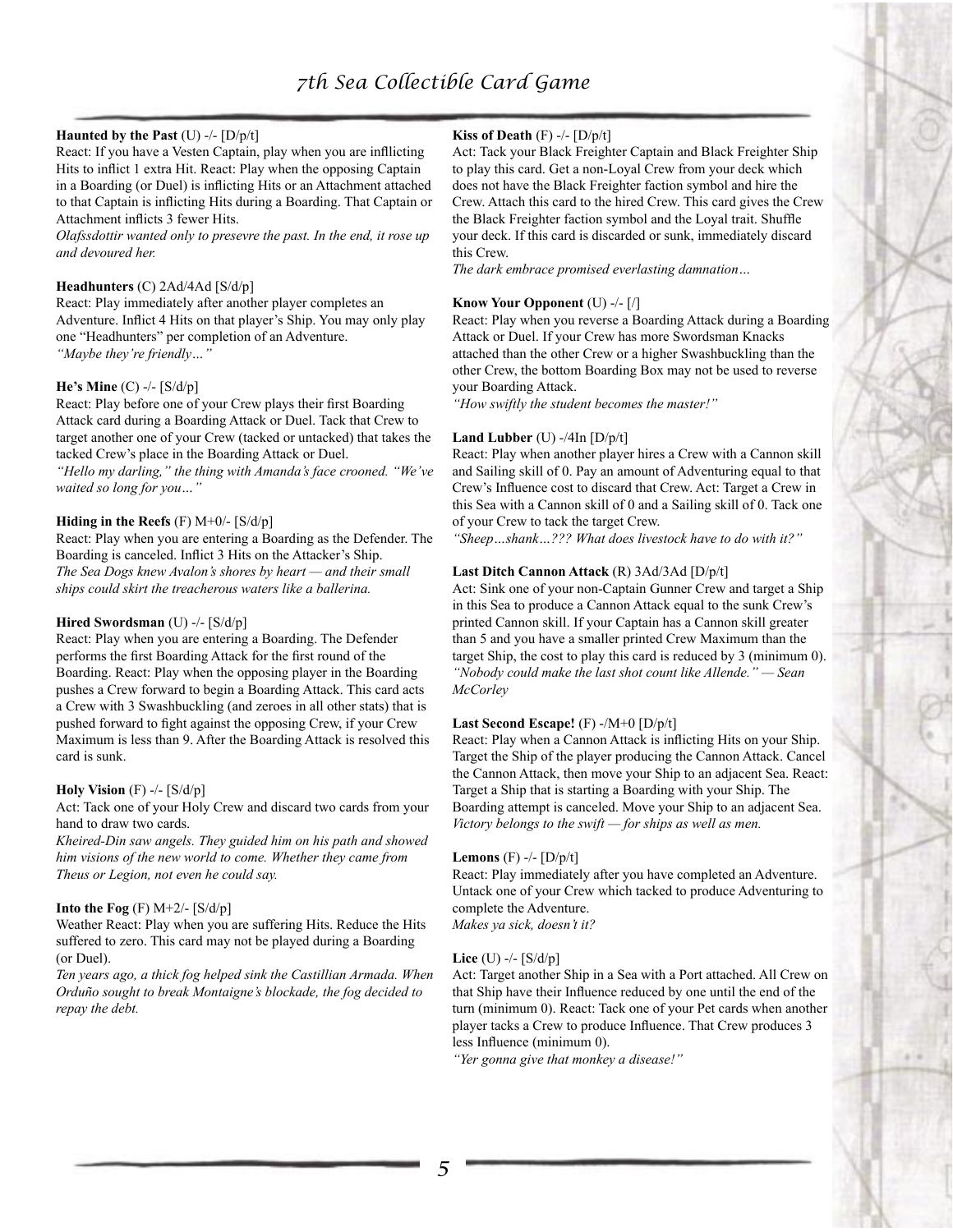### **Life Raft** (C) -/- [S/d/p]

Act: Search your discard pile for a Crew card. Place that Crew card in your hand. React: Play when one of your Crew is being discarded. Place that Crew card in your hand, instead of your discard pile. React: Play after another player performs an action (not a React) to discard one of your Crew. That Crew remains on board your Ship, tacked. Sink all cards attached to this Crew. Sink this card.

#### **Line and Winch** (F) 2Sw/- [S/d/p]

React: Play when you are paying the Sailing cost to begin a Boarding or the Sailing cost of an action that will result in a Boarding to produce 4 Sailing.

*"He can reel in a brigantine like a load of mackerel." — Arturo Rodriguez*

#### **Log of the Black Freighter** (F) -/- [S/d/p]

Act: Tack one of your Crew with Fear 1 or more to target a player. Target player must discard one of their Crew (except a Captain) with an Influence cost equal to, or greater than, the Fear value of the Crew tacked to play this card.

*A litany of the Damned is inscribed on its pages.*

#### **Look The Devil in the Eye** (R) -/- [D/p/t]

React: Play immediately after you and another player have resolved a Duel. Both players draw 5 cards from their deck. React: Play when you push your Captain forward to start a Boarding Attack. You may discard your entire hand and draw 7 cards from your deck.

*"The story's over, ye butcher!" She sank the blade into his chest. "Ye cut, ye bleed, ye die…"*

#### **Major Hull Damage** (R) -/- [S/d/p]

React: Play this card when you are suffering Hits. Attach this card to your Ship as a Damage Attachment to absorb 8 Hits. This card counts as 2 Crew against your Crew Maximum. Your Ship's Move Cost is increased by 2 while this card is in play. You may sink this Attachment by tacking 6 Swashbuckling as an action. You may not sink or discard this card with other card effects. *"I'm fairly certain that hole shouldn't be there."*

#### **Mermaids** (C) 6Ad/3Sa [S/d/p]

Monster Act: Target a Ship with more than 5 Crew on board. That Ship suffers a number of Hits equal to the number of Crew on board that Ship. Act: Target a Ship. Target Ship must discard a Crew or suffer 6 Hits. If your Captain has an Adventuring skill of 6 or more, the cancel cost of this card is increased by 4. *Every sailor knows their beautiful warble… and fears their shark's grin.*

#### **Mind Your P's and Q's** (U) 4Ad/2In [D/p/t]

React: Target another player's Crew as it enters play. Return the target Crew to its owner's hand. React: Target another player's Crew as that Crew enters play. Push one of your Crew forward and play a card from your hand as a Boarding Attack to begin a Duel between your Crew and the target Crew. If you have a Heroic Captain, the cancel cost of this card is increased by 5. *"W-w-w-well, m-maybe it wasn't yer sister after all."*

#### **Minor Hull Damage** (F) -/- [D/p/t]

React: Play this card when you are suffering Hits. Attach this card to your Ship as a Damage Attachment to absorb 4 Hits. This card counts as 1 Crew against your Crew Maximum. Your Ship's Move Cost is increased by 1 while this card is in play. You may sink this Attachment by tacking 3 Swashbuckling as an action. You may not sink or discard this card with other card effects.

*"That was close enough to shave the whiskers off me chin."*

#### **Monkey's Fist** (U) -/- [S/d/p]

Act: Discard one of your non-Captain Villainous Crew to draw 3 cards. React: Play after a Heroic Crew is sunk to draw 2 cards. *"Throw him to the sirens when he wakes up." — Riant Gaucher*

#### **Much Needed Repairs** (R) 4In/- [S/d/p]

Act: Target and sink a Damage Attachment attached to your Ship (overriding any text on the Damage Attachment). Sink this card. *"Maybe I'm gettin' fergetful in me old age, but I DON'T THINK ME SHIP WAS LISTIN' LIKE THAT WHEN WE DOCKED!!!"*

#### **Nasty Bit o' Luck** (F) -/- [S/d/p]

React: Play when a Ship moves into your Sea using the Ship's "Free Move." That Ship's player does not get to perform an action. Play continues to the next player. *The worst "luck" is the kind your enemies provide for you.*

#### **No Fun to Be a Captive** (F) -/- [D/p/t]

Act: Sink one of your Captive Crew to give +2 Cannon, Sailing and Adventuring to another Captive Crew until the end of the turn. *"I've had enough of chains and shackles to last twenty lifetimes."— Ernesto Castillius*

#### **No Space for Luxuries** (U) -/- [D/p/t]

Act: Target a Ship Attachment on a Ship which is exceeding its printed Crew Maximum. Sink the target Attachment and inflict 3 Hits on that Ship.

*Fire on a ship is one of the greatest threats a crew can face. Even while moored in harbor, like the Hanged Man was, a ship on fire will burn to the keel before anyone can stop it.*

#### **Piles of Skulls** (U) 5Ad/2Ad [D/p/t]

React: Play when a player completes an Adventure to target that Adventure. The target Adventure is discarded without effect. React: Play when an Attachment produces Adventuring or Influence. That Attachment produces no skill points and is discarded. When playing this effect, you may tack one of your completed Adventures that provides an Adventuring bonus of 3 or more instead of paying the skill cost.

#### **Pistol Hand** (C) 2In/- [S/d/p]

React: Play when you are suffering Hits. Attach this card to one of your Crew without a Hand attachment to absorb 2 Hits. This card has the Hand trait, and gives the attached Crew +2 Cannon. A Crew may not have more than 1 Hand attachment. *"It also has a file, a corkscrew, and a pair of tweezers."*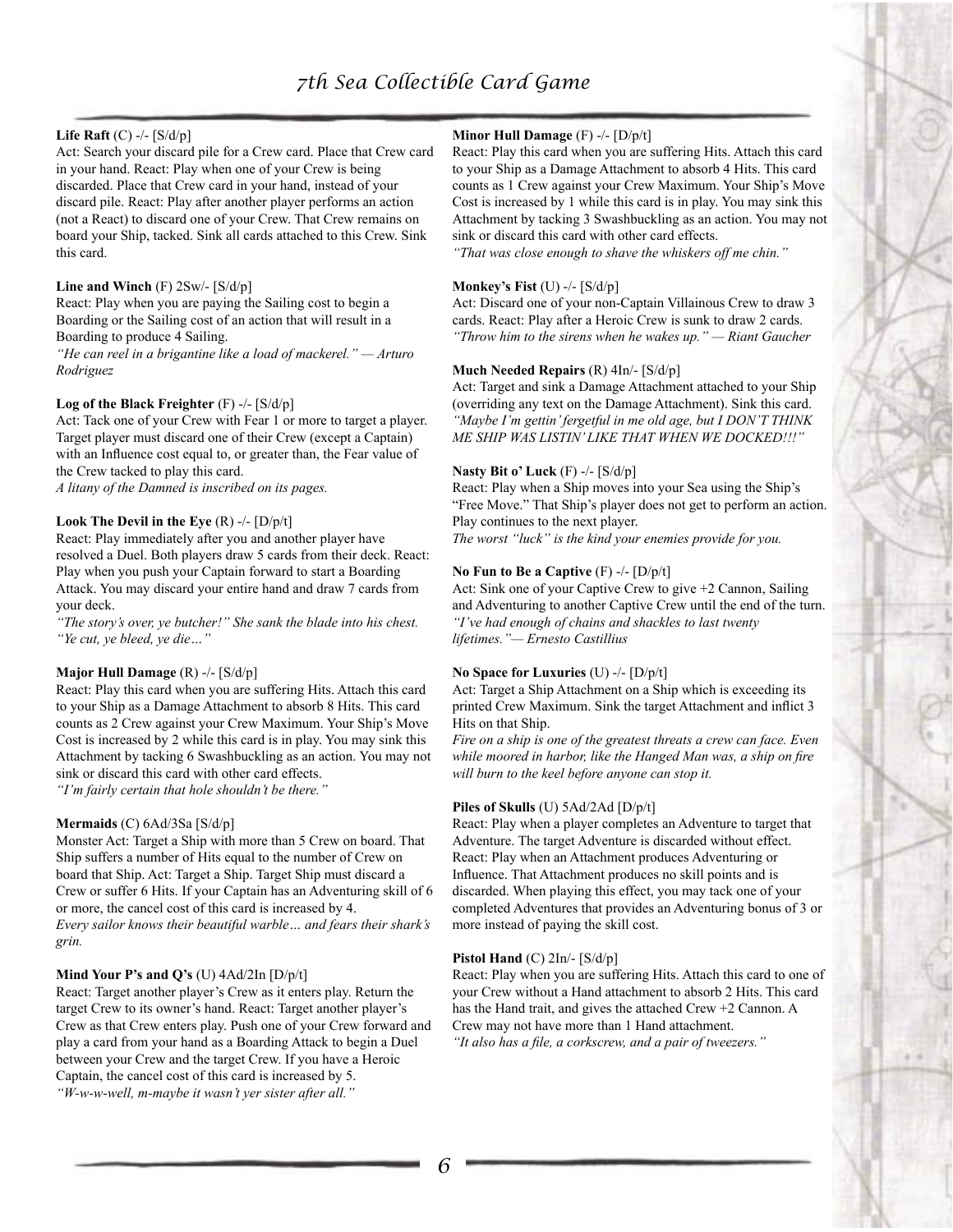## **Poor Jack** (F) -/- [S/d/p]

React: Play when one of your Crew is sunk. You may attach all of that Crew's Item Attachments to one of your Crew which may attach them. Tack the Crew (if untacked) receiving the Items. *The navy unfailingly respects its honorable dead — it's the possessions of the dead that they're a little less formal about.*

#### **Prayer** (F) -/- [D/p/t]

*strength from them.*

React: Play when one of your Holy Crew is tacking to pay a skill cost. The Crew produces 2 extra points of the skill. *The words left Alfonso's lips, and it seemed the entire crew drew* 

#### **Press Gang** (C) 2Ad/- [D/p/t]

Act: Hire a Crew from your hand with an Influence cost less than 3 at no cost. React: Play when you are hiring a Crew. Tack one of your completed Adventures that provides an Adventuring bonus of 3 or more to reduce the cost of that Crew by 4 (minimum 0). *"Quit yer squealin', Yer gonna like bein' a sailor."*

#### **Purple Heaves** (R) 3Ad/- [D/p/t]

React: Play when another player untacks one of their Crew during the Actions phase toi target the untacked Crew. If that Crew is not a Captain, the Crew is discarded. If the Crew is a Captain, inflict 5 Hits on that player's Ship.

#### **Queen of the Sea** (U) 6Ad/2Sa [D/p/t]

Monster Act: Target a Ship. Inflict 3 Hits on that Ship. Act: Target a Ship in this or an adjacent Sea. Inflict 8 Hits on the target Ship. You may only play this effect if you have a Crew with an Adventuring skill of 7 or more. The cancel cost of this card is increased by 4 when using this effect.

*Are the tales true? Is she the source of the Black Freighter's power?*

## **Reporting Drunk** (C) -/- [D/p/t]

React: Play when another player hires a Crew card to target and tack the target Crew.

*"Izh not drinkin'… izh more uv a drownin', actually…"*

#### **Retribution** (C) -/- [D/p/t]

React: Play when you are suffering 4 or more Hits. Target the Ship that inflicted those Hits. Inflict 2 Hits on the target Ship. *"Here — catch!"*

#### **Riposte** (F) -/- [D/p/t]

Riposte can be played as a Boarding Attack, reversing any type of Boarding Attack played by your opponent. This card produces a Dagger Boarding Attack.

*"I remember Dalia using a similar technique. It's as good as a shield… and shields can't cut you in two." — Ernesto Castillius*

#### **Sabotaged Sails** (F) 1Ad/2Sw [D/p/t]

React: Target a Crew when it tacks to produce Sailing. The target Crew produces no Sailing.

*A frayed knot, a cut line… one man with a knife can finish the battle before it begins.*

## **Sailing Under the Jolly Roger** (F) 2Sa/- [D/p/t]

Act: Search your deck and discard pile for any one Adventure card. Show it to your opponents, then place it in your hand. Shuffle your deck.

*"The food's better, the pay don't stink, and ye can kill anyone ye want!"*

#### **Scurvy** (C) 5Ad/2Ad [D/p/t]

Act: Target a Ship. Until the end of the turn, all Crew on that Ship have  $-1$  Swashbuckling (minimum 1). React: Target a Crew on another player's Ship when it tacks to produce skill points. The amount of skill points produced by the target Crew is reduced to an amount equal to the Crew's Swashbuckling. When playing this effect, you may tack one of your completed Adventures that provides an Adventuring bonus of 4 or more instead of paying the skill cost.

#### **Set Adrift** (R) -/- [S/d/p]

React: Play before you perform an action. Target another player's Ship with at least one Damage Attachment attached. Move the target Ship to an adjacent Sea.

*"I made a deal, Celedoine," Bonnie called as she rowed away. "Keep the crew safe. Be a good captain. Live er die, my story's done… and where I'm goin' ye can't follow."*

#### **Skull Shot** (C) 2In/- [S/d/p]

React: Play when you perform a Cannon Attack. When Crew tack or sink to absorb Hits from the Attack, they may not absorb more Hits than their Swashbuckling.

*The sailors screamed like gulls as the unholy cannon shot tore into their flesh.*

#### **Southern Trade Winds** (U) -/- [S/d/p]

Weather Act: Until the end of the turn, your Ship's Move Cost is reduced by 2 (minimum 1) when you are paying your Ship's Move Cost for an effect that will result in moving your Ship towards The Mirror. React: Play before you perform an action. Move your Ship to an adjacent Sea towards The Mirror. You may only use this effect if your printed Move Cost is less than 3 and your Ship is not in The Mirror.

#### **St. Roger's Day** (C) 2Ad/- [D/p/t]

Act: Move your Ship to an adjacent Sea. Beginning with the player on the left and continuing clockwise, any player may pay 3 Adventuring to cancel this action. Act: Beginning with yourself and moving clockwise around the table, each player must place their Ship in a Sea adjacent to their current location.

#### **Stand Together** (C) -/- [D/p/t]

You may only play this card if you have a non-Villainous Captain. React: Play when you are suffering Hits to absorb an amount of Hits equal to the number of Loyal Crew you have on board. Sink this card. A friendly arm yanked him aside seconds before the cannonball burst through.

*"Stand together or die alone, eh mi ami?"*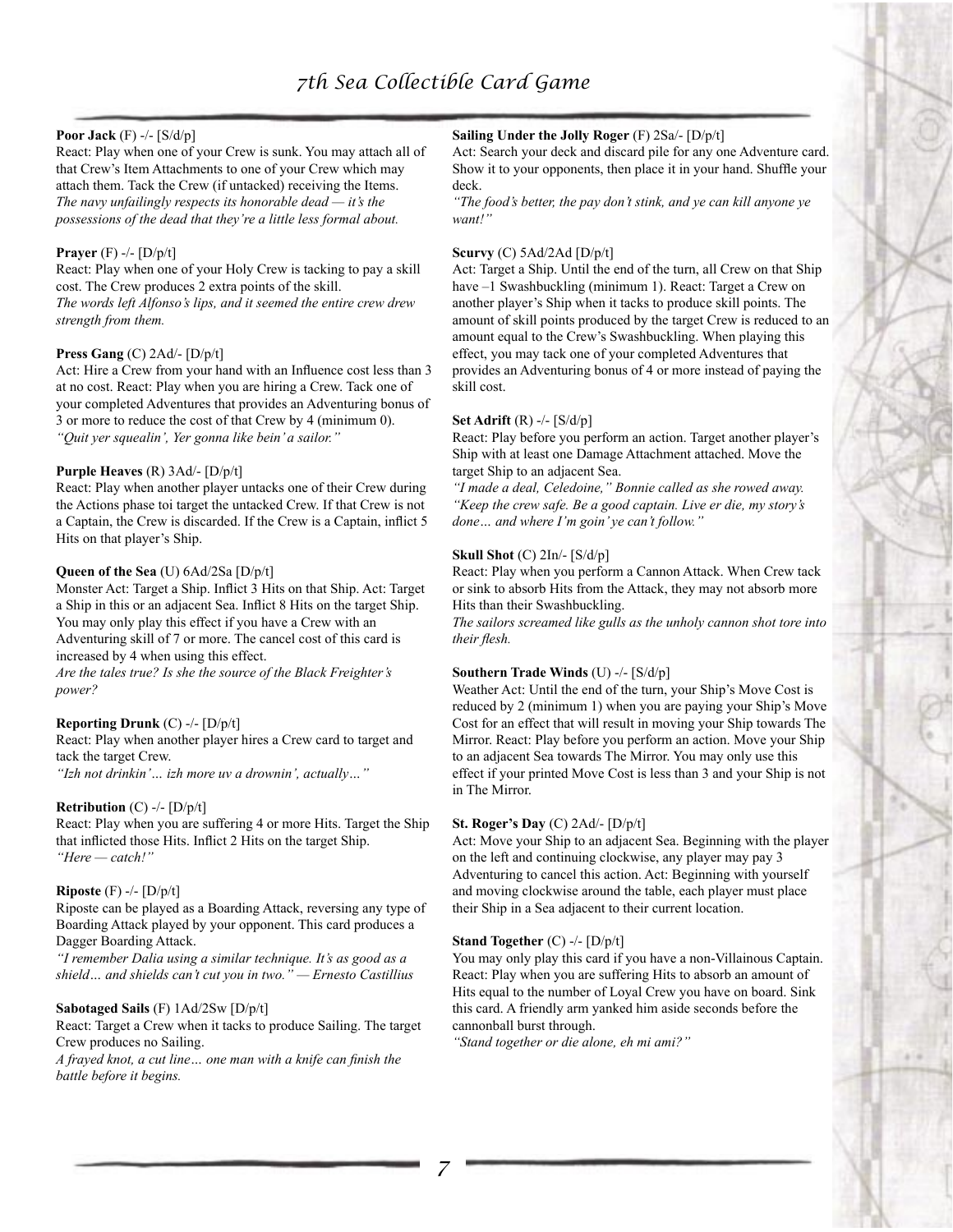## **Steal Their Wind** (F) 1Sa/3Sa [S/d/p]

Weather Act: Target another Ship in this Sea. Until the end of this turn, any time the target Ship pays Sailing, that cost is increased by 2 Sailing.

*If only our captain's curses could've filled the sails.*

#### **Stirring Speech** (R) -/- [D/p/t]

Act: Tack one of your Holy or First Mate Crew to untack one of your other non-Captain Crew.

*"Those who die will be remembered for all time! Those who live will have a tale to tell their grandsons… and more gold than they could ever spend in their lives!"*

#### **Syrneth Guardians** (U) 9Sw/- [S/d/p]

Act: Target another player who has 2 or more uncompleted Artifact Adventures in play. Sink all of the cards in the target player's hand. React: Play when another player completes an Artifact Adventure. The target player must sink 2 cards from their hand or suffer 3 Hits.

#### **Tar, Tar and More Tar** (U) -/- [S/d/p]

React: Play when you are suffering Hits. If your Ship is the only Ship in this Sea, reduce the Hits suffered by 4. React: Target and untack one of your non-Captain Crew with an Adventuring skill greater than 2 when you are suffering Hits. If the target Crew is still untacked when all of the Hits have been absorbed, tack the target crew.

*"Just keep the fire out of the powder room and we'll be fine." — Grimey Stubbs*

#### **The Better Part of Valor** (C) 5Sa/- [D/p/t]

React: Play when an action card targets one of your cards. That action is canceled. Sink this card.

*"Ragnarok is coming, Vendel scum! You cannot hide from it forever!"*

#### **The Figurehead Released** (R) -/- [S/d/p]

React: Play instead of performing a Boarding Attack. Tack one of your Crew to target and discard a Ship Attachment attached to the other Ship in the Boarding. The undead figureheahd moaned in horror — or was it relief?— as it slid down the prow into the sea. *"Do you think that will save you from me?!" Necros howled. "I don't know," Gosse mused. "Let's find out."*

#### **The Fury of the Rogers** (C) 3Ad/4In [S/d/p]

Act: Target another Ship in this Sea. Your Ship begins a Boarding wit the target Ship.

*The only thing more frightening than the Crimson Rogers was the Crimson Rogers' anger.*

#### **The General's Plan** (U) -/- [D/p/t]

Act: Target a Sea Attachment in this or an adjacent Sea. Tack the target Attachment. Act: Target a Sea Attachment in this or an adjacent Sea. Tack one of your Gunner Crew with at least one Adventure attached to sink the target Attachment. "

*He sailed straight up the river, dodging Castillian cannon all the way. Never seen such guts in my life."*

#### **The General's Tactics** (F) 4Ad/M+0 [D/p/t]

Act: Target a Ship in an adjacent Sea. Tack one of your Crew to inflict a Cannon Attack on the target equal to that Crew's Cannon skill. The cost to play this card is reduced by 2 if you have a Montaigne Captain.

*He finally learned to respect his crew… and they responded by pulling off a miracle.*

#### **The Island's Heart** (R) -/- [S/d/p]

Fear 2 Knack Act: Tack one of your Crew with Fear 2 or more to play this card. Target an Ally Attachment in this Sea or another player's Ship in this Sea. Attach the target Ally, or move the target Ship, to an adjacent Sea.

*Cabora's gateway led to the 7th Sea itself. As Kheired-Din looked on, he could see the silvery waters brimming with lost souls. The sight was so overwhelming that he failed to notice he was no longer alone…*

#### **The Next Chapter** (C) -/- [S/d/p]

React: Play when you push your Captain forward to start a Boarding Attack. Your Captain inflicts 3 extra Hits with this Boarding Attack. Act: Target another player's Captain with 4 or more Attachments. If your Captain is untacked, play a Boarding Attack from your hand to begin a Duel between your Captain and the target Captain. The Captain playing the final Boarding Attack inflicts no hits, but that player may sink up to 3 Attachments attached to the other Captain.

#### **The Nibelungen's Price** (U) -/- [D/p/t]

React: Play when you are paying the skill cost for an Item Attachment. Discard one of your completed Item or Goods Adventures to reduce the cost by 6 (minimum 0). React: Play when you are paying the Adventuring cost for an Item or Goods Adventure. If your Ship is the only Ship in this Sea, this card produces an amount of Adventuring equal to your Captain's printed Adventuring.

*No one outside of Eisen had ever gained their favor… no one until Bloody Bonnie McGee.*

#### **The Price of Impatience** (U) -/- [S/d/p]

React: Tack one of your First Mate Crew when you have suffered and absorbed 5 or more Hits inflicted by another player with a single action. If you are no longer suffering Hits, that player suffers the same amount of Hits. You may play only one copy of this card in reaction to the same suffering of Hits.

*Each trap cost Din another crewman… and each time, he stood up again and continued on his path.*

#### **The Sacrifice** (U) -/- [D/p/t]

Act: Target one of your Crew in this Sea. Discard any number of cards attached to the target Crew. Act: Discard any one of your Attachments to target a player with a Ship in this Sea. The target player must discard any one of their Attachments.

*"The gods need blood, Guttormson. Take mine." — Red Thorfild's last words*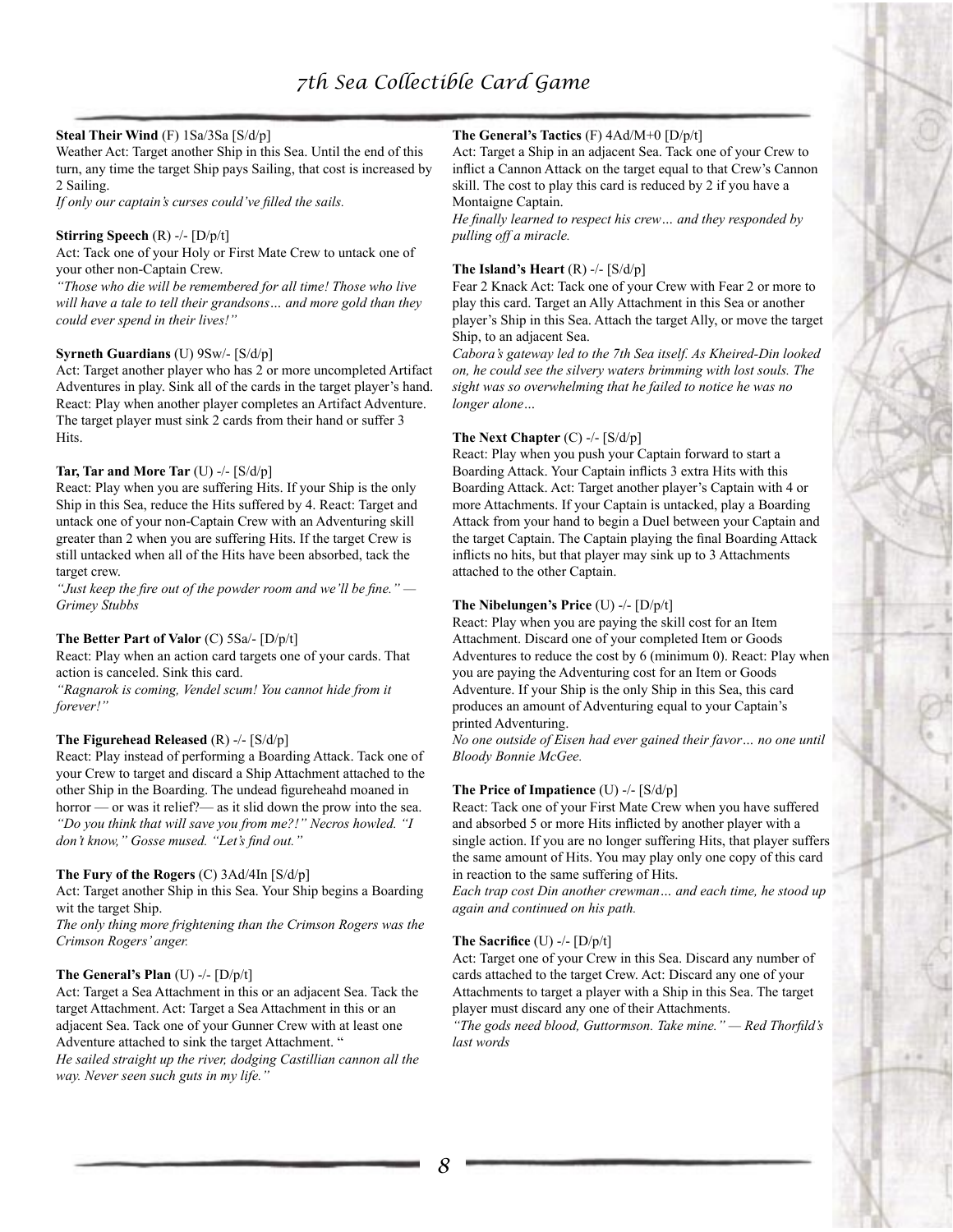## **The Sailor's Curse** (U) 4Ad/4Ad [D/p/t]

Act: Target and tack a Crew with an Influence skill less than 2. Act: Target a tacked Crew with no cards attached and an Influence cost less than 4. Discard the target Crew. You may only target a Crew on a Ship that currently has more Crew on board than your Ship. When playing this effect, the cancel cost of this card is increased by 3.

*"I just had a horrible nightmare! This Jenny got me pickled and then stole all my mon… oh."*

#### **The Sole Presence** (R) -/- [D/p/t]

React: Play after another player's Ship has moved from this Sea and left your Ship as the only Ship in this Sea. If no other players have Control cards in this Sea, tack your Captain or one of your First Mate Crew to attach this card to this Sea as a Control card. While this card is attached to this Sea, any player in this Sea may sink this Control card as an action by tacking their Captain or one of their First Mate Crew.

*"Rulers of the waves we be! Masters of all we… was that a cannonball?"*

#### **The Wellspring** (U) -/- [D/p/t]

Act: Tack your Captain or one of your First Mate Crew to play this card. Until the end of the turn, all of your Crew aligned to your Captain's faction absorb 2 extra Hits when tacking to absorb Hits. *Yngvild felt her ancestors shirek with rage. Then she saw Red standing among them — guiding them into her waiting body.*

#### **Théah Eats the Weak** (C) 8Ad/- [S/d/p]

Weather Act: Target a Ship. Inflict 3 Hits on the target Ship. Act: Target a Ship in this or an adjacent Sea. Inflict a number of hits on the target Ship equal to the Ship's Move Cost +4.

*"If the sea wants you, it'll take you. Don't mean you have to like it, though." — Jacob Faust*

#### **Top Dog** (U) -/- [S/d/p]

Act: Target a Ship with more than one First Mate Crew. That player must sink all but one of their First Mate Crew and tack the remaining First Mate Crew. React: Play when you Experience one of your Crew. If you do not have a First Mate Crew in play, this card attaches to the Experienced Crew and gives this Crew the First Mate trait.

*Cosette learned to watch her back when Mumblety-Peg was around. That's probably why she's still alive.*

#### **Unreliable** (U) -/- [D/p/t]

Act: Target and discard a Cheap card in play. React: Play when a Cheap card is used to cancel the effects of that card and discard it. React: Play when you play a Boarding Attack to reverse another Crew's Boarding Attack. Target an Attachment attached to the opposing Crew. Sink the target Attachment. *"Stay away… I've still got a hilt!"*

## **Up and Ready** (C) -/- [D/p/t]

Act: Target a non-Skeletal Crew aligned to your Captain's faction in your sunk pile. You may immediately pay that Crew's Influence cost to hire the target Crew. This card attaches to the target Crew, and gives the Crew the Skeletal trait (This Crew may not tack to absorb Hits. Place this Crew in your discard pile when it is sunk). If this card is removed from the Crew while the Crew is still in play, the Crew loses the Skeletal trait, and then is immediately sunk.

#### **Very Minor Damage** (U) -/- [S/d/p]

React: Play this card when you are inflicting Hits on another player with a Ship in this Sea. That player may not attach Damage Attachments to their Ship to absorb Hits until the end of the turn. React: Play when another player is playing a card that will become a Damage Attachment. Cancel the effects of that card. Sink the canceled card.

*The Roost struck the island shore, guided by Lucrezia's hand. "Time to go," she waved cheerily.*

#### **Vestenmannavnjar Funeral** (F) -/- [S/d/p]

React: Play when one of your Vesten Crew sinks to absorb Hits. This card attaches to your Captain. All of your Vesten Crew inflict 1 extra Hit during Boarding Attacks. Only one Vestenmannavnjar Funeral may be played per Crew that sinks.

*No culture knows the value of honoring the dead more than Vestenmannavnjar.*

#### **Vodanken** (U) 10Ad/4Sa [S/d/p]

Monster Act: Target a Ship. Inflict 6 Hits on the target Ship. Act: Target a Ship in this or an adjacent Sea. Inflict 10 Hits on the target Ship. You may only play this effect if you have a Crew with an Adventuring skill of 9 or more. The cancel cost of this card is increased by 4, when using this effect.

*They call it Matushka's steed. It may be older than the Mirror itself.*

#### **Wenching** (F) 3In/- [D/p/t]

Act: Untack one of your non-Captain Crew.

*"You keep your hand on your mug and your sword in its sheath, or the bartender will throw you out. Believe me, he's a lot less pretty than I am."*

#### **Whatever the Cost** (R) 5Ad/5Ad [S/d/p]

Any player may pay the cancel cost of this action. Act: Untack your Captain. When paying for this action, you may sink one of your Oath cards instead of paying the skill cost.

*"Do you swear?" His hand bled freely. "I swear. Upon my blood, I swear."*

#### **Who Can You Trust?** (U) -/2In [S/d/p]

Act: Target a Ship. Inflict a number of Hits on the target Ship equal to the number of non-Captain Villainous Crew on board the target Ship. Act: Target a Ship. Tack one of your Villainous Crew to inflict 3 Hits on the target Ship.

*"I trust in Theus, me boy. You don't quite measure up."*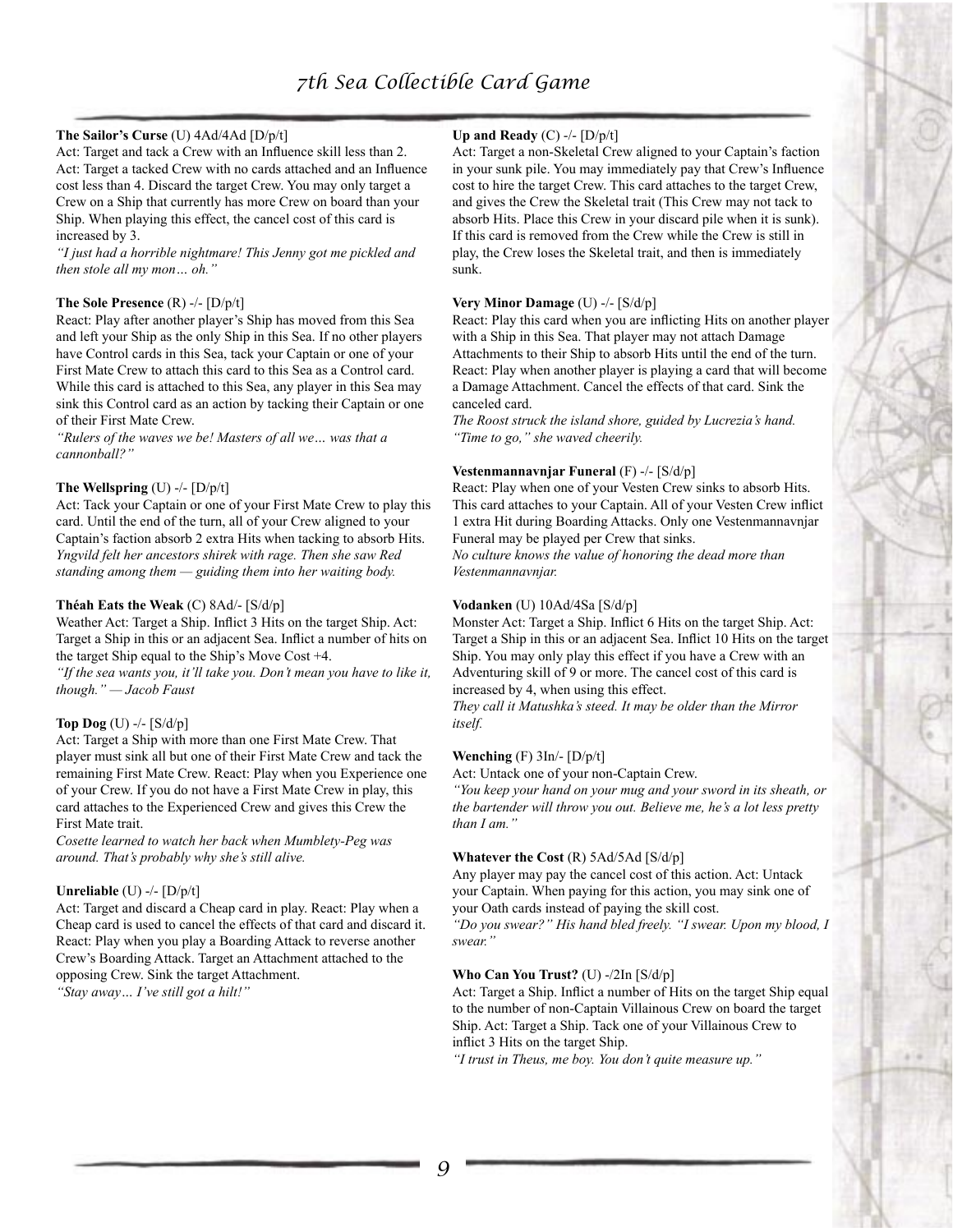## **Wild Party!** (U) -/4In [S/d/p]

Act: If you have a Gosse Captain, the Action phase ends. Play proceeds to the Draw Phase. Sink this card. React: Play when you push a Crew forward for a Boarding Attack to give that Crew +3 Swashbuckling until the end of the Boarding Attack. When playing this effect, you may tack one of your completed Adventures that provides an Influence skill bonus of 2 or more instead of paying the skill cost.

#### **Would-Be Adventurers** (U) -/- [S/d/p]

React: Play when you are producing Adventuring. Suffer 3 Hits to produce 2 Adventuring. React: Target another player's non-Captain Crew in this Sea after it has tacked to produce Adventuring. Untack the target Crew. Push one of your Crew forward and play a Boarding Attack from your hand to begin a Duel between your Crew and the targeted Crew.

*"Um… does anyone have some tar?"*

#### **Would-Be Gunners** (U) -/- [S/d/p]

React: Play when you are producing Cannon. Suffer 3 Hits to produce 2 Cannon. React: Target another player's non-Captain Crew in this Sea after it has tacked to produce Cannon. Untack the target Crew. Push one of your Crew forward and play a Boarding Attack from your hand to begin a Duel between your Crew and the targeted Crew.

*"Would someone please tell them they're pointing at their own mast?"*

#### **Would-Be Traders** (C) -/- [D/p/t]

React: Play when you are producing Influence. Suffer 3 Hits to produce 2 Influence. React: Target another player's non-Captain Crew in this Sea after it has tacked to produce Influence. Untack the target Crew. Push one of your Crew forward and play a Boarding Attack from your hand to begin a Duel between your Crew and the targeted Crew.

*"Say what you like about Fox, but the man could sell snow to a Vesten." — Celedoine*

#### **Your Word is Your Bond** (R) -/- [D/p/t]

Act: Target a Captain controlled by a player with an Oath card in play. Tack one of your Crew to tack the target Captain. Act: If you have an Oath card in play, all of your Captain's skills are increased by 1 until the end of the turn.

*"We swore an oath, my friend.You will uphold it, or I'll send you to St. Rose's grave."*

#### **"Beat You To It!"** (U) -/- [D/p/t]

Act: Target another player's uncompleted Adventure. If you have a copy of that Adventure in your hand, place that Adventure in the target's Sea and discard the target. React: Play after you put an Adventure into play. Attach this card to that Adventure. The Adventuring cost to complete that Adventure is reduced by 3. When the Adventure is completed, discard this card. If another Ship moves into the same Sea as this card, discard this card and the Adventure.

#### **"Fire as She Passes!"** (F) 3Ca/- [D/p/t]

React: Play when a Ship in this Sea has finished resolving a Cannon Attack against your Ship. Target that Ship to inflict a 6 Hit Cannon Attack on the target Ship. *"I love it when they scream." — Red Thorfild*

#### **"Fire the Chase Guns!"** (F) -/- [S/d/p]

React: Play after you finish resolving a Cannon Attack for which you produced 7 or more Cannon. You may immediately perform another Cannon Attack.

*"Again!" he shouted. "That ship still has too much fight in it fer my liking."*

#### **"It's A Trap."** (F) 3In/- [D/p/t]

React: Play when another player is performing an action to discard or sink one of your Sea Attachments. That action is canceled. Inflict 3 Hits on that player's Ship. *"Hey, I was going to share. Really!"*

#### **"Prepare for Boarding!"** (C) -/- [D/p/t]

React: Play instead of performing a Boarding Attack. Until the end of the Boarding, all of your Crew inflict 1 extra Hit during Boarding Attacks.

#### **"Ramming Speed!"** (F) 3Sa/5Sa [S/d/p]

Act: Target a Ship in this Sea. Inflict Hits on the target Ship equal to your Ship's Move Cost +4. Then inflict Hits on your Ship equal to the opposing Ship's Move Cost +1.

*"You heard me bosun. Let 'em say we fought to the end — or better yet, let's take them to St. Rose with us."*

## **"Repel Boarders!"** (C) 2Sw/6Sw [S/d/p]

React: Play immediately after you suffer Hits during a Boarding. Target the other Ship in the Boarding. This Boarding is ended. *As one, the crew charged screaming across the breach, blades gleaming, eyes filled with hate. The sharks would eat well tonight.*

#### **"Take It Like a Man!"** (F) 3Ad/- [S/d/p]

React: Play when a player plays an Action card in reaction to suffering Hits. That card is canceled.

*"Hans once took a volley twice that big and you don't see him crying! Of course, he never was that bright…" — Dupre*

## **"There's More Where They Came From"** (F) -/- [D/p/t]

React: Play when one of your Captive cards is discarded from your Ship or sunk to immediately hire a Captive Crew from your hand. The Crew's Influence cost is reduced by 3 (minimum 0). You must continue to pay any remaining Influence cost.

*"I never tire of hurting you... " — Edahgo*

#### **"Will Do You No Good!"** (C) 4Ad/- [S/d/p]

React: Play when a player performs a React. That React is canceled.

*Not every piece of dracheneisen is proudly displayed. Some serve a far more covert purpose.*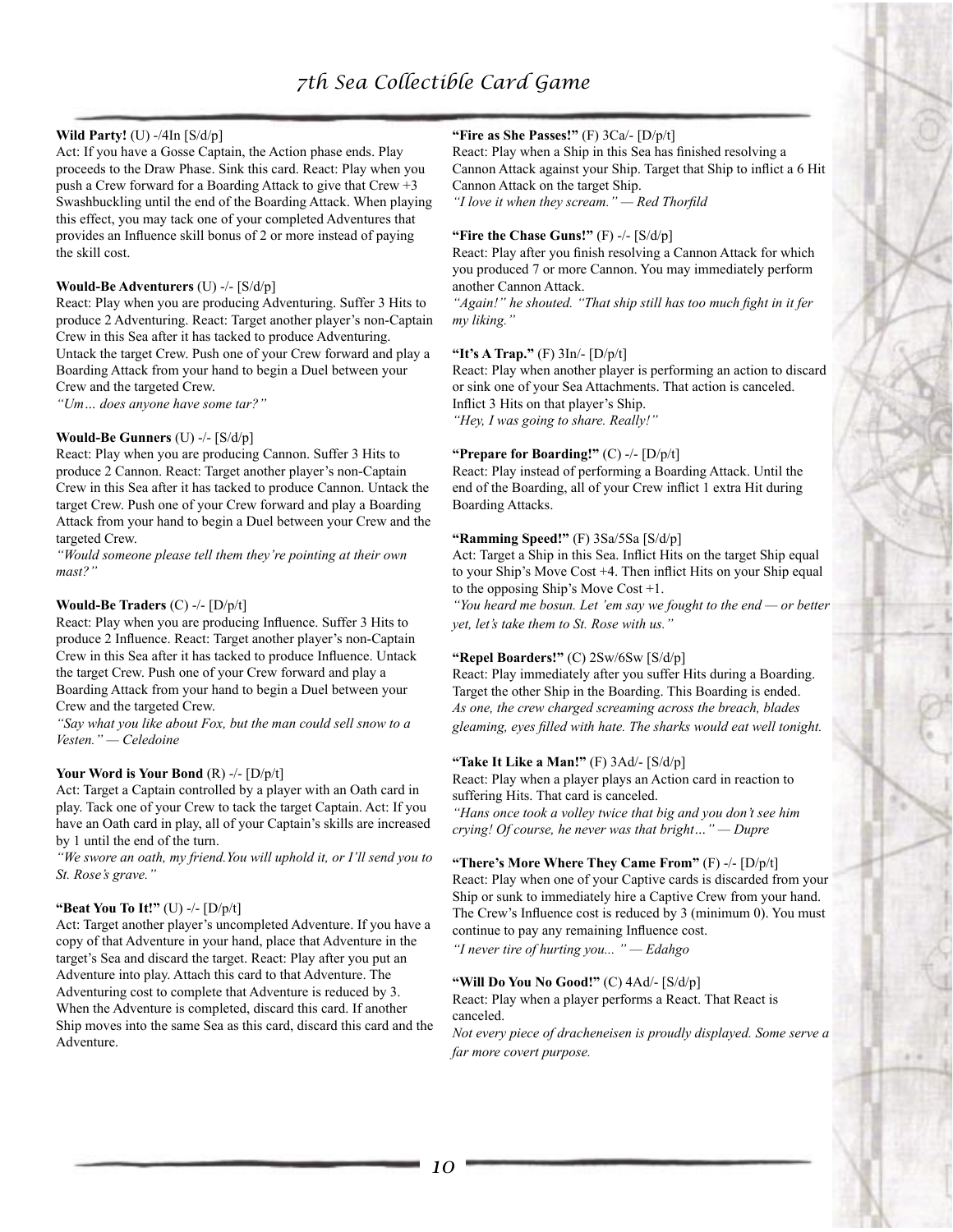### **"X" Almost Marks the Spot** (U) 1Ad/5Sa [D/p/t]

Act: Target another player's uncompleted non-Artifact Adventure. Place the target Adventure in any other Sea. React: Play after another player has paid a completion cost for an Adventure to target that Adventure. The target Adventure is still considered uncompleted. Place the target Adventure in a Sea adjacent to its current Sea.

*Pirates get lost, maps are poorly drawn… countless priceless treasures have been swallowed up by the wrong hiding place.*

# *Crew*

**Adeeb Al-Amid** (C) Corsairs 3I C:0 S:4 A:0 I:0 Sw:1 [P/c/t] Captive You must discard 1 card from your hand before this Crew tacks to produce skill points, unless you have a Corsairs First Mate in play.

*Kheired-Din needed a historian, so he enslaved the best he could find.*

**Ahmed Khalid** (F) Corsairs 3I C:0 S:2 A:0 I:0 Sw:1 [P/c/t] Rower • Loyal • Captive React: Discard this Crew after you tack a Crew to produce Sailing to produce an additional 2 Sailing. *"Ernesto freed me from that madman's hold. I'll follow him to the ends of Théah."*

#### **Aimon Riché du Pourisse** (C) Montaigne 3I

C:0 S:2 A:0 I:0 Sw:2 [P/c/t]

Topman When this Crew tacks to absorb Hits, she absorbs 2 extra Hits, except during Boarding.

*"Considering what happened to the General, I'm glad I jumped ship when I did."*

**Alec Mercer** (C) Crimson Rogers 4I C:1 S:4 A:0 I:0 Sw:3 [P/c/t] Villainous • This Crew is considered to have a Face Attachment. When this Crew is performing a Cannon Attack targeting a ship with more Crew than its printed Crew Maximum, the Cannon Attack inflicts 4 extra Hits.

*He's not as charming as some, but he has his own means of persuasion.*

**Aleen Van Ostrand** (F) Vesten \*Invisible College\* 4I C:0 S:4 A:0 I:1 Sw:2 [P/c/t]

Attachment cards with the Item trait being attached to this Crew have their skill cost reduced by 2 (minimum 0).

*"The Vendel work hard, and because we succeed, our countrymen despise us. We're not greedy; we don't live for money. We simply believe that effort should be rewarded."*

**Alister McGurk** (C) Sea Dogs 3I C:2 S:0 A:0 I:0 Sw:1 [P/c/t] Gunner React: Tack this Crew when you are paying the Sailing cost to begin a Boarding. This Crew produces Sailing equal to your Ship's Move Cost.

*"McGurk! McGurk! It's Highland, ye wine-slurpin' chum monkey!"*

#### **Andre Braudel** (R) Gosse 8I C:3 S:3 A:3 I:2 Sw:3 [P/c/t]

Unique • Loyal • Heroic First Mate • Swordsman +1 React: When your Ship is suffering 7 or more Hits from a single action, reduce the Hits you are suffering by 4. You may only use this ability once each time you suffer Hits.

*"Just stay calm. Here's what we're gonna do…"*

**Andrei Levovich** (C) Crimson Rogers \*Ussura\* 3I

C:1 S:0 A:1 I:0 Sw:3 [P/c/t]

React: Untack Andrei after another Ship begins a Boarding against your Ship and you do not cancel it.

*Only a man without fear can give Andrei orders and expect them to be obeyed.*

**Andres Donovich** (F) Corsairs 3I C:0 S:2 A:0 I:1 Sw:1 [P/c/t] Loyal • Rower This Crew gains +1 to all of his skills for every Face, Eye, Hand, or Leg card currently attached to your Captain. *"They kidnapped him and chained him to an oar, but he followed their orders like a little dog. I'm glad I killed him." — Mike Fitzpatrick*

**Andrew Littlejohn** (F) Sea Dogs 3I C:0 S:3 A:0 I:0 Sw:1 [P/c/t] Topman When this Crew tacks to absorb Hits, he absorbs 2 extra Hits, except during Boarding. *"Pssst! Hey, up here! Smile…" \*BLAM!\**

**Angus McCloud** (U) Sea Dogs 6I C:2 S:1 A:2 I:1 Sw:3 [P/c/t] Heroic This Crew's Boarding Attacks inflict 3 extra Hits when the other Ship in the Boarding has a Villainous Captain. *"McLeod! FER THE LAST BLOODY TIME, YE SPELL IT McLEOD!!!"*

**Annie Rush** (C) Sea Dogs 4I C:2 S:3 A:0 I:0 Sw:1 [P/c/t] Swordsman +1

*"Ex-barmaids like Annie are tougher than most sailors. Ever try cutting off a drunken Inishman?" — "Long Tall" Harry*

**Antonio Aldonez** (R) Castille 8I C:1 S:4 A:2 I:2 Sw:4 [P/c/t] Experienced • Unique • Loyal First Mate • Heroic • Swordsman +1 Act: Once per turn, discard a card from your hand to target another Ship in this Sea and begin a Boarding with that Ship. This Boarding may not be canceled (even with card effects). This Boarding ends after 3 rounds.

**Augusto de Augustin** (R) Castille 6I C:0 S:0 A:0 I:1 Sw:4 [P/c/t] Loyal • Villainous • Swordsman +2 You may draw two cards immediately before you push this Crew forward to start a Boarding **Attack** 

*"Slowly and quietly, take your sword out of your sheath. That's a marvelous shirt; I'd hate to stain it."*

**Benny Gimble** (U) Sea Dogs 4I C:0 S:0 A:2 I:1 Sw:1 [P/c/t] Unique • Glamour 1 This Crew's Influence and Swashbuckling may not be increased. While this Crew is untacked, you suffer 1 fewer Hit from each Boarding Attack during a Boarding (minimum  $(0)$ 

*"I heard his mother was a Sidhe," Harry whispered, "an' that he's got a donkey's tail hidden in his trousers."*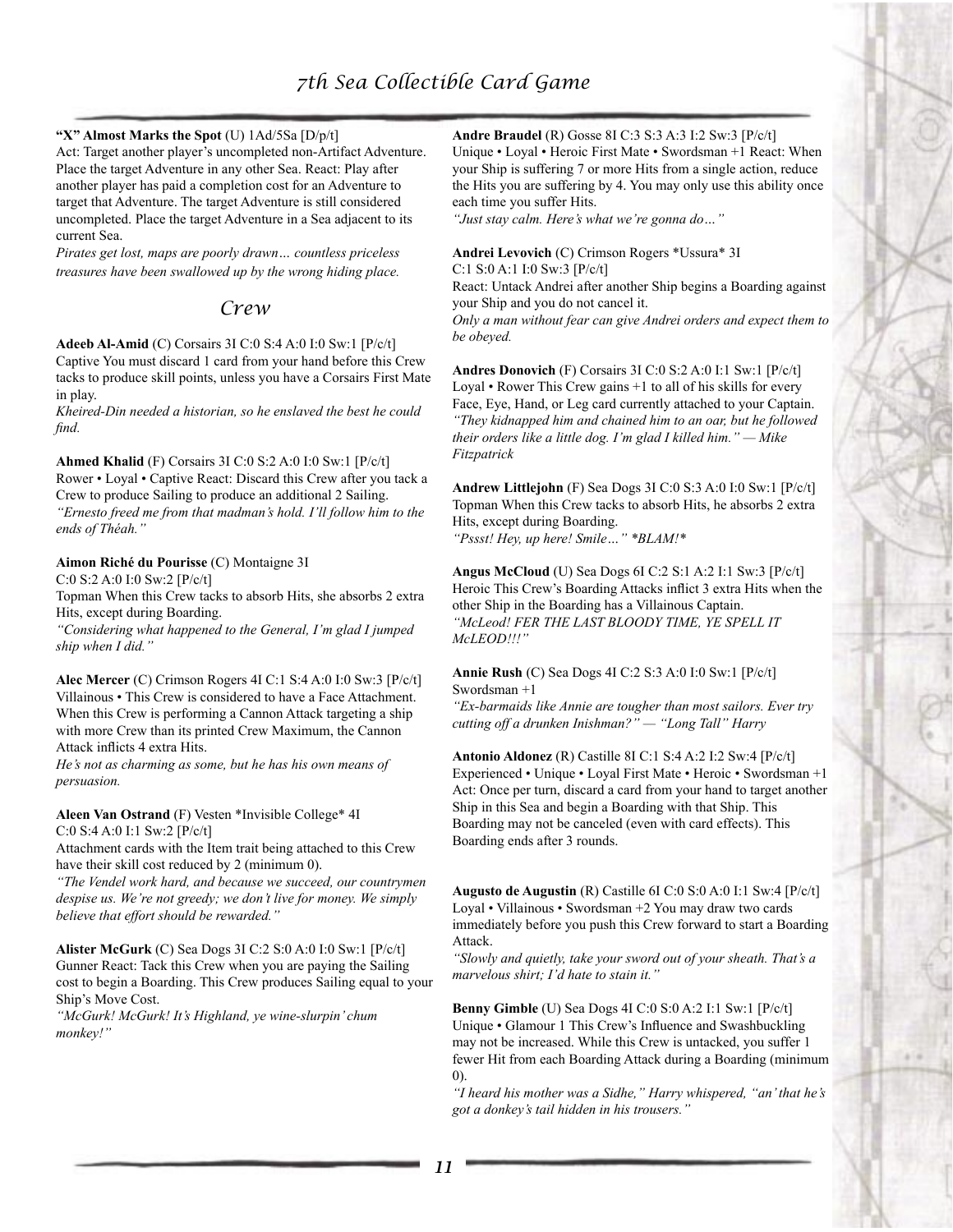# **Benoit "The Buccaneer" Racine** (U) Brotherhood 6I

C:2 S:0 A:4 I:0 Sw:3 [P/c/t]

Experienced • Unique • Loyal The title of this card is "Buccaneer" for Experienced purposes. React: Discard one of your Crew cards with the title "Buccaneer" when you are producing Adventuring to produce 3 Adventuring.

*"Actually, I've never done any pirating in my life. Not until the Brotherhood found me."*

#### **Berserkers** (C) Corsairs 3I C:0 S:0 A:3 I:0 Sw:2 [P/c/t]

Captive • No Attachments React: Tack and sink this Crew instead of performing a Boarding Attack. If you are the Attacker, the Defender suffers 4 Hits.

*For some reason. Ernesto did not trust them enough to free them during his escape.*

#### **Billy "Bilge Rat" Bones** (R) Unaligned 3I

C:0 S:0 A:2 I:0 Sw:1 [P/c/t]

Unique • No Attachments This Crew does not count against your Crew Maximum. Sink all cards attached to your Ship with the title "Billy Bones" when this card enters play. You may put this card into play at no cost if you have one or more "Billy Bones" cards attached to your Ship.

*"Not a speck of dirt, boy. I want that deck gleaming."*

## **Brawny Rowers** (F) Vesten 3I C:0 S:3 A:0 I:0 Sw:2 [P/c/t]

Rower • No Attachments When this Crew tack to absorb Hits, it absorbs 1 extra Hit.

*"It's a good thing they can't see how close those cannon shells are coming." — Rognvald Brandson*

#### **Brennan** (U) Explorers \*Rilascarie\* 5I

C:0 S:0 A:3 I:2 Sw:1 [P/c/t]

Loyal Act: Tack this Crew and discard a card from your hand to draw a card.

*"Brennan is always prepared for every situation… as if he'd been planning for years."— Guy McCormick*

**Brutes** (C) Unaligned 1I C:0 S:0 A:0 I:0 Sw:1 [P/c/t]

No Attachments When the this Crew tacks to absorb Hits, it absorbs 2 extra Hits.

*"What are you lookin' at?"*

#### **Buccaneers** (F) Brotherhood 3I C:1 S:0 A:3 I:0 Sw:2 [P/c/t] Loyal • No Attachments

*"Oh blast. There goes two month's wages. Hey, Cap'n, ya lookin' for a rigger?"*

#### **Captive Thugs** (F) Corsairs 3I C:1 S:3 A:0 I:0 Sw:1 [P/c/t] Captive • Rower • Loyal No Attachments

*Those the Corairs captured in their raids were forced to row. The strong ones lasted almost a year.*

**Carlos Altenar** (F) Castille 3I C:1 S:2 A:0 I:1 Sw:2 [P/c/t] Villainous

*Carlos never liked Avalons. Or Vendel. Or Montaigne. Or Ussurans…*

**Cathwulf Vogt** (F) Montaigne 5I C:3 S:0 A:1 I:0 Sw:3 [P/c/t] Unique • Gunner React: Tack this Crew instead of performing a Boarding Attack to inflict 3 Hits on the other Ship in the Boarding. *"Kirk mathematicians are the best in the world. Would you like a practical demonstration?"*

**Celedoine** (R) Sea Dogs 6I C:0 S:0 A:0 I:2 Sw:1 [P/c/t] Unique • Loyal • Glamour 1 When this Crew tacks to produce Influence, you may discard a card from your hand to produce 2 extra Influence.

*"I've lost a lover and I've lost a friend. I don't intend to lose anything else."*

# **Cornelius van Brock** (F) Crimson Rogers 3I

C:0 S:4 A:0 I:0 Sw:1 [P/c/t]

Topman This Crew is considered to have 2 Leg Attachments. *"Up here, I can almost imagine I still have my legs."*

**Cutthroats** (F) Unaligned 1I C:0 S:0 A:0 I:0 Sw:1 [P/c/t] No Attachments When this Crew sinks to absorb Hits, it absorbs 5 extra Hits.

*"Look on the bright side — ye got a great story to tell yer missus!"*

## **Daniel** (F) Gosse 4I C:2 S:0 A:2 I:0 Sw:1 [P/c/t] Heroic • Gunner

*"He's never been off the island before. Gosse didn't want him to go, but he snuck aboard anyway. So we had him run ammo for us — and cut me open if he isn't a natural at it." — Andre Braudel*

#### **Delaina Darling** (F) Brotherhood 5I C:0 S:3 A:2 I:1 Sw:2 [P/c/t] Experienced • Unique • Topman The Adventuring cost to play your Action cards is reduced by 2 (minimum 1).

*All it takes to be a good spy is a watchful eye and a mind for details.*

#### **Delaina Darling** (F) Brotherhood 3I C:0 S:3 A:1 I:0 Sw:1 [P/c/t] Topman Other players may not play cards with the same title as the top card of their discard pile.

*"She remembers everything she sees, and she sees more than you can believe." — Allende*

#### **Denny La Bree** (F) Brotherhood 3I C:0 S:3 A:2 I:0 Sw:1 [P/c/t] Topman

*"He had the heart of a lion. I don't care what the tales say: no man that brave could end up on the Freighter." — Velik Galecatcher*

#### **Denny La Bree** (F) Black Freighter 6I C:0 S:4 A:2 I:1 Sw:2 [P/c/t] Experienced • Unique • Loyal Topman React: Tack this Crew when one of your Crew is tacking to produce Cannon. That Crew produces extra Cannon equal to this Crew's Sailing skill. *His eyes betray the horror that has engulfed him. Some things, it seems, are worse than la Bucca.*

#### **Domingo Marten de Avila** (F) Castille 5I

C:2 S:2 A:0 I:1 Sw:3 [P/c/t]

Topman • No Attachments Domingo has +2 Sailing if his Captain is Castillian.

*"If it's not the Montaigne, it's those thrice-cursed Sea Dogs. Theus forgive us for the blood we must shed."*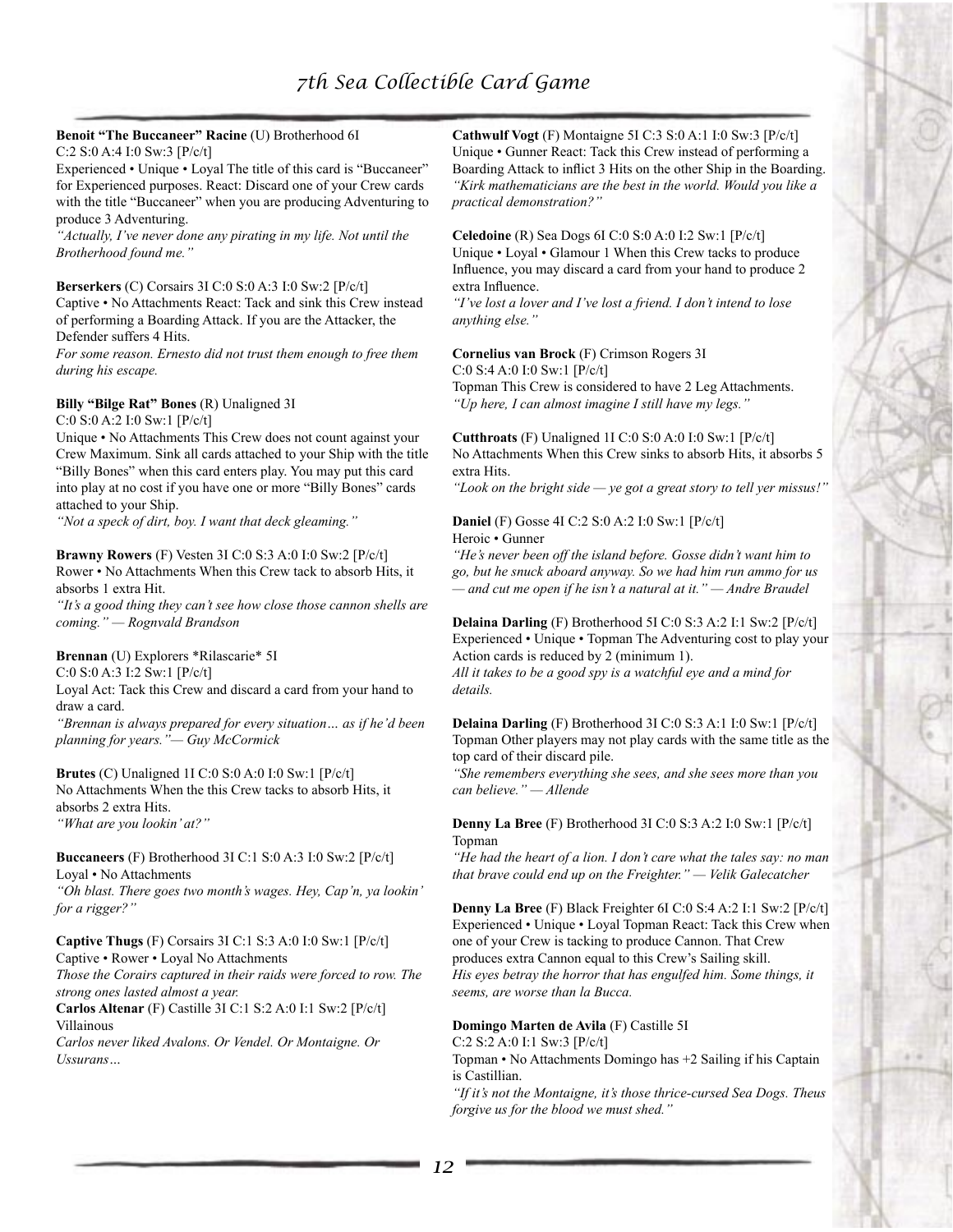**Dorf Klinderhoff** (F) Sea Dogs 4I C:1 S:2 A:1 I:0 Sw:2 [P/c/t] Unique • Loyal This Crew does not count against your Crew Maximum.

*"Don't call me the Beast. Berek called me the Beast; he was the only one allowed."*

**Dorf Klinderhoff** (R) Sea Dogs 6I C:1 S:3 A:1 I:0 Sw:2 [P/c/t] Experienced • Unique • Loyal This Crew does not count against your Crew Maximum. Act: Tack this Crew to sink a Damage Attachment attached to your Ship (ignoring the card effects restrictions).

*"My mother was Castillian, my father was Eisen. I'm still not sure why they raised me in Avalon."*

**Dr. Carel Voorhees** (U) Explorers \*Invisible College\* 6I C:0 S:4 A:3 I:2 Sw:2 [P/c/t]

Experienced • Unique • Loyal The title of this card is "Archæologists" for Experienced purposes. All of your other Crew cards with the title "Archæologists" have +2 Sailing and +1 Adventuring.

*"I need a volunteer to take this to Castille."*

**Dupre & Hans** (F) Gosse 3I C:0 S:3 A:0 I:0 Sw:2 [P/c/t] Heroic • Topman When this Crew tacks to absorb Hits from a Cannon Attack, it absorbs 1 extra Hit.

*"This one doesn't like us, Hans." "Perhaps he'll find the sharks more agreeable..."*

**Dupre & Hans** (F) Gosse 6I C:0 S:4 A:2 I:0 Sw:3 [P/c/t] Experienced • Unique • Loyal Topman • Heroic React: Once per turn, immediately after all of the Hits inflicted by this Crew during a Boarding Attack are absorbed, discard a card from your hand to inflict 2 Hits on the other Ship in the Boarding.

*"Gotcha!" Dupre snagged his friend's wrist as Hans plummeted helplessly to the street below.*

**Edahgo** (R) Corsairs 9I C:3 S:4 A:2 I:3 Sw:4 [P/c/t]

Unique • Loyal • Villainous First Mate While this Crew is on your Ship, your Captive Crew have  $a + 1$  to all skills. *Hate personified. Spite on legs. Kheired-Din's taskmaster rules* 

*through fear and pain, the only emotions he understands.*

**Edahgo** (F) Corsairs 10I C:3 S:4 A:3 I:4 Sw:4 [P/c/t]

Experienced • Unique • Loyal First Mate • Villainous Act: Once per turn, sink one of your Captive Crew to give all of your Captive Crews +2 to each of their skills which are currently greater than zero, until the end of the turn.

*He never speaks of the burns Espera gave him — or the way they were inflicted.*

**Edouard du Chevalier** (R) Montaigne \*Knights of the Rose and Cross\* 6I C:0 S:0 A:2 I:3 Sw:3 [P/c/t]

Experienced • Unique • Loyal Swordsman +1 • The title of this card is "Montaigne Musketeers" for Experienced purposes. React: Tack or sink one of your Crew cards with the title "Montaigne Musketeers" when you are suffering Hits to absorb 4 Hits. *He serves two orders… and prays he never has to choose between them.*

**Egil Bergljot Larrson** (F) Vesten 5I C:3 S:0 A:0 I:0 Sw:2 [P/c/t] When this Crew is producing Cannon, you may pay your Ship's Move Cost in Sailing to produce 3 extra Cannon. *He's the voice of an angry ship. Even in the fiercest storms, his* 

*howls still rise above the din.*

**Ellena Hawksflight** (U) Vesten 6I C:3 S:0 A:3 I:0 Sw:2 [P/c/t] Experienced • Unique • Loyal The title of this card is "Vestenmannavnjar Archers" for Experienced purposes. Act: Tack this Crew or one of your cards with the title "Vestenmannavnjar Archers" to target a Ship in this Sea. Inflict a 4 Hit Cannon Attack on the target Ship.

*"Ragnarok wasn't supposed to look like this."*

**Entertainers** (F) Gosse 3I C:0 S:0 A:0 I:2 Sw:2 [P/c/t] Loyal • No Attachments React: When you are paying a cost to cancel an action, tack this Crew to produce 3 skill points toward the cancel cost.

*"Just keep playing. Eventually they'll all pass out."*

**Fancy Dans** (C) Unaligned 2I C:0 S:0 A:0 I:2 Sw:1 [P/c/t] No Attachments

*"After you, Alfonse!" "Oh no! After you, I insist!"*

## **Feeny Bonegnawer** (U) Black Freighter 6I

C:1 S:0 A:3 I:1 Sw:4 [P/c/t]

Experienced • Unique • Loyal Skeletal The title of this card is "Undead Boarders" for Experienced purposes. This Crew may tack to absorb Hits. React: Tack one of your Crew with the title "Undead Boarders" when you are suffering Hits, to absorb 3 Hits.

## **Felipe Jose de Granjero** (F) Castille 5I

C:0 S:1 A:0 I:2 Sw:3 [P/c/t]

Unique • Swordsman +2 React: Tack and sink this Crew when you are suffering Hits and you have either a Captain or Crew in play with the name "Margaretta Orduño" in the title. All of the Hits are absorbed.

*He was aboard the General's ship when it entered the Porté hole — a sacrifice for his favorite student.*

## **Fierbas Desaix du Paix** (U) Montaigne 6I

C:2 S:1 A:0 I:2 Sw:2 [P/c/t]

Gunner • Porté 0 When this Crew tacks to produce Cannon, you may discard a card from your hand to produce 2 extra Cannon. *"Fierbas!" I shouted. "We're out of shot!"I heard a rip and a scream, then he shouted back, "Not any more, my friend!"*

# **Figaro "Lightfinger" Falisci** (U) Unaligned 3I

C:0 S:0 A:0 I:1 Sw:2 [P/c/t]

Swordsman +1 React: Target another player's non-Captain Crew in this Sea when you are tacking this Crew to produce Influence. This Crew produces an additional amount of Influence equal to the targeted Crew's Influence. You may only use this ability once per turn.

*"Don't worry, my darling. I paid for it."*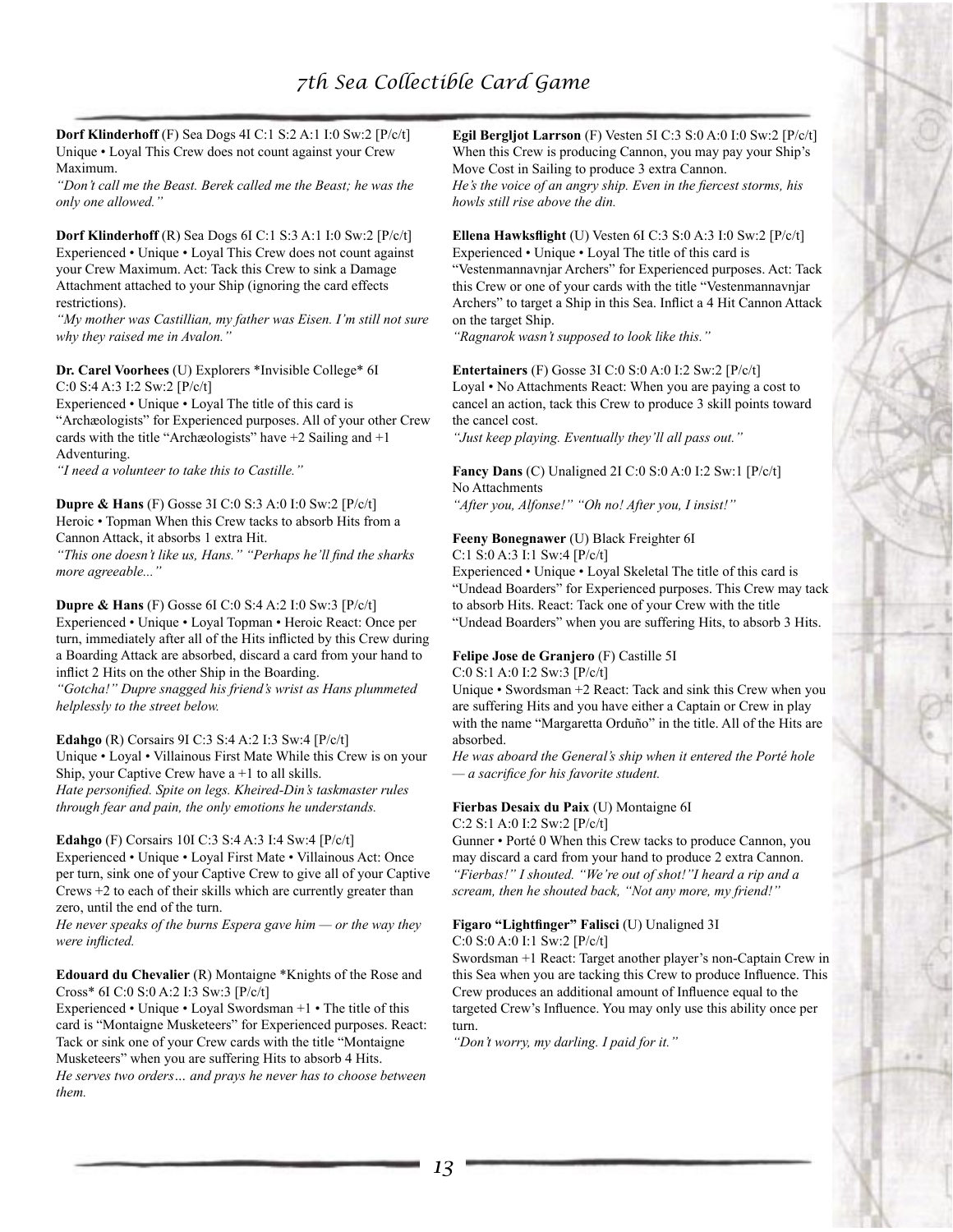# **Fortunado** (U) Sea Dogs 6I C:2 S:0 A:3 I:2 Sw:3 [P/c/t]

Experienced • Unique • Loyal The title of this card is "Daring Fools" for Experienced purposes. React: Tack this Crew when you are entering a Boarding to untack all of your Crew cards with the title "Daring Fools," then untack this Crew. *"Just make sure he lands on someone soft."*

#### **François Gaulle dul Motte** (C) Montaigne 5I

C:4 S:0 A:0 I:1 Sw:2 [P/c/t] Gunner • Swordsman +1 *"At the end of the day, I do what any good Montaigne would do: salute smartly and defend my honor."*

#### **Frieda Kesler** (U) Montaigne \*Eisen\* 3I

C:1 S:0 A:2 I:1 Sw:1 [P/c/t] No Attachments This Crew's Boarding Attacks that finish with a Punch inflict 2 extra Hits. *"Call him the General or call him Von Stutten. He is still my lord,* 

*no matter what his title."*

# **Galafré Flaubert du Doré** (U) Montaigne 5I

C:3 S:2 A:1 I:0 Sw:2 [P/c/t]

When this Crew tacks to absorb Hits, he absorbs 1 extra Hit. *"But you have only a single scar," Babette said. "Jean-Claude has four." Galafré looked at the departing ship and nodded. "Then I shall go and earn five more."*

## **Galley Captives** (F) Corsairs 4I C:0 S:4 A:0 I:0 Sw:1 [P/c/t] Rower • Captive • No Attachments This Crew may only be placed

on a Corsairs Ship. *"Pull, you worthless dogs! Or maybe I'm being too gentle with you…" —Edahgo*

#### **Gaspar** (R) Gosse 4I C:0 S:3 A:0 I:1 Sw:1 [P/c/t]

Unique This Crew is considered to have a Leg Attachment. Your Ship Attachments with the title: "Fine Galley" provide 2 extra skill points instead of 1.

*"A well-fed crew is a happy crew."*

#### **Gaspar** (F) Gosse 7I C:0 S:3 A:1 I:2 Sw:1 [P/c/t]

Experienced • Unique • Loyal This Crew is considered to have a Leg Attachment. Your Ship Attachments with the title "Fine Galleys" provide 2 extra skill points instead of 1. Act: Tack this Crew to search your deck for a card with the title "Fine Galley" and attach it to your Ship (without cost). Shuffle your deck. *"Eat up. I didn't spend six hours in the kitchen for you to nibble on hardtack."*

**Gearalt Gilbertine** (R) Gosse 8I C:2 S:4 A:0 I:2 Sw:3 [P/c/t] The cost to hire this Crew is reduced by 1 for each Crew in this Sea controlled by another player with an Influence cost less than 3 (minimum 0). This Crew inflicts 3 extra Hits during Boarding Attacks (and Duels) if the other Ship in the Boarding has 3 or more Crew with an Influence cost less than 3.

# **Geno** (F) Brotherhood 5I C:4 S:0 A:0 I:1 Sw:2 [P/c/t]

Loyal • Gunner When this Crew tacks to produce Cannon for a Cannon Attack targeting a Ship with a higher Crew Maximum, his attack inflicts 2 extra Hits.

*"He mans the cannons on la Bucca. As long as he's there, the Brotherhood is safe." — Allende*

#### **Gerard Rois et Reines** (R) Montaigne 10I

C:2 S:2 A:4 I:4 Sw:4 [P/c/t]

Experienced • Unique • Loyal Heroic • First Mate • Swordsman +3 While this Crew is untacked, your Montaigne Crew that sink to absorb Hits absorb an additional amount of Hits equal to half of their printed Influence cost (rounded up).

*"Your days of burning peasants at the stake are over, mon ami."*

## **Gilles Allais du Crieux** (F) Montaigne 5I C:2 S:0 A:2 I:2 Sw:3 [P/c/t]

Villainous *The one the Avalons called "Snowbeard" died as he had lived bloody and mean.*

**Gillian the Razor** (F) Brotherhood 3I C:0 S:3 A:0 I:0 Sw:3 [P/c/t] Topman • Villainous This Crew's Influence cost is 5 as a starting Crew if you have another Topman in your starting Crew. You must pay 2 extra Influence to hire this Crew if you have another Topman in play.

*She cut her husband into fishbait during his weekly shave. If I were you, I'd grow a beard.*

**Grendel Thorton** (F) Brotherhood 4I C:0 S:0 A:2 I:3 Sw:1 [P/c/t] When this Crew sinks to absorb Hits he absorbs 2 extra Hits. Act: Discard this Crew to search your deck for a card with the Port trait, reveal it to the other players and place it in your hand. Shuffle your deck.

*"My dear signore, why on Théah would the Brotherhood be here on your island? After all, it's not as if you have anything we want… "*

#### **Gris Hallisdottir** (R) Vesten 4I C:0 S:0 A:1 I:2 Sw:1 [P/c/t] Loyal • Lærdom 1

*"I owe Yngvild so much more than she has taken from me. I would gladly give all that I am to see her finally live in peace."*

**Gus Heimfather** (U) Explorers 5I C:3 S:0 A:1 I:1 Sw:3 [P/c/t] Loyal • Gunner React: After you have absorbed all of the Hits from a Cannon Attack inflicted by another player, this Crew gains a bonus to his Cannon skill until the end of the turn equal to the number of Crew that were sunk to absorb those Hits. You may use this ability once per turn.

**Gustolph Hirsch** (U) Corsairs 3I C:0 S:0 A:0 I:1 Sw:2 [P/c/t] Villainous This Crew inflicts 1 extra Hit during Boarding Attacks. Act: Tack this Crew to untack one of your Captive or Rower cards. *"Every slave I sell is more gold in the Corsairs' coffers."*

**Gwendolyn Buckminster** (C) Sea Dogs \*Sophia's Daughters\* 4I C:2 S:3 A:0 I:0 Sw:2 [P/c/t] Topman • Fate 0 *"Just think of them as a gigantic pair of pants."*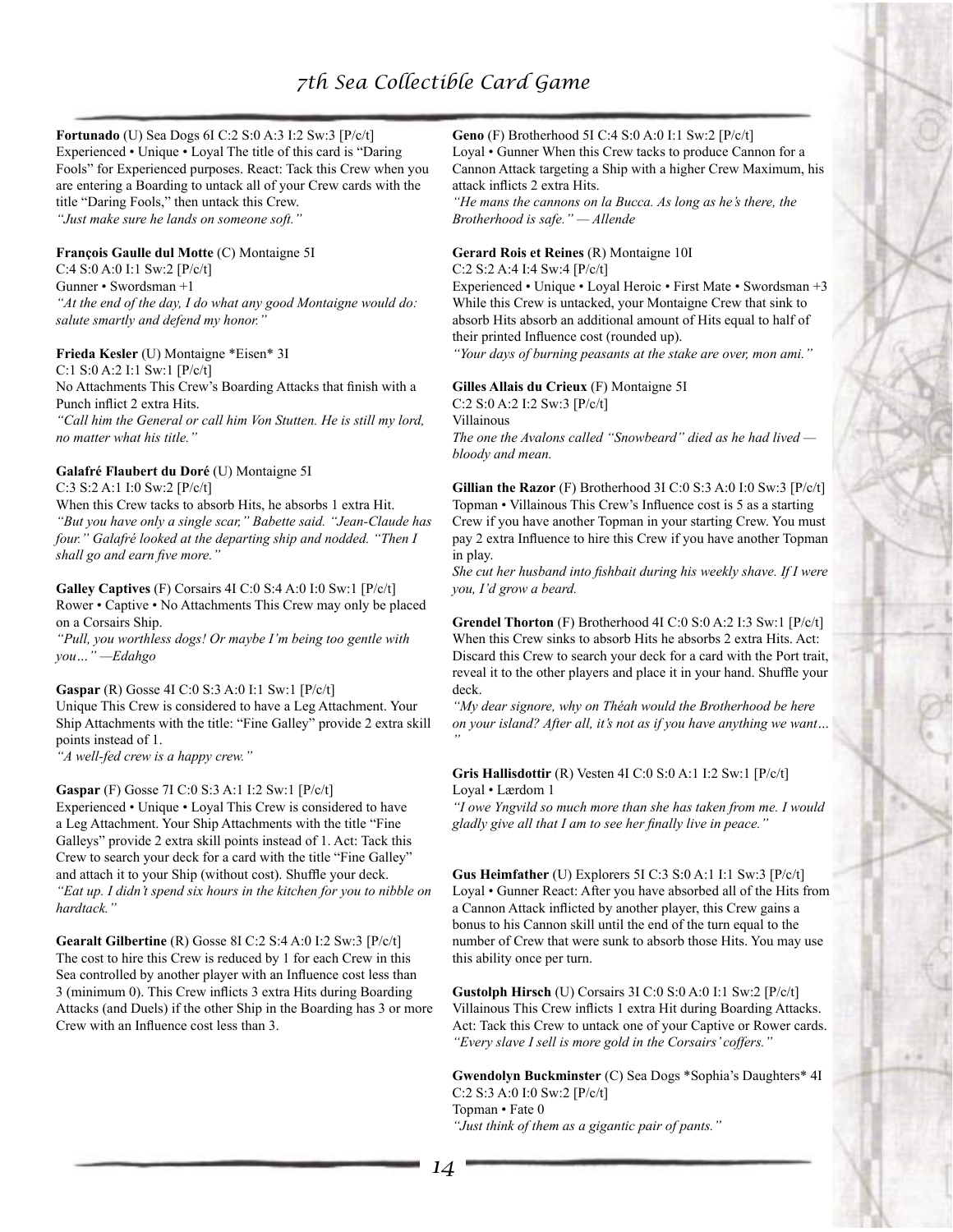# **Hauptmann von Lichen** (C) Unaligned \*Eisen\* 3I

C:0 S:0 A:1 I:0 Sw:3 [P/c/t]

Heroic • Swordsman +1 Act: Tack this Crew to target a Ship Attachment on another Ship in this Sea. Discard this Crew and the target Attachment.

*"In Eisen, we make do with what we have, and so shall you!"*

#### **Hector Beauchamp du Charouse** (F) Corsairs 5I

C:3 S:0 A:1 I:1 Sw:2 [P/c/t]

#### Captive • Porté 0

*"Kheired-Din kept me alive, and he didn't make me row. It seems strange, because I have Porté and the Corsairs hate sorcerers. But he said he needed me. He wanted me to tell the world what I had seen…"*

#### **Henderson** (R) Gosse 7I C:1 S:2 A:2 I:2 Sw:4 [P/c/t]

Experienced • Unique • Loyal First Mate • Heroic When this Crew tacks or sinks to absorb Hits during a Boarding, he absorbs 3 extra Hits. React: Once per turn, immediately before one of your Crew enters a Boarding Attack or Duel, replace that Crew with this Crew.

#### **Henderson** (F) Gosse 3I C:1 S:0 A:1 I:1 Sw:2 [P/c/t]

Unique • Loyal • Heroic React: Tack this Crew when one of your other Crew tacks to absorb Hits during Boarding. That Crew absorbs 6 extra Hits.

*"Back to the Uncharted Course, my good man. I fear we've worn out our welcome here."*

## **Hernando Ochoa** (C) Gosse \*Rilascarie\* 3I

C:0 S:0 A:2 I:2 Sw:1 [P/c/t]

This Crew does not untack during the Untack phase. You may discard a card from your hand to untack this Crew during the Draw phase.

*"No, my child, I'm not all right. But seeing the world again was worth it."*

#### **Ian O'Toole** (F) Vesten 4I C:0 S:0 A:0 I:3 Sw:3 [P/c/t]

Villainous When this Crew produces Swashbuckling to sink or discard a Damage Attachment, he produces additional Swashbuckling equal to his Influence.

*"The O'Tooles are more than happy to assist our Vendel allies. When the time comes, we know that they'll return the favor."* **Inil** (F) Corsairs 3I C:0 S:0 A:3 I:0 Sw:1 [P/c/t]

Loyal React: Tack this Crew when the other player in a Boarding performs a React instead of performing a Boarding Attack. Cancel the effects of that React.

*The men consider him a sorcerer for what he can do with his crossbow... maybe he is.*

**Inquisitor Carlino** (U) Castille 6I C:0 S:1 A:2 I:3 Sw:2 [P/c/t] Villainous • Holy All Crew aboard Ships in this Sea that do not have a Holy Crew on board have one fewer Influence (minimum zero).

*"Find Orduño, Carlino. Find him and ensure that he faces Theus' justice." — Cardinal Esteban Verdugo*

# **Isabeau Dubois du Arrent** (F) Montaigne 4I

C:0 S:2 A:1 I:2 Sw:2 [P/c/t]

Loyal Act: Tack to target and inflict 1 Hit on another Ship in this Sea.

*Isabeau served the General without question; she knew honor when she saw it, even if he did not. In the end, her marksmanship allowed them to save Orduño… and her loyalty led her straight into Legion's Maw.*

#### **Jack Tars** (F) Sea Dogs 4I C:1 S:2 A:0 I:0 Sw:2 [P/c/t]

Loyal This Crew has +2 Swashbuckling during a Boarding with a Ship that you have targeted with a Cannon Attack this turn. *"No sir. No problem. Just a wee storm, that's all. Remember when Harry o'er there got himself struck by lightnin'? Now that was a storm!"*

#### **Jacob Faust** (F) Explorers 5I C:1 S:0 A:3 I:2 Sw:2 [P/c/t]

Loyal • Heroic React: Once per turn, when your Ship enters a Sea containing one of your Artifact Adventures, you may immediately perform an action to complete it.

*"McCormick was lucky I never found him. I've been through too much to just walk away from his sort of treachery."*

## **Jacques Renault** (R) Unaligned \*Die Kreuzritter\* 7I C:0 S:2 A:3 I:2 Sw:3 [P/c/t]

Experienced • Unique • First Mate Holy • Heroic • Swordsman +2 Act: Tack this Crew to target another player's Villainous, non-Captain Crew in this Sea. Play a card from your hand as a Boarding Attack to begin a Duel between this Crew and the target Crew.

*"Just like old times, eh my friend?"*

**Jaimé Espejo** (U) Castille 5I C:1 S:2 A:1 I:1 Sw:3 [P/c/t] Unique React: Tack this Crew after you have completed a Boarding with another player. The other player must discard their hand and draw 7 new cards.

*No one ever said a Vago had to be sensible…*

# **Jason the Troubadour** (U) Gosse 6I C:0 S:0 A:2 I:3 Sw:3 [P/c/t] Experienced • Unique • Loyal The title of this card is "Entertainers" for Experienced purposes. React: Tack or disacrd

one of your Crew cards with the title "Entertainers" when you are paying a cancel cost to produce 4 points towards the cancel cost. *"If you like, I can arrange for a private performance…"*

**Jelena** (F) Explorers 4I C:0 S:4 A:1 I:0 Sw:2 [P/c/t] All completed Adventures attached to this Crew that provide skill bonuses provide an additional +1 to the appropriate skill. *"Sorry. Wrong festering pit."*

**Jemy** (C) Crimson Rogers 3I C:0 S:3 A:0 I:0 Sw:2 [P/c/t] Topman • Heroic Jemy may not start a Boarding Attack. Jemy has +1 Swashbuckling when defending against a Boarding Attack. *"He hasn't said a word since we found him, but Jemy's as strong as three men. The mangy cur just refuses to fight."— Riant Gaucher*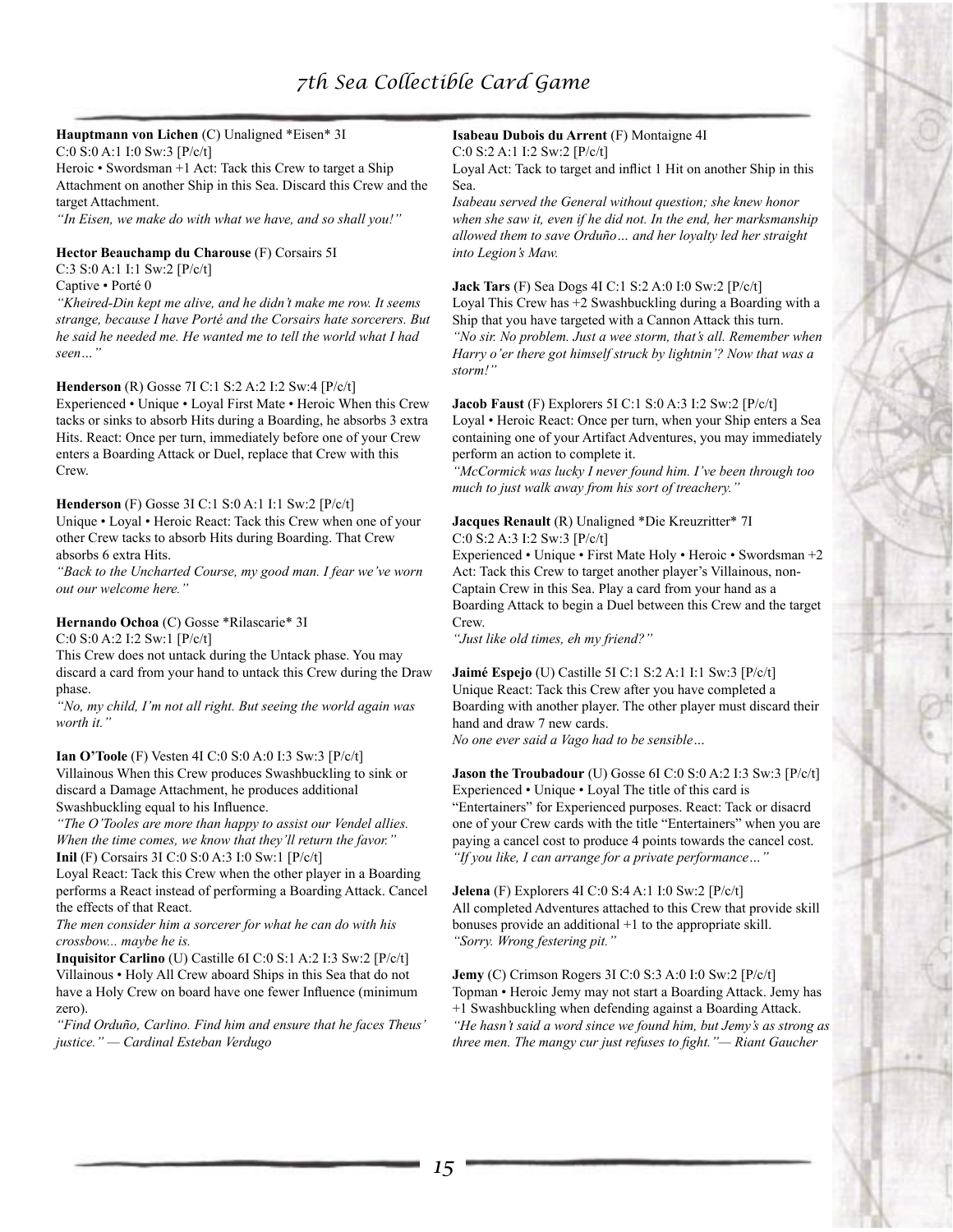**Jensson Cloudmaster** (R) Vesten 6I C:0 S:3 A:2 I:0 Sw:2 [P/c/t] Lærdom 1 Act: Discard a card from your hand with the Weather trait to target a Ship in this Sea. Increase or decrease that Ship's Move Cost by 1 (minimum 1) until the end of the turn. Any player may tack one of their Crew with the Lærdom trait to cancel this action.

**Jibril Al-Khadeem** (C) Corsairs 3I C:0 S:2 A:0 I:0 Sw:1 [P/c/t] No Attachments • Villainous Act: Once per turn, discard one of your Captive Crew to give both your Captain and this Crew +3 Influence until the end of the turn.

*"Tell Kheired-Din I will wait no longer. He isn't the only one interested in slaves."*

**Jillison Brown** (F) Brotherhood 3I C:0 S:0 A:1 I:2 Sw:1 [P/c/t] React: Tack this Crew when you are paying the cancel cost of an action to produce 3 points toward its cost.

*Jillison is here to watch, listen and remember, so that others will not forget.*

**Jimmy Bass** (R) Sea Dogs 7I C:4 S:3 A:1 I:2 Sw:2 [P/c/t] Experienced • Unique • Loyal Gunner • First Mate When your Sea Dogs Crew tack to produce Cannon, they produce an additional amount of Cannon equal to the number of completed Adventures they have attached.

*"It's a high-pitched whistle. Only Dogs can hear it, heh-heh."*

**Joern Keitelsson** (R) Crimson Rogers 7I

*sword…*

C:2 S:2 A:3 I:2 Sw:3 [P/c/t] Unique • Loyal • First Mate Your hand size is increased by 1. *I shoved the knife deep into the Vestenmannavnjar's stomach. He didn't even blink. Just smiled. "My turn," he said and raised his* 

**Johnny Terwilliger** (C) Unaligned 7I C:4 S:0 A:0 I:2 Sw:2 [P/c/t] Gunner • No Attachments Other players may not play or perform Reacts in reaction to suffering the Hits inflicted by a Cannon Attack performed by this Crew.

*"Ya melted the bloomin' barrel! Where'd the captain buy this piecea junk?!"*

**Joseph Gallegos de Avila** (F) Castille \*Invisible College\* 4I C:0 S:2 A:3 I:0 Sw:2 [P/c/t]

Act: Tack a card attached to this Crew with the word "Musket" in the title to inflict 2 Hits on another Ship in this Sea.

*"We have been fighting to keep this land for a thousand years. What loyalty or devotion can match that?"*

**Josette Quadros** (C) Castille 3I C:0 S:2 A:0 I:0 Sw:2 [P/c/t] Holy • Swordsman +2 Your Captain absorbs 1 extra Hit when tacking to absorb Hits.

*"Though I did not wish it, Theus has taken me from the front and placed me on board ship. I shall endeavor to perform His will from here."*

**Juliet Jones** (C) Unaligned 4I C:0 S:4 A:0 I:0 Sw:1 [P/c/t] Topman • No Attachments Your Captain has +1 Sailing while this Crew is on Board.

*"A ship's sail is a living thing. You must watch it carefully, sense its moods and dispositions. It will turn on you when angry — but treat it properly, and it will lay the seven seas at your feet."*

**Julius Caligari** (F) Crimson Rogers \*Vodacce\* 6I C:1 S:0 A:2 I: 3 Sw:3 [P/c/t]

Experienced • Unique • Villainous This Crew is considered to have an Eye Attachment. Act: Once per turn, you may discard an Attachment card attached to this Crew to target a Ship in this Sea. Inflict 2 Hits on the target Ship.

**Julius Caligari** (F) Crimson Rogers \*Vodacce\* 5I C:1 S:0 A:0 I: 3 Sw:3 [P/c/t]

Villainous

*"In light of… recent developments in my homeland, I think it prudent to remain on the Roger for the time being."*

**Kerry Delancy** (C) Montaigne 4I C:0 S:2 A:2 I:0 Sw:2 [P/c/t] React: Once per turn, before you perform an Action, sink any number of cards from your hand to target one of this Crew's Skills. Until the end of the turn, this Crew has a bonus to the targeted Skill equal to the number of cards sunk.

*"Biggest mistake of their lives, letting the General get away. Would that I were with him now."*

**Ketty Tappan** (C) Vesten 5I C:0 S:4 A:1 I:1 Sw:2 [P/c/t] Act: Tack this Crew to attach one of your Ally Attachments in play to this Sea.

*"Best ship's wheel I've ever made. 500 Guilders and it's yours."*

#### **Kirstov Throat-Mangler** (U) Corsairs 6I C:2 S:4 A:0 I:0 Sw:3  $[P/c/t]$

Experienced • Unique • Loyal The title of this card is "Captive Thugs" for Experienced purposes. All of your other Crew cards with the title "Captive Thugs" have  $+2$  Sailing and  $+1$  Cannon. *Trust me. It's not just a nickname.*

#### **Kitka Moritova** (C) Gosse \*Ussura\* 4I C:0 S:2 A:0 I:1 Sw:3  $[P/c/t]$

Pyeryem 1 Act: Tack to discard an Ally card attached to this Sea. *"Do not depend upon animals to protect you from me. My ties to them extend far deeper than yours."*

#### **Korintine Nicolovich** (R) Explorers \*Ussura\* 5I C:1 S:2 A:2 I:1 Sw:3 [P/c/t]

Unique • Pyeryem 1 React: When this Crew is about to be sunk, discard the top card of your deck. If the Boarding Attack on the discard is a Dagger, then Korintine is placed on the top of your deck instead of in the sunk pile.

*"I'll take the Ussuran. He's unarmed… Oh no." — Llew Babel's last words*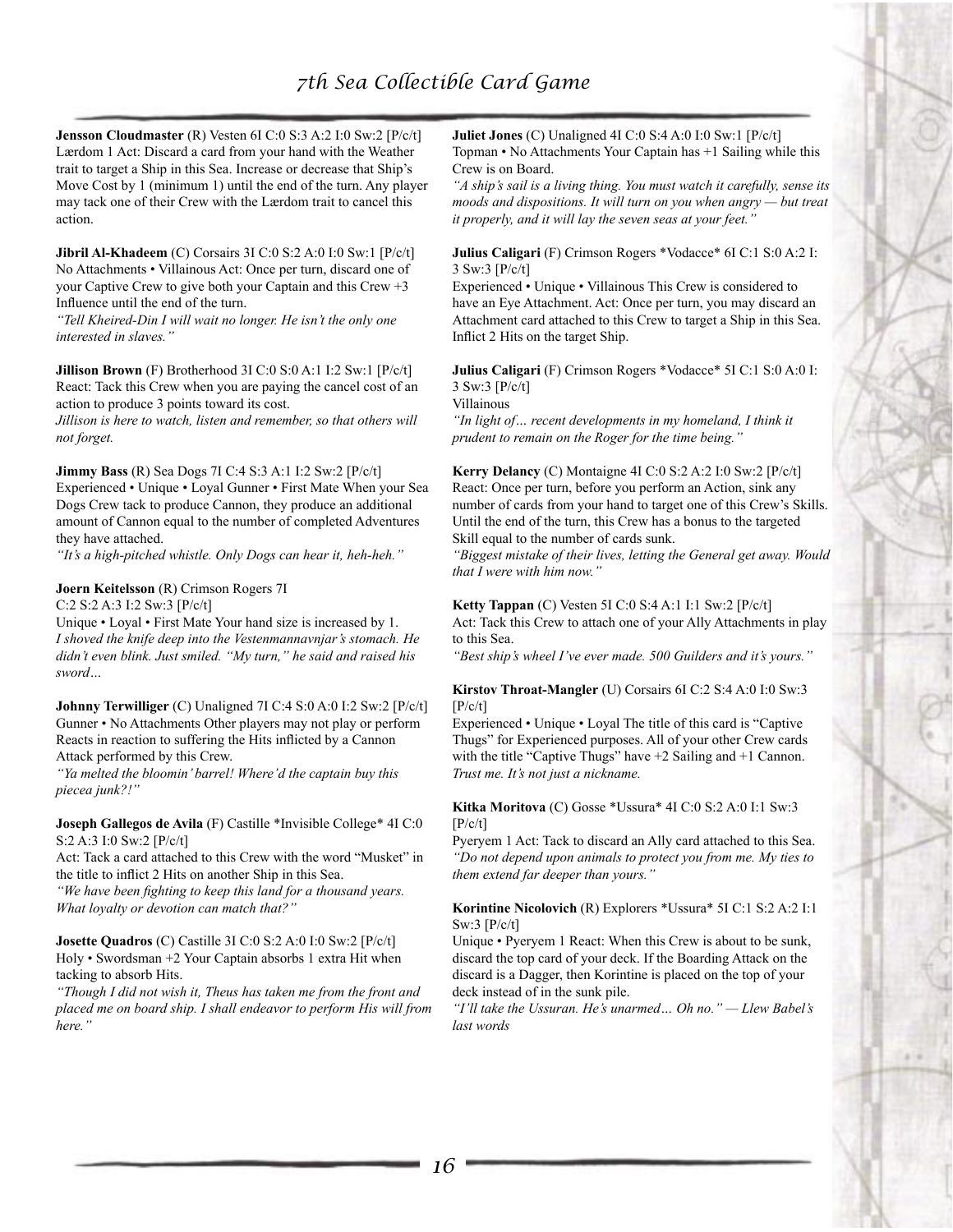**Kurt Weinberg** (F) Sea Dogs \*Die Kreuzritter/Eisen\* 4I C:0 S:1 A:2 I:0 Sw:3 [P/c/t]

Heroic • When this Crew tacks or sinks to absorb Hits he absorbs 1 extra Hit. Act: If this Crew does not have a card with the title: "Cutlass" attached, attach a "Cutlass" to this Crew from your hand without cost.

*"Eisen won't remain divided forever. When it rises again, it will need allies, and we could do a lot worse than the Sea Dogs."*

**Li'l Jim** (F) Unaligned 3I C:0 S:3 A:1 I:0 Sw:1 [P/c/t] Topman

*He signed on the ship as a swabber, but when we got into the thick of it, we learned he could do much more than just push a mop.*

**Lord Windamshire** (F) Explorers 4I C:0 S:1 A:3 I:2 Sw:1 [P/c/t] When you complete an Adventure which increases a Crew's Influence, you must attach it to this Crew, if able. Act: Discard 2 cards from your hand to move an Influence – increasing Attachment from this Crew to another of your Crew. *"He was always too… intense for my tastes. I for one will not miss him." — Rose Calloway*

**Louis Sices du Sices** (F) Montaigne 5I

C:3 S:0 A:0 I:2 Sw:3 [P/c/t]

Gunner • Heroic

*"Methodical is one word. Meticulous is another. I wouldn't use either to describe Louis. I'd call him an artist before I'd call him a gunner." — Gerard*

**Lowly Captives** (C) Corsairs 3I C:0 S:2 A:0 I:0 Sw:1 [P/c/t] Rower • Captive • No Attachments This Crew may not be placed on a Heroic Captain's Ship, unless that Captain is a Corsair. When this Crew tacks or sinks to absorb Hits, it absorbs 2 extra Hits. *"You're all going to die. It's up to you to decide how painful your last days will be." — Edahgo*

#### **Lt. Juan Rodriguez de Soldano** (C) Brotherhood 4I

C:1 S:3 A:1 I:0 Sw:2 [P/c/t]

Captive When Hiring this Crew, you may tac your Captain to reduce this Crew's Influence cost to 0.

*The Brotherhood used him to escape San Felipe. All he got for his trouble was a rowboat home.*

**Lucrezia** (F) Unaligned \*Vodacce\* 3I C:0 S:0 A:1 I:0 Sw:1 [P/c/t] Fate 1

*Rodriguez sighed. "I think she wants to find her lover. A man named Gioseppe. She talks mostly about him, when she can't remember that he's died and left her." "How'd he die?" "Easy question, boy. He died when she killed him."*

#### **Lucrezia** (R) Brotherhood \*Vodacce\* 5I C:0 S:0 A:2 I:0 Sw:2 [P/c/t]

Experienced • Unique • Loyal Fate 1 React: Sink a Knack attached to this Crew when paying a cancel cost to reduce the cancel cost by 3 (minimum 0).

*"Gioseppe's waiting for me. On the other side. All I have to do is bring him here…"*

**Mabela** (F) Gosse 4I C:0 S:1 A:2 I:0 Sw:2 [P/c/t]

Holy When this Crew tacks to absorb Hits, he absorbs 2 extra Hits. This Crew's Boarding Attacks that finish with a Thrust inflict 2 extra Hits.

*"I don't understand a word he says, but how can you hate a man who enjoys himself that much?" — Philip Gosse*

**Maggie Malone** (R) Explorers 5I C:0 S:4 A:2 I:0 Sw:2 [P/c/t] Experienced • Unique • Heroic • Topman Maggie absorbs 2 extra hits when tacking or sinking to absorb Hits. Act: Tack or discard this Crew to target a Ship in this Sea. That Ship's controller must move their Ship to an adjacent Sea of their choosing. *"Who am I, Cosette? Who am I, really?"*

**Maggie Malone** (C) Explorers 3I C:0 S:3 A:1 I:0 Sw:1 [P/c/t] Topman When this Crew tacks to absorb Hits, she absorbs 1 extra Hit, except during Boarding.

*"I don't remember anything before McCormick found me on that island. I may not even be human!" She hid her face in her hands and sobbed. Cosette smiled gently. "Human or not, you're still an Explorer — and no one is better at answering riddles than we are."*

**Manuel Dejavez** (U) Castille 4I C:1 S:4 A:0 I:0 Sw:2 [P/c/t] Topman When Manuel tacks to absorb Hits, he absorbs 2 extra Hits, except during a Boarding.

*"He used to be a dancer. Before you laugh, try balancing on a swaying mast without holding onto anything."*

**Marcel Entour** (F) Montaigne 3I C:0 S:3 A:0 I:0 Sw:1 [P/c/t] Topman When this Crew tacks to absorb Hits, he absorbs 3 extra Hits, except during Boarding.

*"I see in the dark. Better that than drop a lamp and light the whole sail, oui?"*

**Maria Forlani** (U) Gosse 5I C:0 S:0 A:2 I:2 Sw:2 [P/c/t] Loyal The completion cost of your Adventures is reduced by 1 (minimum 1). *"I LOVE this job!"*

**Marianna the Cleaner** (C) Crimson Rogers 4I

C:0 S:0 A:2 I:0 Sw:2 [P/c/t]

Villainous Act: Once per turn, sink one of your Crew to give your Captain +3 Influence until the end of the turn.

*"Is the reward dead or alive? Drat. Well, 'really badly hurt' counts as alive, doesn't it?"*

**Marketeers** (C) Unaligned 1I C:0 S:0 A:0 I:1 Sw:1 [P/c/t] No Attachments

*"Right here, Cap'n! Ya lookin' for a crew! Here's the best crew ya'll ever find on the Seven Seas! Hey, where ya goin'?"*

**Master Allen Trel** (R) Vesten 6I C:0 S:0 A:0 I:4 Sw:2 [P/c/t] Unique • No Attachments • Villainous Your Ship Attachments with the title "Treasure Hold" do not count against your Crew Maximum. Your Captain has 2 less Influence (minimum 1) while this Crew is in play. If this Crew is sunk or discarded, all of your Treasure Holds in play are discarded.

*The head of the Sailors' Guild. He supposedly hand-picked Guttormson for the job.*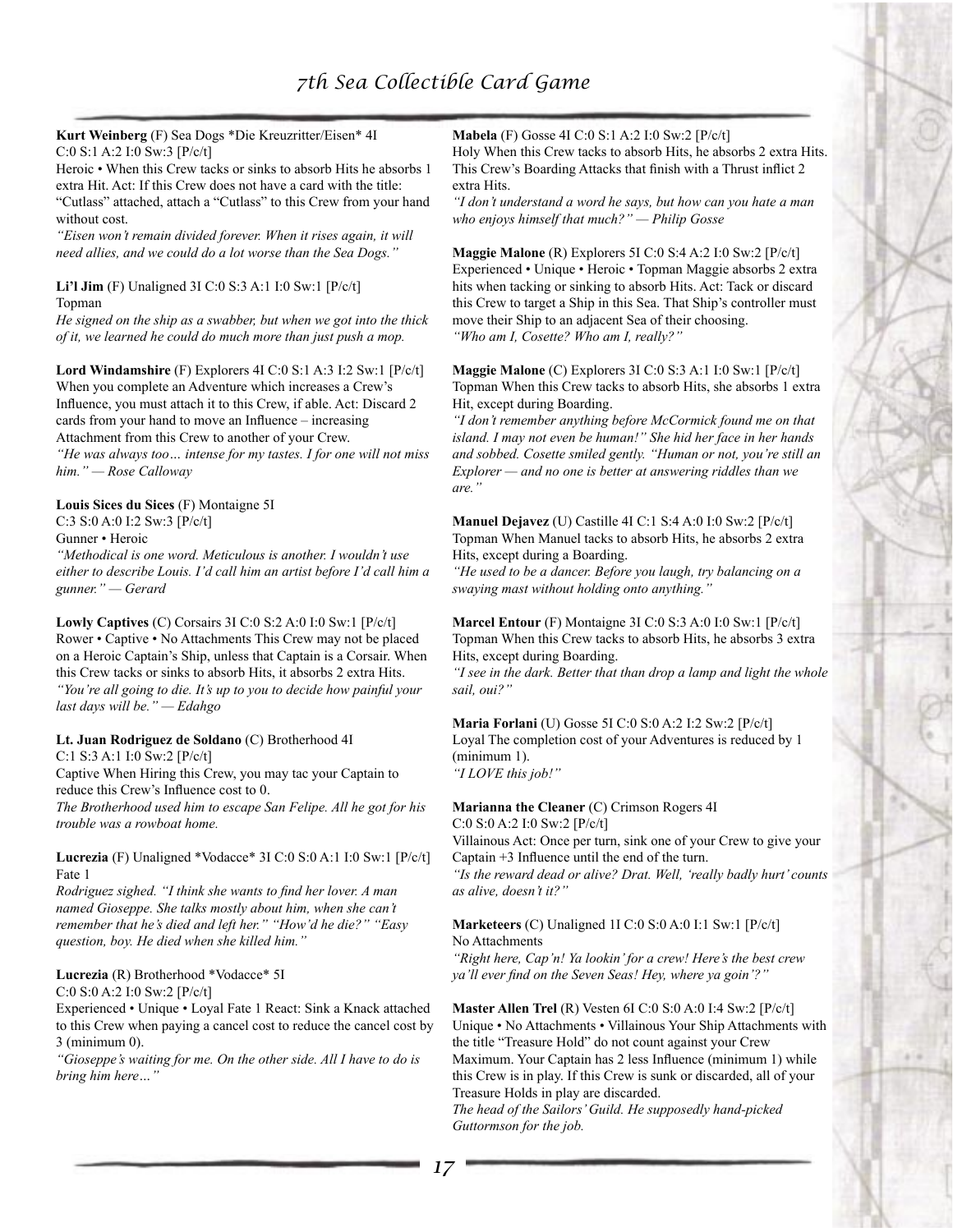**Maureen Leveque** (U) Montaigne 5I C:2 S:1 A:0 I:1 Sw:2 [P/c/t] React: When a Ship enters this Sea, this Crew may immediately tack to perform a Cannon Attack against that Ship. *She just makes everything on the ship run a little smoother.*

## **Michél Rois et Reines** (F) Montaigne 6I

C:0 S:3 A:0 I:3 Sw:3 [P/c/t]

Experienced • Unique Act: Tack this Crew to untack up to two of your Ally cards.

*His navigational skills finally paid off — with a promotion to le Prédateur des Mers.*

**Mohdest Mercanto** (U) Sea Dogs 3I C:0 S:0 A:2 I:0 Sw:2 [P/c/t] Unique • Heroic • Loyal No Attachments When you sink this Crew to absorb Hits, you may untack one of your non-Captain Heroic Crew.

*"I was a Vodacce Objectionist. You might say I moved to Avalon for health reasons."*

**Moldy Morris** (F) Black Freighter 7I C:2 S:0 A:0 I:1 Sw:3 [P/c/t] Experienced • Unique • Loyal This Crew inflicts 3 extra Hits during Boarding Attacks. If one or more Crew are sunk to absorb hits inflicted by this Crew during a Boarding Attack, you may immediately hire 1 Skeletal Crew from your hand, with an Influence cost of 2 or less, without cost.

**Montaigne Marines** (F) Montaigne 3I C:0 S:2 A:1 I:0 Sw:2 [P/c/t] No Attachments React: When another player performs an action that discards or sinks one of your Ally or Control cards, discard this Crew to cancel the action.

*As Valoix's campaign continued, they became the terror of the Castillian coast.*

#### **Morgause Mercuri** (C) Unaligned \*Sophia's Daughters\* 5I C:3 S:0 A:2 I:0 Sw:2 [P/c/t]

Gunner When hiring this Crew you may pay 3 Cannon to reduce this Crew's Influence cost to 0.

*"My parents tried to make me marry a man like you. Do you want to know what I did, or shall I just shoot you?"*

**Mumblety Peg** (R) Explorers 9I C:2 S:3 A:3 I:2 Sw:3 [P/c/t] Experienced • Unique • Loyal First Mate • Villainous Swordsman +2 React: When you are suffering Hits, reduce your hand size by one until the end of the game to suffer 3 fewer Hits. You may only use this ability if Mumblety Peg is untacked and your hand size is at least 2.

**Natalia Ivanova** (F) Crimson Rogers 4I C:1 S:0 A:2 I:0 Sw:3 [P/c/t]

Villainous

*"You think Reis scares me? I once tied Aleksi Novgorov to a tree by his tail. Funniest thing you ever saw."*

**Naughty Dan** (U) Brotherhood 3I C:0 S:0 A:0 I:0 Sw:3 [P/c/t] Heroic React: Sink this Crew when you are suffering 3 or less Hits. Redirect those Hits to another Ship in this Sea. *"Dan's the signal man on la Bucca. He likes to send dirty limericks to the Castillian Navy." — Delaina Darling*

**Needle Nose Nye** (F) Sea Dogs 3I C:1 S:3 A:0 I:1 Sw:1 [P/c/t] This Crew may not tack to absorb Hits during Boarding. *"We calls him that because nobody could pronounce his name 'cept Berek.I dinna think he ever figgered out wha' it meant, even after 'e learned 'ow ta speak Avalon.." — Phelan Cole*

## **No-Leg William** (U) Black Freighter 7I

C:2 S:4 A:2 I:1 Sw:2 [P/c/t]

Experienced • Unique • Loyal Topman This Crew is considered to have two Leg attachments. Act: If this Crew is untacked, pay 2 Sailing to attempt a Boarding with another Ship in this Sea (this attempt may be canceled normally).

# **Noah the Toady King** (R) Brotherhood 4I

C:0 S:0 A:0 I:0 Sw:3 [P/c/t]

Villainous This Crew has +2 Adventuring and +3 Influence while in the same Sea as one or more of your Ally or Control cards. Act: Once per turn, target a tacked Ally card or tacked Control card in this Sea to untack that card.

*He used to fawn over the guards at la Bucca like that.*

#### **Nodar the Falcon** (F) Explorers \*Ussura\* 5I

C:1 S:1 A:2 I:0 Sw:2 [P/c/t]

Unique • Pyeryem 1 React: Tack this Crew immediately after the Untack Phase to target a Sorcerer in this Sea. Tack that Crew and all Sorcery Knacks attached to that Crew.

*"Nothing compares to a sunrise from the highest tower in Pavtlow."*

**Orm Greybeard** (F) Vesten 5I C:0 S:0 A:2 I:1 Sw:4 [P/c/t] Swordsman +1 When this Crew tacks or sinks to absorb Hits, he absorbs 1 extra Hit.

*"I watched my daughter die before my eyes, and could do nothing to stop it. Do not ask me again why I am here."*

**Padre Alfonso** (F) Castille 4I C:0 S:0 A:1 I:3 Sw:2 [P/c/t] Unique • Loyal • Holy • Villainous React: Tack after a Crew tacks to absorb Hits. That Crew absorbs zero Hits.

*"Goodbye, my son. May Theus receive you and hold you near," the priest intoned, then plunged his knife into the wounded man's eye.*

#### **Padre Esteban** (F) Castille 3I C:2 S:1 A:0 I:0 Sw:2 [P/c/t] Gunner • Holy

*"Let us give thanks to Theus for the lead you are about to receive…"*

**Pepin** (R) Montaigne 9I C:0 S:0 A:1 I:2 Sw:1 [P/c/t] Experienced • Unique • Loyal React: Tack this Crew, before performing an Action, to untack any card in play. *"His heart is as noble as ever. If only his Admiral were worthy of that nobility." — The General*

**Percis d'Cassell** (F) Montaigne 5I C:0 S:0 A:0 I:3 Sw:1 [P/c/t] Act: Tack this Crew to target one of your Ally cards up to 2 Seas away. Move your Ship to the same Sea as the Ally card. *"San Cristobal, eh? I might be able to make its harbor a little less perilous for you…"*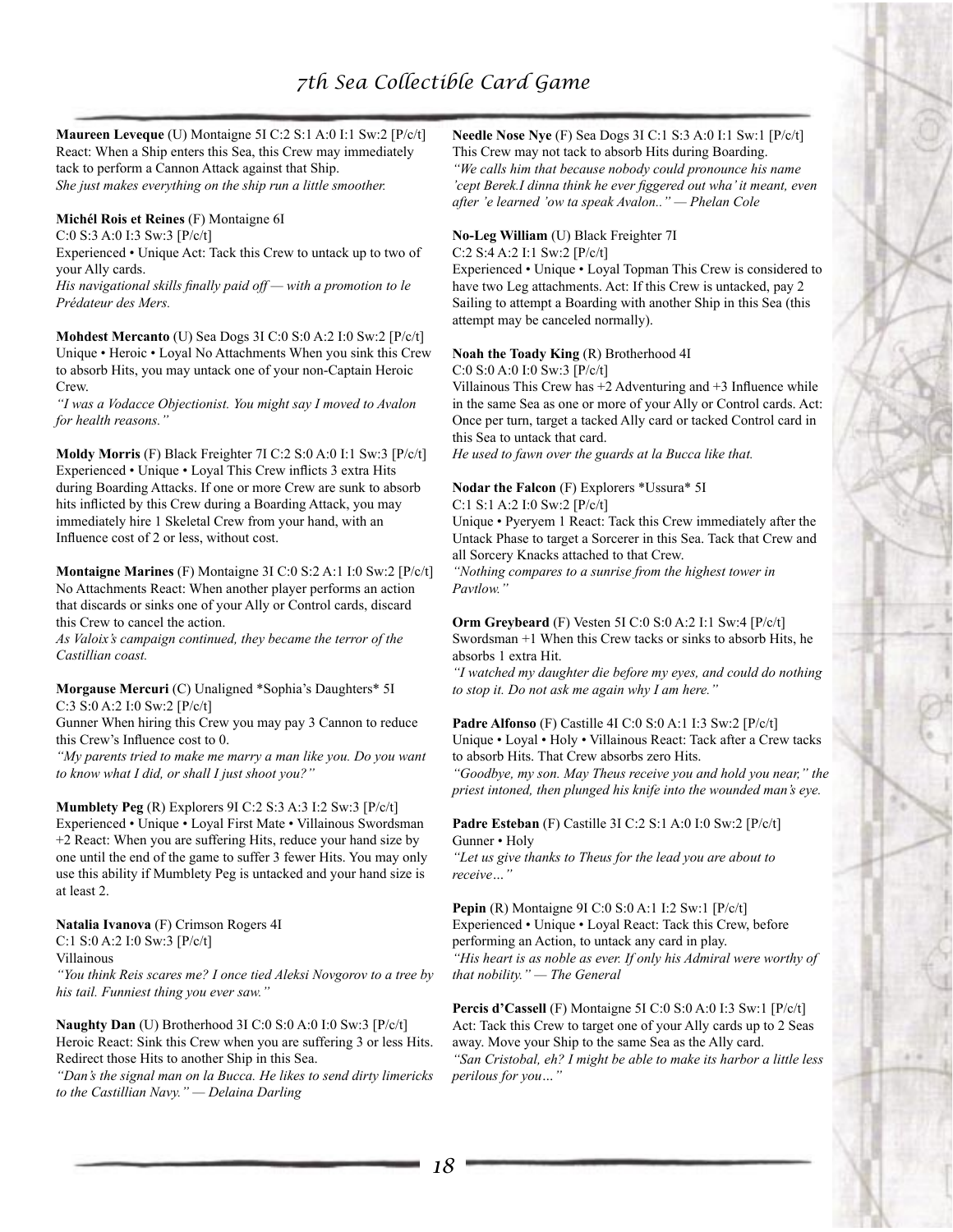## **Pertruccio Garibaldi** (U) Explorers 6I

C:0 S:3 A:3 I:0 Sw:2 [P/c/t] React: Once per turn, after you have completed an Artifact Adventure, you may untack this Crew. *He has an instinctive sense for Syrneth artifacts. He's found treasures in the unlikliest places.*

#### **Pete "Gang" Greene** (F) Black Freighter 2I

C:0 S:0 A:0 I:0 Sw:2 [P/c/t] Loyal • No Attachments • Skeletal This Crew may tack to absorb Hits.

*Just don't ask him to tie any knots.*

#### **Peter Silver** (F) Gosse 5I C:2 S:3 A:0 I:1 Sw:2 [P/c/t] Swordsman +1

*"I've spent all my life around muskets and weapons, but nothing I have can destroy that unholy Freighter."*

**Petro Angelina** (F) Corsairs 4I C:0 S:2 A:0 I:1 Sw:2 [P/c/t] Captive • Holy • Rower Act: Tack this Crew to give all of your other Rower cards +1 Sailing until the end of the turn. *Petro was one of Kheired-Din's captive rowers, anonymous and abused… until Espera's escape gave him the chance to show his loyalty.*

#### **Phelan Cole** (R) Sea Dogs 7I C:2 S:3 A:1 I:2 Sw:3 [P/c/t] Experienced • Unique • Loyal Topman React: Tack this Crew instead of performing a Boarding Attack to end the Boarding. Then inflict a 3 Hit Cannon Attack on the other Ship that was in the Boarding.

*"I wish he wouldn't do that. It's hard on the sails." — "Lyin'" John Fox*

**Phelan Cole** (F) Sea Dogs 5I C:2 S:3 A:0 I:1 Sw:2 [P/c/t] Topman React: Tack this Crew after you suffer Hits in a Boarding to end the Boarding. The other player in the Boarding may pay 4 Swashbuckling to cancel this effect.

*"He's a good man to have when havin' one's the only thing that will save yer neck." — "Bloody" Bonnie McGee*

#### **Phineas Flynn** (F) Unaligned 3I C:0 S:0 A:0 I:0 Sw:2 [P/c/t] Glamour 1

*I've already been a robber on the road. Time to try being a robber on the waves.*

# **Piotr the Badger** (C) Explorers \*Ussura\* 3I

C:0 S:0 A:3 I:0 Sw:1 [P/c/t]

Pyeryem 1 React: Discard this Crew when paying Adventuring to produce 3 Adventuring.

*The inscriptions told him how to activate the Switch — just before sealing the room shut behind him.*

## **Ramford Riddick** (U) Crimson Rogers 6I

C:3 S:0 A:2 I:1 Sw:2 [P/c/t]

Experienced • Unique • Loyal The title of this card is "Red Scarves" for Experienced purposes. All of your other Crew cards with the title "Red Scarves" have  $+2$  Cannon and  $+1$  Adventuring. *"Better my red scarf than your red guts, little man."*

## **Red Thorfild** (F) Vesten 8I C:1 S:3 A:3 I:2 Sw:3 [P/c/t]

Unique • Loyal • Villainous First Mate • Swordsman +2 After this Crew tacks to absorb Hits during Boarding, the other Ship in the Boarding suffers 3 Hits.

*Red was a fanatic, willing to die to destroy the Vendel. Hatred never burned so brightly as it did in his eyes.*

# **Reinheart the Ripper** (F) Black Freighter 7I

C:0 S:4 A:0 I:1 Sw:2 [P/c/t]

Unique • Loyal • Topman • Fear 1 Act: Tack this Crew and your Ship to move your Ship to a Sea that contains another Ship. *He had strangled on his own sail line and his crew let him hang there for three days before throwing him to the sharks. He's a trifle upset about it.*

# **Reynaldo Pasado** (F) Crimson Rogers 4I

C:1 S:4 A:0 I:0: Sw:1 [P/c/t]

Unique • Villainous This Crew may not be placed on a Heroic Captain's Ship, unless that Captain is a Crimson Rogers Captain. Your hand size is increased by 1 while there is a Heroic Captain in play.

*"I used to belong to the Inquisition, Captian Reis. I assure you, I have the stomach for this kind of work."*

# **Riant Gaucher** (R) Crimson Rogers 6I

C:1 S:2 A:2 I:2 Sw:2 [P/c/t]

Unique • Loyal • Villainous React: When you are paying an Influence cost, tack this Crew and sink another of your Crew to produce 5 Influence.

*"There's nothing so lovely as the red and white of a man's back flayed open to the bone."*

# **Riggers** (C) Unaligned 2I C:0 S:2 A:0 I:0 Sw:1 [P/c/t] No Attachments When this Crew tacks to absorb Hits, it absorbs 1 extra Hit, unless your Ship is in a Boarding.

*"You take his legs and I'll take his arms." "Blast it, I always get the legs!"*

## **Rita Del Zepeda** (F) Castille \*Invisible College\* 3I C:0 S:0 A:1 I:0 Sw:2

Act: Tack to attach a card with the title "Musket" to this Crew from your hand (without cost) if she does not have a Musket attached. *"I don't belong on board a ship. Castille is in my blood and I cannot live unless I feel her beneath my toes."*

# **Rosa Maria de Barcino** (F) Castille 4I

C:0 S:0 A:3 I:2 Sw:3 [P/c/t]

Rosa has +1 Influence while in La Boca.

*"Come, come, gentlemen. I am armed, but then again, what could a woman know about using a sword?"*

# **Rosamonde du Montaigne** (F) Montaigne 3I

C:0 S:0 A:0 I:1 Sw:1 [P/c/t]

Loyal • No Attachments React: Tack this Crew when you tack another of your Crew to produce Influence. That Crew produces 3 extra Influence.

*"I may not be a sailor, but I know a few things about the navy… and I don't care for your condescending tone."*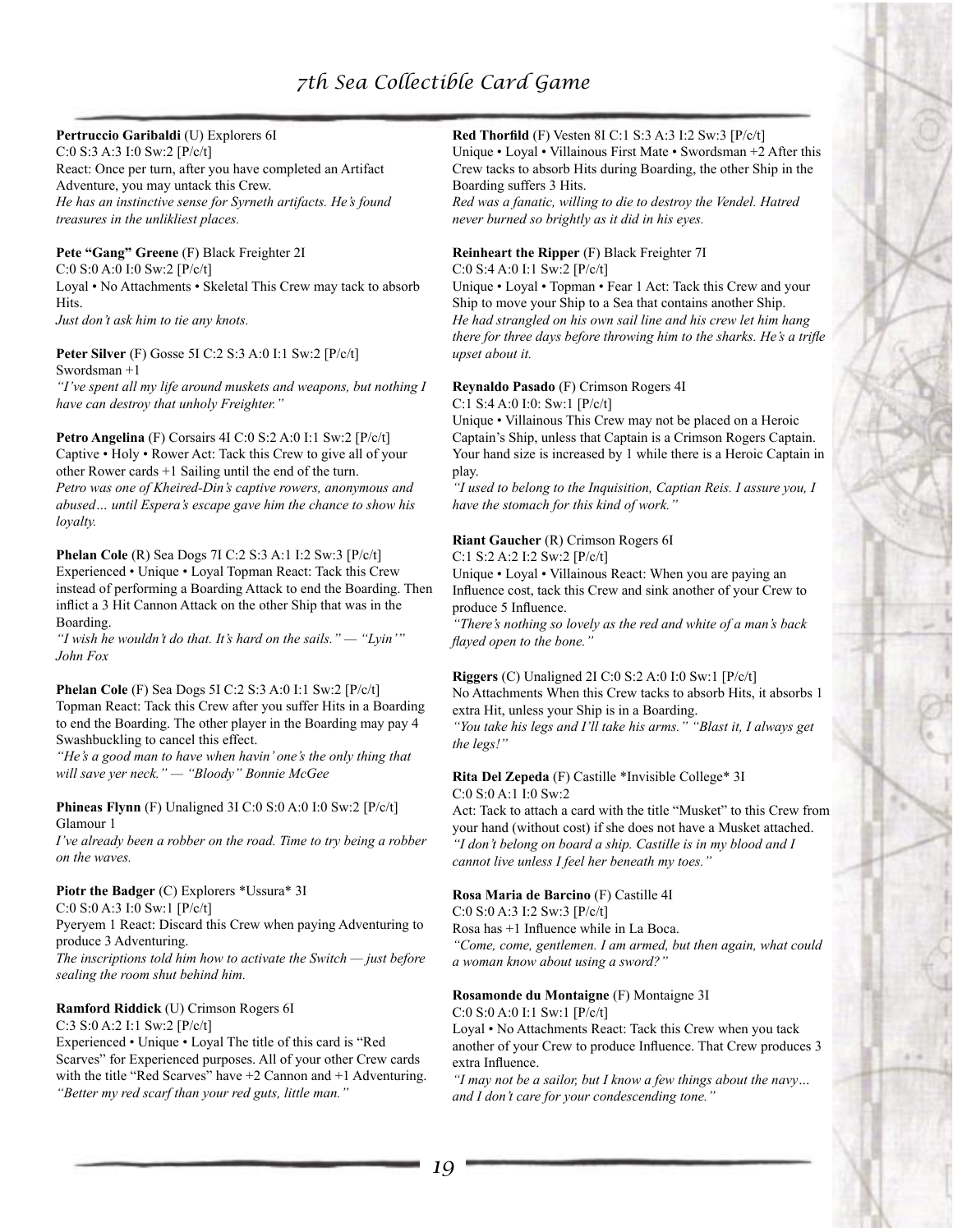**Samuel Sanderson** (F) Explorers 3I C:0 S:0 A:1 I:1 Sw:2 [P/c/t] When this Crew tacks to absorb Hits, he absorbs 2 extra Hits. *"It never hurts to improvise a bit during a fight."*

**Samuel Smitts** (F) Crimson Rogers 4I C:3 S:0 A:0 I:0 Sw:2 [P/c/t] Gunner This Crew uses his Cannon skill instead of his Swashbuckling when inflicting Hits during a Boarding Attack. *"He stole a pearl from the Captain's trove, and Reis put out his eye with it. The Black Dawn got away, and he paid the price for the whole crew. I think it's safe to say that Reis never cared for the man." — Joern Keitelsson*

**Samuel Smitts** (F) Black Freighter 5I C:4 S:0 A:0 I:0 Sw:2 [P/c/t] Experienced • Unique • Loyal Gunner This Crew inflicts 3 extra Hits during Boarding Attacks.

*"No one ever faced Reis an' lived, but plenty of us faced 'im an' died. Very soon, he's gonna find out how many…"*

**Santos de los Puentes** (U) Castille 6I C:1 S:2 A:2 I:0 Sw:3 [P/c/t] Experienced • Unique • Loyal The title of this card is "Sandoval's Guard" for Experienced purposes. React: Discard one of your Crew cards with the title "Sandoval's Guard" instead of performing a Boarding Attack to inflict 3 Hits on the other Ship in the Boarding.

*"Run, my child. Tell them that Legion has come for San Cristobal."*

**Scurvy Dogs** (F) Unaligned 1I C:0 S:0 A:0 I:0 Sw:1 [P/c/t] No Attachments This Crew counts as two Crew against your Crew Maximum. This Crew tacks to absorb Hits, it absorbs 5 extra Hits. *"Hey you! C'mere, you gotta see this! Harvey does the greatest thing with his knife…"*

**Sean McCorley** (F) Brotherhood 8I C:2 S:0 A:3 I:1 Sw:3 [P/c/t] Experienced • Unique • Loyal Heroic • Swordsman +2 If this Crew inflicts Hits with a Boarding Attack, all of your Crew inflict 2 extra Hits during their Boarding Attacks until the end of the Boarding. *"Not everyone's a leader… but I'm the best damn follower ye'll ever see."*

# **Sergeant Benitez** (U) Black Freighter 7I

C:1 S:0 A:0 I:2 Sw:2 [P/c/t] Loyal • No Attachments React: Tack one of your Skeletal Crew

when suffering Hits to reduce the number of Hits by 1. *"I think he lost it in the war, but it's not like we can ask him."*

**Sergei Nyasvy** (U) Gosse \*Ussura\* 4I C:1 S:0 A:1 I:1 Sw:3 [P/c/t] Heroic If a Crew is not pushed forward to oppose this Crew when he is pushed forward to start a Boarding Attack, he inflicts 3 extra Hits with the Boaridng Attack.

*"But where are you going? Come, let us wrestle, and then I shall feast on your bones!"*

**Shellbacks** (C) Unaligned 2I C:0 S:0 A:2 I:0 Sw:1 [P/c/t] No Attachments

*"Soft me lads! This cove has claimed better men than us."*

**Sidney** (F) Unaligned 3I C:0 S:1 A:0 I:0 Sw:1 [P/c/t] Porté 1

*"Half-breed," Timothy sneered at him. Sidney smiled. "Sometimes, a little is just enough."*

**Skeletal Brutes** (F) Black Freighter 1I C:0 S:0 A:0 I:0 Sw:1 [P/c/t] Loyal • No Attachments • Skeletal When this Crew sink to absorb Hits, it absorbs 2 extra Hits. *"What are you lookin' at?"*

**Skeletal Cannon Crew** (F) Black Freighter 3I C:2 S:0 A:0 I:0 Sw:2 [P/c/t] Loyal • No Attachments • Skeletal *The crews that fail have their skulls added to the ammunition pile.*

**Skeletal Dans** (F) Black Freighter 2I C:0 S:0 A:0 I:2 Sw:1 [P/c/t] Loyal • No Attachments • Skeletal

*"Look alive there, boys! Uh… I mean… uh… well… you know what I mean!"*

## **Skeletal Saboteurs** (F) Black Freighter 3I

C:0 S:0 A:1 I:0 Sw:1 [P/c/t]

Loyal • No Attachments • Skeletal Act: Tack this Crew to target a Ship Attachment on another Ship in this Sea. Discard this Crew and the Attachment. *Chiseling knives in bony fists marked another ship the Black* 

*Freighter had sent to the bottom.*

**Skeletal Sail Crew** (F) Black Freighter 3I C:0 S:4 A:0 I:0 Sw:1 [P/c/t] Loyal • No Attachments • Skeletal *On the up side, it doesn't matter if they fall.*

**Solomon Sails** (U) Unaligned 3I C:0 S:3 A:0 I:0 Sw:1 [P/c/t] When this Crew sinks to absorb Hits, it absorbs 4 extra Hits. *"Ay, it's me real name. Me grandfather's name in fact. Ain't it funny how fate works out?"*

**Stench** (F) Black Freighter 4I C:0 S:0 A:3 I:0 Sw:2 [P/c/t] Loyal When this Crew is pushed forward in a Boarding Attack or an opposing Crew is pushed forward to oppose this Crew, the opposing Crew has its Swashbuckling reduced by 3 until the end of the Boarding Attack (minimum 1).

*The only thing they could hear was a hideous wet tearing sound as he slowly scraped himself across the deck.*

# **Svein Hegge Hjermstad** (U) Vesten 5I

C:0 S:4 A:0 I:1 Sw:1 [P/c/t]

Unique • Lærdom 1 Act: Tack this Crew to target a Ship in this Sea. Sink the top card of your deck and the top card of the target's deck.

*Another Vesten turncoat, he cannot leave Kirk except under heavy guard.*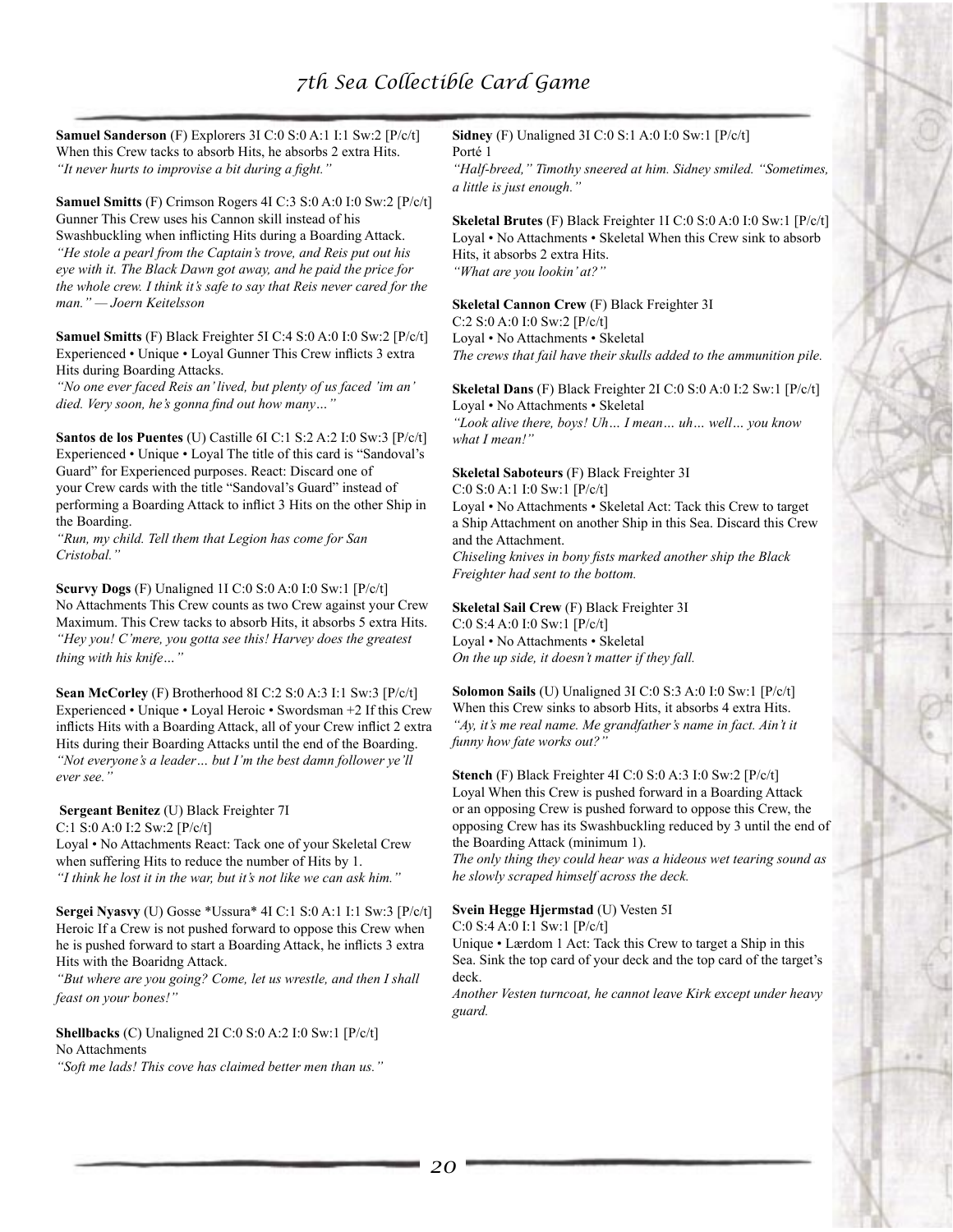**Tarsis the Mad** (R) Corsairs 5I C:0 S:0 A:3 I:0 Sw:1 [P/c/t] Unique • Loyal React: Tack this Crew when you are attaching the card: "Kheired-Din's Secret", instead of paying the Adventuring cost of Kheired-Din's Secret. React: Tack this Crew when you are about to suffer Hits from Kheired-Din's Secret. Reduce the Hits suffered by three (minimum 0).

*"Bear left, and throw the meat overboard now!"*

**Ten Barrels Bob** (F) Explorers 5I C:0 S:4 A:2 I:0 Sw:1 [P/c/t] Villainous React: Tack this Crew instead of performing a Boarding Attack to target a Crew on the other Ship in the Boarding with an Influence cost equal to or less than the number of completed Adventures attached to this Crew. Target Crew is discarded.

**The Bloat** (C) Black Freighter 4I C:0 S:0 A:0 I:1 Sw:3 [P/c/t] Loyal • No Attachments Act: Sink this Crew to target a Ship in this Sea. Inflict 3 Hits on that Ship.

*Two years on the bottom filled him with water. It's only a matter of time before he bursts.*

**The Navigator** (U) Black Freighter 3I C:0 S:4 A:0 I:0 Sw:1 [P/c/t] Loyal • Topman • No Attachments React: After you have moved into a Sea you may tack this Crew and another of your Crew to move your Ship to an adjacent Sea (without cost).

**The Raven** (R) Unaligned 5I C: S:0 A:4 I:2 Sw:2 [P/c/t] Unique • Heroic React: Tack the Raven after another player has completed an Adventure in this or an adjacent Sea. That player must pay an additional 3 Adventuring or the completed Adventure is placed in that player's hand without being completed. *"They can't hang him. I haven't robbed him blind yet!"*

**Thom Brunner** (F) Brotherhood \*Eisen\* 4I C:3 S:0 A:1 I:0 Sw:2 [P/c/t]

Gunner

*"I've seen Death, mein Freund. Der Feind rises whenever I fire this piece of iron. Someday… someday I will have Him in my sights. Then we will see if Death can die."*

**Thordis Bjerregaard** (U) Vesten 6I C:0 S:3 A:1 I:0 Sw:2 [P/c/t] Topman • Rower React: Untack this Crew after your Ship enters a Boarding that is not canceled. This Crew may use this ability once per turn.

*"How can I steer a course away from the end of the world?"*

**Timothy le Beau** (F) Montaigne 7I C:0 S:0 A:0 I:2 Sw:2 [P/c/t] Unique • Loyal • Porté 1 Act: Tack this Crew and target a Ship to inflict 1 Hit on that Ship.

*He was the best Porté mage Montaigne had ever seen — and pulled off the biggest disappearing act in Théan history.*

**Torvo Espada** (R) Gosse 6I C:0 S:0 A:1 I:1 Sw:4 [P/c/t] Heroic • Swordsman +3 If you play a Club, Dagger, Punch, Slash, and Thrust during a Boarding Attack that this Crew is fighting in, the other player may not play any more Boarding Attack cards during this Boarding Attack.

*"Don Aldana took credit for my father's swordsman school. I have not forgotten… and he will not escape."*

**Ulf Karlssen** (R) Explorers 4I C:0 S:4 A:0 I:1 Sw:1 [P/c/t] Loyal • Lærdom 1 This Crew has –1 Sailing for every Lærdom Knack attached. You may not attach a Lærdom Knack to this Crew if his Sailing is less than 1.

*"As I once followed McCormick, now I follow the crew he left behind."*

**Ulfgar Jor Brønsen** (C) Explorers 4I C:0 S:0 A:4 I:0 Sw:2 [P/c/t] Heroic • Lærdom 0

*"If you have a question, I'll ask my ancestors. It is not I who leads you to your prize, it is they."*

**Ulfied Jansson** (C) Sea Dogs 4I C:0 S:3 A:1 I:1 Sw:2 [P/c/t] Lærdom 1 Act: Tack this Crew to inflict 2 Hits on a Ship in this Sea. If you are in the Trade Sea, Reacts may not be played in reaction to suffering these Hits.

*"We're not all obsessed with vengeance. I live my life as I choose, and neither Vendel nor Vestenmannavnjar can tell me otherwise."*

#### **Ulrich the Unholy** (F) Black Freighter 5I

C:0 S:0 A:2 I:1 Sw:1 [P/c/t]

Loyal • Villainous • Holy • Fear 1 Act: Tack this Crew to target and tack a Holy Crew in this Sea.

*"Shall I show you Legion's true face? Could you resist it more than I did?"*

#### **Undead Adventurers** (C) Black Freighter 4I

C:0 S:2 A:3 I:0 Sw:2 [P/c/t]

Loyal React: When you are suffering Hits you may discard a completed Adventure attached to this Crew to suffer 3 fewer Hits. *Necros wanted Cabora… but he wouldn't dare set foot on it until a scouting party had explored it first.*

#### **Undead Boarders** (F) Black Freighter 3I

C:0 S:0 A:2 I:1 Sw:3 [P/c/t]

Loyal • No Attachments • Skeletal During a Boarding, this Crew may tack to absorb Hits.

*The crew hacked madly at the advancing horrors. For every ghost that fell, two more rose to take its place.*

**Velda Conklin** (F) Explorers 3I C:0 S:3 A:0 I:0 Sw:1 [P/c/t] Heroic When this Crew tacks to absorb Hits, she absorbs 2 extra Hits, except during Boarding.

*"The Vendel aren't thieves or butchers, despite what the Vestenmannavnjar think. All the same, a long trip far away from them sounds perfect to me."*

**Velik** (F) Brotherhood \*Rilascarie\* 7I C:2 S:3: A:4 I:2 Sw:3 [P/c/t] Experienced • Unique • Loyal Heroic • Lærdom 1 React: If this Crew is untacked and his Adventuring skill is greater than 2, you may discard 1 card from your hand when you are paying an Adventuring cost to produce 2 Adventuring. Reduce this Crew's Adventuring by 3 until the end of the turn.

**Victor of Luthon** (R) Black Freighter 8I C:2 S:4 A:3 I:3 Sw:4 [P/c/t] Unique • Loyal • First Mate • Fear 2 All Cannon Attacks and Boarding Attacks inflict 1 extra Hit. *He was the most notorious killer in Avalon's history: The Unseelie would have claimed him if the noose hadn't first.*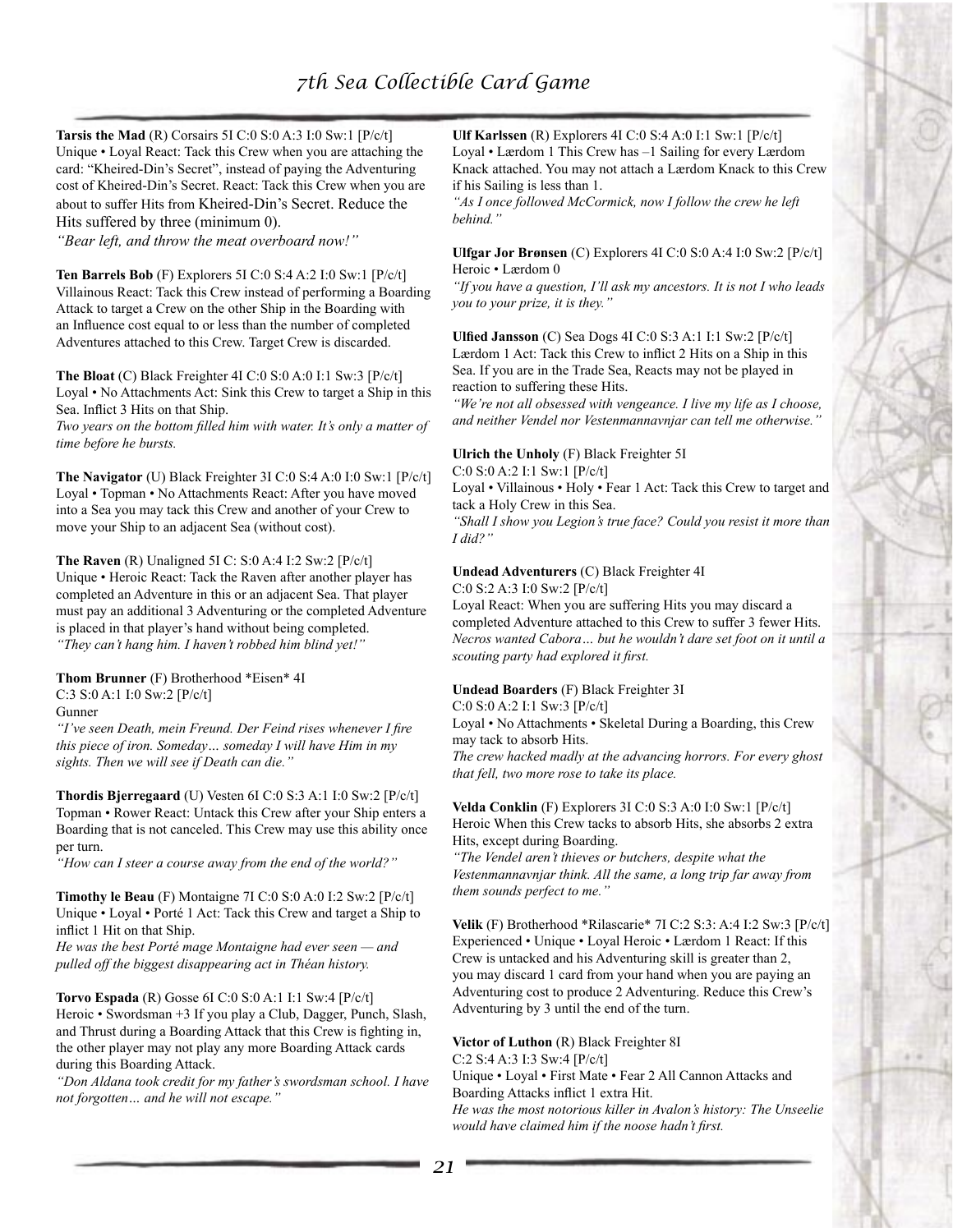**Vincenzo de Tonelli** (U) Crimson Rogers \*Vodacce\* 5I C:1 S:4 A:0 I:1 Sw:1 [P/c/t]

Villainous • Topman Act: Once per turn, tack one of your Patron Attachments to untack this Crew.

*"I'm an old friend of Julius's, captain. His uncle thought it prudent to have someone looking out for him — so you don't have to, of course."*

#### **Vivianne Étalon du Toille** (F) Montainge \*Die Kreuzritter\* 4I C:0 S:3 A:0 I:0 Sw:2 [P/c/t]

Holy • Swordsman +2 If this Crew's opponent in a Boarding Attack is Holy, this Crew's Boarding Attack inflicts 2 extra Hits. *"L'Empereur isn't the only master I serve…"*

**Volta** (R) Crimson Rogers 6I C:2 S:0 A:3 I:1 Sw:4 [P/c/t] Villainous • Swordsman +1 This Crew's Boarding Attacks that finish with a Slash inflict 2 extra Hits.

*Even though his tongue's been cut out, the crew swears he talks in his sleep.*

**Whalers** (F) Unaligned 5I C:1 S:4 A:1 I:0 Sw:2 [P/c/t] Rower • No Attachments When this Crew pays Cannon or Swashbuckling to discard a Sea Attachment, that Sea Attachment is sunk instead.

*"You lot ever killed a leviathan before?"*

**William Fodd** (U) Brotherhood 4I C:0 S:3 A:2 I:0 Sw:1 [P/c/t] Topman When William tacks to absorb Hits from a Cannon Attack, he absorbs 2 extra Hits.

*"I ne'er seen anything like it. The cannon shot flies by his head and he just don't seem to notice."*

#### **William Highport** (U) Gosse \*Rose and Cross\* 6I C:0 S:0 A:0 I:0 Sw:1 [P/c/t]

Heroic • Swordsman +1 This Crew may not be placed on a Villainous Captain's Ship, unless that Captain is a Gosse Captain. Act: Once per turn, target one of this Crew's skills. This Crew gains +3 to that skill for the remainder of the turn. *"Righteous men don't need a seal to proclaim their worth. Gosse was never a Knight, after all."*

**William Toss** (F) Sea Dogs 4I C:0 S:1 A:1 I:2 Sw:3 [P/c/t] *The late William Toss could never resist a bet — and he won far too often for anyone's comfort. Even Berek's outrageous good luck couldn't match Toss's streak. Unfortunately, Toss's luck ended at the same time as his captain's… and no one came to pull him from the sea.*

**Willie Wilcox** (R) Brotherhood 7I C:3 S:2 A:2 I:1 Sw:4 [P/c/t] Experienced • Unique • Loyal Swordsman +1 This Crew is considered to have a Hand Attachment. Act: Tack and sink one of your Crew to untack this Crew. "

*The Scarlet Hook hides us from Caligari's fate witches… and Willie has the strength to fight its screaming ghosts." — Lucrezia*

#### **Yr Hägin Brønsson** (F) Vesten 4I C:0 S:1 A:0 I:1 Sw:2 [P/c/t] Lærdom 1 React: Once per turn, target a player drawing one or more cards during the Actions phase other than during a Boarding. Inflict a number of Hits on that player equal to the number of cards drawn.

*"The serpent feeds upon itself, the circle continues on. Endings and beginnings are often one and the same."*

# **Zoya the Serpent** (U) Unaligned \*Ussura\* 3I

C:0 S:0 A:0 I:0 Sw:2 [P/c/t]

Pyeryem 1

*He claims to wear the skin of a Crescent cobra, though no one has ever seen him use it. Most are too fearful to ask.*

## **"Brother" Mattias Brewer** (F) Sea Dogs 4I

C:0 S:0 A:3 I:1 Sw:2 [P/c/t]

Heroic This Crew produces 2 extra Adventuring when tacking to produce Adventuring to complete an Artifact Adventure. *"As the first Book of the Prophet says, 'Beer is Good.' Well, it doesn't say that, but it really should. Perhaps the text can be amended…"*

#### **"Butcher" Pinchot** (U) Crimson Rogers 4I C:1 S:0 A:0 I:1 Sw:1 [P/c/t]

Unique • Loyal • Villainous This Crew does not count against your Crew Maximum. Act: Once per turn, you may tack this Crew to untack one of your Crew with the No Attachments trait. *"You know, I've never actually 'butchered' anyone. I'll have to give it a try sometime."*

## **"Lucky" Vandrad Hallvardson** (C) Vesten 3I

C:0 S:3 A:0 I:0 Sw:1 [P/c/t]

Topman When this Crew tacks to absorb Hits, he absorbs 2 extra Hits.

*He's never fallen from the rigging. Not once. Not ever.*

#### **"Lyin" John Fox** (F) Sea Dogs 4I C:2 S:2 A:2 I:0 Sw:2 [P/c/t] React: Tack this Crew after completing a Goods Adventure. You may immediately perform an additional action.

*Loyalty and trust aren't the same thing. A liar like Fox could be loyal as a pit bull, but he never trusted anyone, not even the Sea Dogs. In the end, he fled the only friends he ever had… and his stories were useless against Reis's wrath.*

# **"Magpie" Muscov** (F) Explorers \*Ussura\* 3I

C:0 S:4 A:0 I:0 Sw:1 [P/c/t]

Unique • Loyal When hiring this Crew, you may pay an additional 3 Influence to give him the trait: Pyeryem 1, +2 Adventuring and +2 Swashbuckling until the end of the game.

*"The Society doesn't know he's on the payroll. We thought it best for all oncerned." — Cosette*

## **"Pincushion" Paolo** (C) Brotherhood 3I

C:0 S:2 A:0 I:0 Sw:3 [P/c/t]

Item Crew Attachments being attached to this Crew with the word "Earring" in the title have their skill cost reduced by 4 (minimum  $(0)$ 

*"Yes. They hurt."*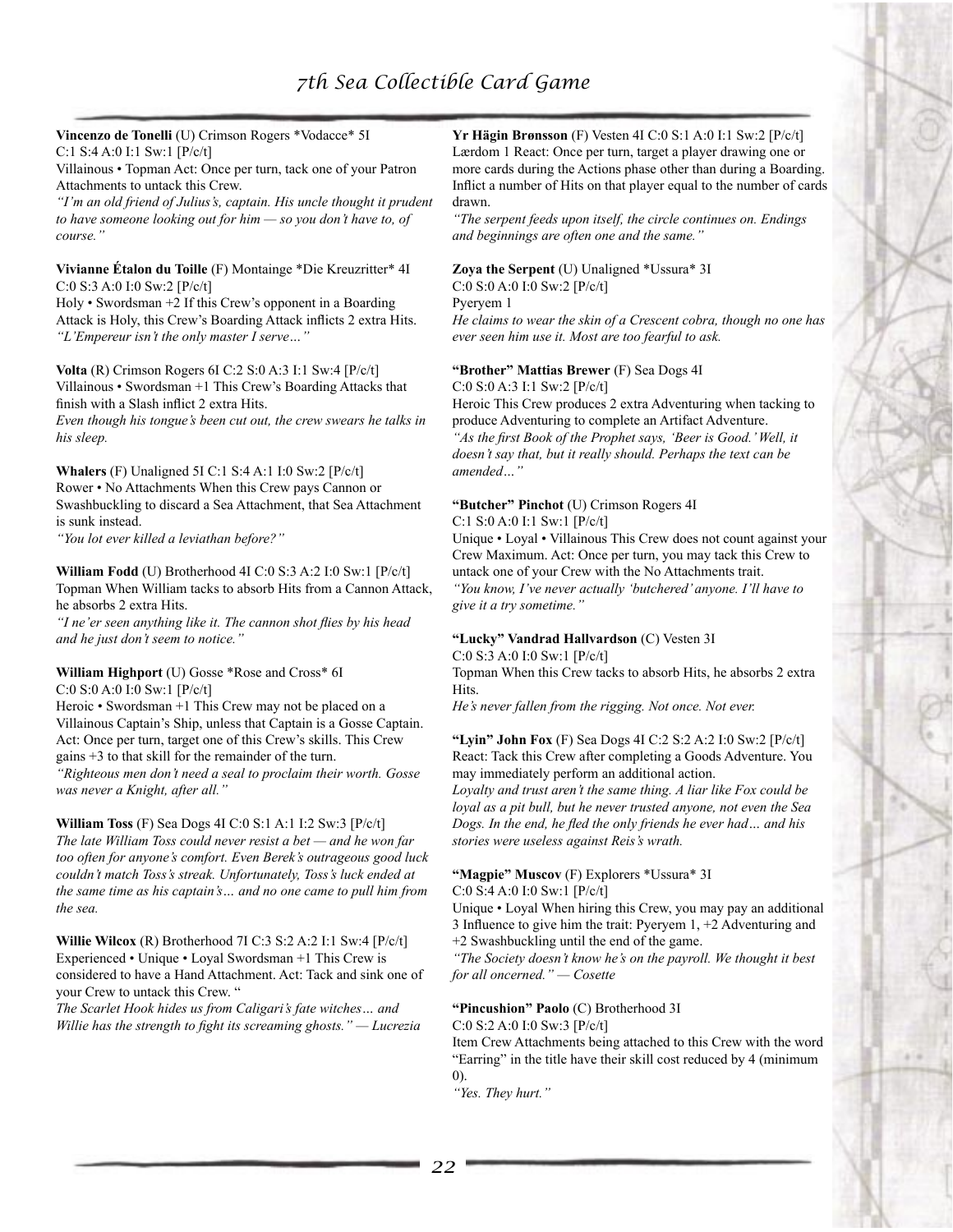## **"Rigger" Mortis** (F) Black Freighter 4I

C:0 S:4 A:0 I:0 Sw:1 [P/c/t]

Loyal • Topman Act: Sink this Crew to move your Ship to an adjacent Sea.

*He never moves, save only to bellow a warning. Necros found a perfect job for him.*

# *Adventures*

## **Across the Mirror** (F) [T/c/s]

1 Sea Away To complete: Pay 3 Adventuring (2 if completed in The Mirror). Crew Attachment: +3 Adventuring *A vast empty expanse of water, the Mirror held plenty of secrets beneath its glassy surface.*

## **Ancient Training Techniques** (F) [T/c/s]

2 Seas Away To complete: Pay 6 Adventuring (4 if completed in La Boca). Crew Attachment: +2 Swashbuckling. This Crew inflicts 3 extra Hits during Boarding Attacks.

*Experience is always the best training tool. Assuming you survive, of course.*

#### **Artifact Cannon** (F) [T/c/s]

3 Seas Away • Artifact • Unique To complete: Pay 20 Adventuring (13 if completed in Trade Sea). Corsairs Ship Attachment: Act: Tack this card and discard any number of cards from your hand to target another Ship in this Sea. Inflict a Cannon Attack on the target Ship with Hits equal to twice the number of cards discarded. *The Syrneth device spits lighting from the prow.*

#### **Avalon Noble** (F) [T/c/s]

1 Sea Away • Patron To complete: Pay 3 Adventuring (2 if completed in Frothing Sea). Crew Attachment: +3 Adventuring *"I need you to take this to the Empereur of Montaigne, and the Queen mustn't hear one word of it."*

## **Back Alley Rum** (F) [T/c/s]

2 Seas Away • Illegal • Goods To complete: Pay 2 Adventuring (1 if completed in La Boca). Crew Attachment: +3 Influence *"Aye, it's a good vintage, me boys. Best rum I ever… that's not a rat tail in there, is it?"*

## **Battle of San Felipe** (C) [T/c/s]

1 Sea Away To complete: Pay 9 Adventuring (6 if completed in Forbidden Sea). Crew Attachment: +5 Cannon *Quintus 23, 1668 — Admiral Orduño thwarts the Montaigne attack on Gallegos peninsula.*

## **Bjørnsson's Horn** (R) [T/c/s]

3 Seas Away • Artifact • Unique To complete: Pay 17 Adventuring (10 if completed in Trade Sea). Captain Attachment: React: Tack your Captain and discard this card instead of performing a Boarding Attack to untack all of your Crew (including your Captain).

## **Boatload of Jennys** (F) [T/c/s]

1 Sea Away • Illegal • Goods To complete: Pay 4 Adventuring (2 if completed in Trade Sea). Crew Attachment: +3 Influence *"Stop gigglin', girls! The captain's gonna have a seizure if he catches us out here!"*

## **Castillian Merchant Ship** (F) [T/c/s]

1 Sea Away To complete: Pay 3 Adventuring (2 if completed in Forbidden Sea). Crew Attachment: +3 Cannon

*"Let's have us a toast in memory of them fine men… and the fine wine they left behind!"*

#### **Castillian Swordmaster** (U) [T/c/s]

1 Sea Away • Henchman To complete: Pay 4 Adventuring (3 if completed in La Boca). Crew Attachment: +1 Swashbuckling. This Crew inflicts 2 extra Hits during Boarding Attacks. *"Aldana relies on the rhythm of music to guide your sword. Master the song and you will master the blade."*

#### **Dangerous Cargo** (F) [T/c/s]

1 Sea Away • Illegal • Goods To complete: Pay 4 Adventuring (2 if completed in The Mirror). Crew Attachment: +3 Influence *"We gots him from an Ussuran. Gentlest thing I ever seen. Say, is that blood on its…" CRUNCH!*

### **Dead Man's Cave** (R) [T/c/s]

2 Seas Away • Prize • Unique (While this Adventure is uncompleted, any player in this Sea may discard this card by paying the completion cost as an Action.) To complete: Pay 2 Adventuring and then suffer 2 Hits. Captain Attachment: The Adventuring and Influence costs of all of your Item Crew Attachments and the Adventuring costs of all of your uncompleted Item Adventures are reduced by 2 (minimum 1).

#### **Doing Time** (U) [T/c/s]

2 Seas Away To complete: Pay 2 Adventuring and then pay 2 Influence. Crew Attachment: This Crew gains +1 to all skills. *"I learned all kinds of things when I was on the street," Delaina told Faust. He grinned. "Then why did you get caught?"*

#### **Eisen Cannons** (F) [T/c/s]

1 Sea Away • Item To complete: Pay 3 Adventuring (2 if completed in Frothing Sea). Crew Attachment: +3 Cannon *"She ain't made o' that Eisen steel, but she's Eisen design from stem to stern and that's good enough for me."*

#### **Escorting the MacDuff** (C) [T/c/s]

1 Sea Away • Patron To complete: Pay 2 Adventuring (1 if completed in Frothing Sea). Crew Attachment: +1 Influence *"I've urgent business in Vendel, and Queen Elaine has assured me that you can keep quiet about it." — High King James MacDuff II*

#### **Eye of the Storm** (F) [T/c/s]

2 Seas Away • Artifact • Unique To complete: Pay 8 Adventuring (5 if completed in Trade Sea). Captain Attachment: Your Ship's Move Cost is reduced by 1 (minimum 1).

*"Control the weather? No. But it can make Mother Nature a little more agreeable."*

## **Faerie Path** (F) [T/c/s]

1 Sea Away To complete: Tack one of your Sorcerers with Glamour 1 or more. Crew Attachment • Glamour 1 Knack: Act: Tack this card to target another Ship. The target Ship's player must move their Ship to an adjacent Sea (without cost).

*"The Sidhe are watching," Celedoine murmured. "They don't want us to lose our way…"*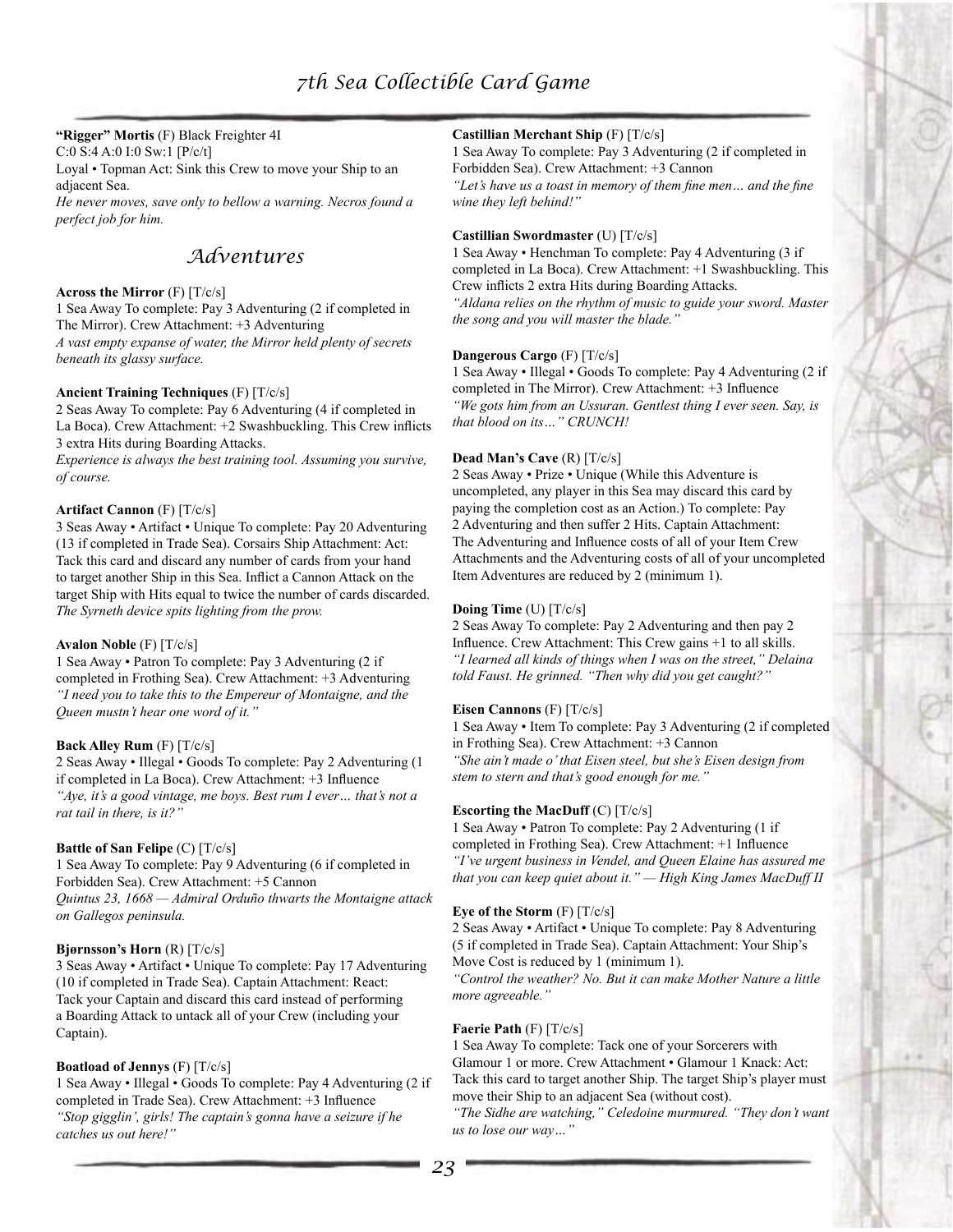## **Fine Rigging** (F) [T/c/s]

1 Sea Away • Item To complete: Pay 3 Adventuring (2 if completed in Frothing Sea). Crew Attachment: +3 Sailing *"Get those sails up right, boys. Arggh, those ropes look as pretty as a spiderweb on a spring morning."*

## **Fine Rope and Tackle** (F) [T/c/s]

1 Sea Away • Goods To complete: Pay 2 Adventuring (1 if completed in Trade Sea). Crew Attachment: +2 Sailing *A strong line can hold an enemy vessel in your grip… or keep it from destroying your ability to move.*

#### **Foul Weather Jack's Map, Part I** (R) [T/c/s]

1 Sea Away • Item • Unique To complete: Pay 5 Adventuring (minus 1 for each "Foul Weather Jack's Map" adventure you have completed and in play). Captain Attachment: React: Tack this card when you are paying a Cannon cost to produce 1 Cannon for each completed Foul Weather Jack's Map Adventure you have in play.

#### **Foul Weather Jack's Map, Part II** (R) [T/c/s]

1 Sea Away • Item • Unique To complete: Pay 5 Adventuring (minus 1 for each "Foul Weather Jack's Map" adventure you have completed and in play). Captain Attachment: React: Tack this card when you are paying an Influence cost to produce 1 Influence for each completed Foul Weather Jack's Map Adventure you have in play.

#### **Foul Weather Jack's Map, Part III** (R) [T/c/s]

2 Seas Away • Item • Unique To complete: Pay 3 Adventuring (minus 1 for each "Foul Weather Jack's Map" adventure you have completed and in play). Captain Attachment: React: Tack this card when you are paying a Sailing cost to produce 1 Sailing for each completed Foul Weather Jack's Map Adventure you have in play.

#### **Foul Weather Jack's Map, Part IV** (R) [T/c/s]

2 Seas Away • Item • Unique To complete: Pay 3 Adventuring (minus 1 for each "Foul Weather Jack's Map" adventure you have completed and in play). Captain Attachment: React: Tack this card when you are paying a Swashbuckling cost to produce 1 Swashbuckling for each completed Foul Weather Jack's Map Adventure you have in play.

#### **Franzini's Lost Notebooks** (F) [T/c/s]

1 Sea Away • Item To complete: Pay 3 Adventuring (2 if completed in La Boca). Crew Attachment: +3 Adventuring *She painted to ease her loneliness, but she invented to ease her guilt.*

## **Fresh Powder** (F) [T/c/s]

1 Sea Away • Goods To complete: Pay 2 Adventuring (1 if completed in La Boca). Crew Attachment: +2 Cannon *"Don't leave home without it."*

## **From The Depths!** (R) [T/c/s]

2 Seas Away To complete: Pay 7 Adventuring (5 if completed in Trade Sea). Crew Attachment: +5 Cannon *"Take that, ya varmint!"*

#### **Gold Coins** (F) [T/c/s]

1 Sea Away To complete: Discard a card from your hand. Crew Attachment: React: Discard this card when you are paying an Influence cost to produce 2 Influence. *"So much fuss over such tiny lumps of metal."*

#### **Lady Katerina** (C) [T/c/s]

1 Sea Away • Patron To complete: Pay 3 Adventuring (2 if completed in The Mirror). Crew Attachment: +1 Swashbuckling. This Crew inflicts 1 extra Hit during Boarding Attacks. *"Take this to the general Montegue. And don't let anyone see you leave."*

#### **Learning the Controls** (U) [T/c/s]

2 Seas Away To complete: Pay 4 Adventuring. Crew Attachment: +4 Sailing and this Crew gains the Topman trait. You may not attach this card to your Captain.

*"Look, I don't care if you built the damn thing, we're going to skid straight into that reef!"*

#### **Lucrezia 's Prophecy** (F) [T/c/s]

1 Sea Away To complete: Tack one of your Sorcerers with Fate 1 or more. Crew Attachment • Fate 1 Knack: React: Tack this card instead of performing a Boarding Attack. Target the other Ship in the Boarding. The target Ship's player must tack one of their Crew. *The crazed Fate Witch had her own agenda… and the Brotherhood had no choice but to listen.*

## **Mark of the Grumfather** (F) [T/c/s]

1 Sea Away To complete: Tack one of your Sorcerers with Lærdom 1 or more. Crew Attachment • Lærdom 1 Knack: React: Tack this card instead of performing a Boarding Attack. The other player in the Boarding must target one of your tacked Crew. Untack the target Crew.

*Lærdom touches those who believe in its power. The stronger the belief, the more potent the magic.*

#### **Navigational Tools** (C) [T/c/s]

1 Sea Away • Item To complete: Pay 2 Adventuring (1 if completed in Frothing Sea). Crew Attachment: +2 Adventuring

*"I had to pass through the Castillian front to get these — the best in all of Théah."*

#### **Passionate Duel** (F) [T/c/s]

1 Sea Away To complete: Pay 6 Adventuring (4 if completed in Forbidden Sea). Crew Attachment: +2 Swashbuckling. This Crew inflicts 1 extra Hit during Boarding Attacks.

*"Your tongue is as sharp as your blade, good sir. Shall I teach you how a lady uses such tools?"*

## **Rose & Cross Apprentice** (C) [T/c/s]

1 Sea Away • Henchman To complete: Pay 3 Adventuring (2 if completed in Frothing Sea). Crew Attachment: +1 Swashbuckling. This Crew inflicts 1 extra Hit during Boarding Attacks.

*"The Order holds Secrets, my boy. Are you willing to die to protect them?"*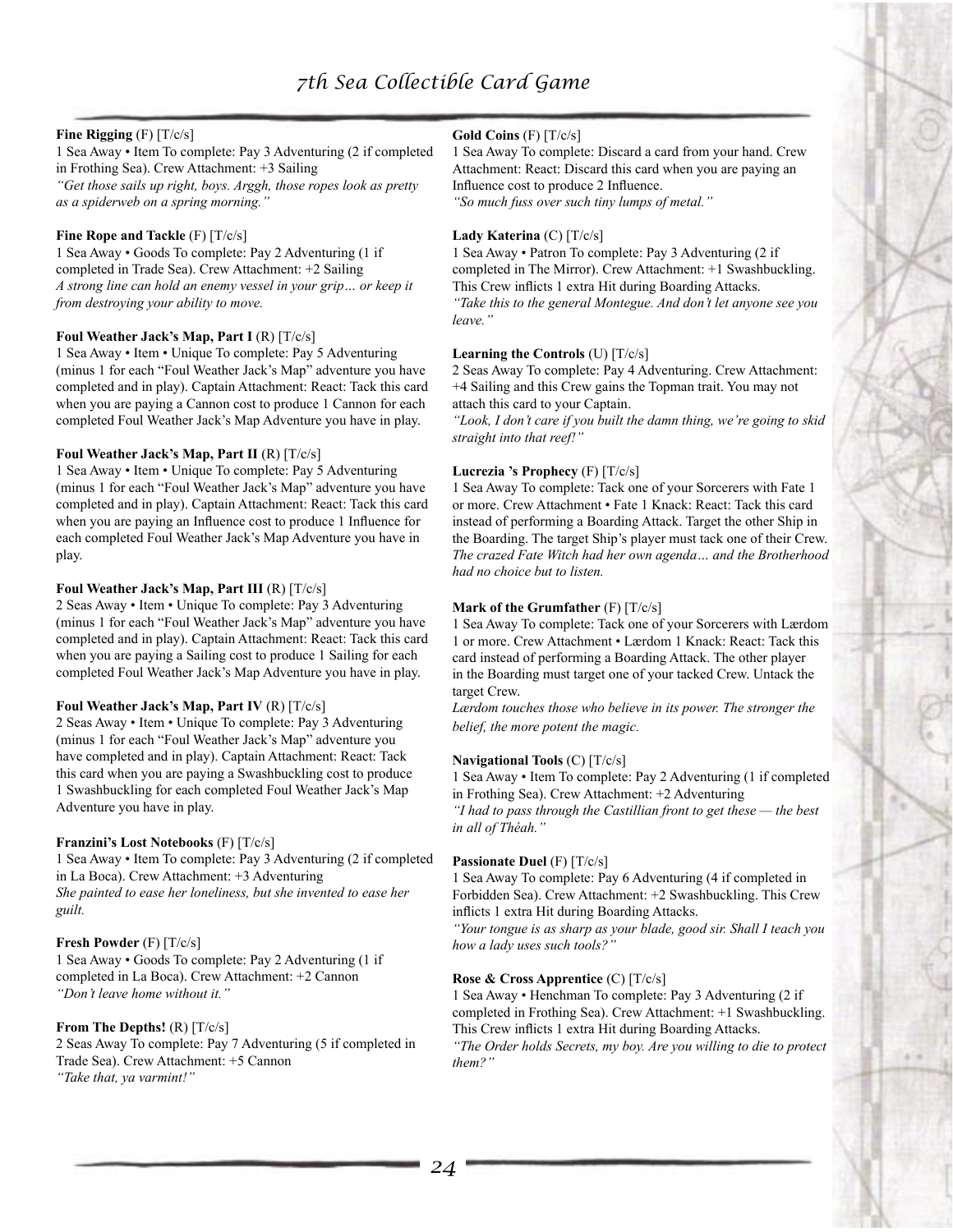## **Save the Princess** (F) [T/c/s]

1 Sea Away To complete: Pay 3 Adventuring (2 if completed in Trade Sea). Crew Attachment: +3 Adventuring *"They think her father has money. We have to find her and bring her back before they realize their error."*

#### **Scarlet Gem of Death** (F) [T/c/s]

2 Seas Away • Artifact • Unique To complete: Pay 9 Adventuring (6 if completed in The Mirror). Captain Attachment: Your Skeletal Crew gain +1 Swashbuckling.

*The gate to Legion has more than one key.*

#### **Seizing La Boca** (R) [T/c/s]

1 Sea Away • Prize • Unique (While this Adventure is uncompleted, any player in this Sea may discard this card by paying the completion cost as an Action.) To complete: May only be completed in La Boca. Pay 7 Cannon then suffer 2 Hits. La Boca Attachment • Control: Your Captain has +4 Sailing while in La Boca. Any player in La Boca may discard this Attachment by paying 8 Sailing as an action.

#### **Seizing the Forbidden Sea** (R) [T/c/s]

1 Sea Away • Prize • Unique (While this Adventure is uncompleted, any player in this Sea may discard this card by paying the completion cost as an Action.) To complete: May only be completed in Forbidden Sea. Pay 7 Swashbuckling then suffer 2 Hits. Forbidden Sea Attachment • Control: Your Captain has +4 Influence while in Forbidden Sea. Any player in the Forbidden Sea may discard this Attachment by paying 8 Influence as an action.

#### **Seizing the Frothing Sea** (R) [T/c/s]

1 Sea Away • Prize • Unique (While this Adventure is uncompleted, any player in this Sea may discard this card by paying the completion cost as an Action.) To complete: May only be completed in Frothing Sea. Pay 7 Influence then suffer 2 Hits. Frothing Sea Attachment • Control: Your Captain has +4 Swashbuckling while in The Mirror. Any player in the Frothing Sea may discard this Attachment by paying 8 Swashbuckling as an action.

#### **Seizing the Mirror** (R) [T/c/s]

1 Sea Away • Prize • Unique (While this Adventure is uncompleted, any player in this Sea may discard this card by paying the completion cost as an Action.) To complete: May only be completed in The Mirror. Pay 7 Sailing then suffer 2 Hits. The Mirror Attachment • Control: Your Captain has +4 Adventuring while in the Mirror. Any player in The Mirror may discard this Attachment by paying 8 Adventuring as an action.

## **Seizing the Trade Sea** (R) [T/c/s]

1 Sea Away • Prize • Unique (While this Adventure is uncompleted, any player in this Sea may discard this card by paying the completion cost as an Action.) To complete: May only be completed in Trade Sea. Pay 7 Adventuring then suffer 2 Hits. Trade Sea Attachment • Control: Your Captain has +4 Cannon while in the Trade Sea. Any player in the Trade Sea may discard this Attachment by paying 8 Cannon as an action.

#### **Sidhe Sails** (F) [T/c/s]

1 Sea Away • Item To complete: Pay 6 Adventuring (4 if completed in Trade Sea). Crew Attachment: +4 Sailing

*"The Grey Queen herself sewed them. Don't ask the captain how he got them from her. You don't want to know."*

#### **Sinking of the Swan** (F) [T/c/s]

1 Sea Away To complete: Pay 3 Adventuring (2 if completed in La Boca). Crew Attachment: +3 Cannon

*"YOU tell the Empereur the ship cannot sail if it is made of gold. I already upset him this morning, and I haven't even talked to him yet."*

#### **Stolen Guns** (U) [T/c/s]

2 Seas Away • Illegal • Goods To complete: Pay 4 Adventuring (3 if completed in Frothing Sea). Crew Attachment: +3 Influence *"'Stolen' is an ugly word. Let's just say the owners don't need them anymore."*

#### **Strength of Destiny** (C) [T/c/s]

1 Sea Away To complete: Pay 4 Adventuring (3 if completed in Forbidden Sea) Crew Attachment: React: Tack this Crew after another player has targeted your Ship with an action that resulted in a Cannon Attack to cancel that action and inflict 2 Hits on that Ship.

*"If you just look at it right, you can reach out and seize the sun itself."*

#### **Syrneth Barometer** (R) [T/c/s]

1 Sea Away • Artifact • Unique To complete: Pay 7 Adventuring (4 if completed in Frothing Sea) Ship Attachment: React: Tack this card when you are paying for a Weather card to produce 3 skill points towards the cost of that card.

*"I'd trust Galecatcher's nose before that whirlygig." — Sean McCorley*

#### **Syrneth Powder** (F) [T/c/s]

2 Seas Away • Artifact • Unique To complete: Pay 10 Adventuring (7 if completed in La Boca). Ship Attachment: All of your Cannon Attacks inflict 2 extra Hits *"Purty, ain't it?"*

#### **Syrneth Tiller** (F) [T/c/s]

1 Sea Away • Artifact To complete: Pay 3 Adventuring (2 if completed in La Boca). Ship Attachment: Act: Sink this card to move your Ship to an adjacent Sea.

*"No ship on Théah has ever moved so fast. Just don't tack — we've haven't figured out how to stop yet."*

#### **Taking El Toro Rojo** (U) [T/c/s]

2 Seas Away • Prize • Unique (While this Adventure is uncompleted, any player in this Sea may discard this card by paying the completion cost as an Action.) To complete: Pay 2 Adventuring and then suffer 2 Hits. Captain Attachment: +1 Swashbuckling. Your Loyal Crew have +1 Swashbuckling. *"It's a lovely ship. I promise to bring it right back."*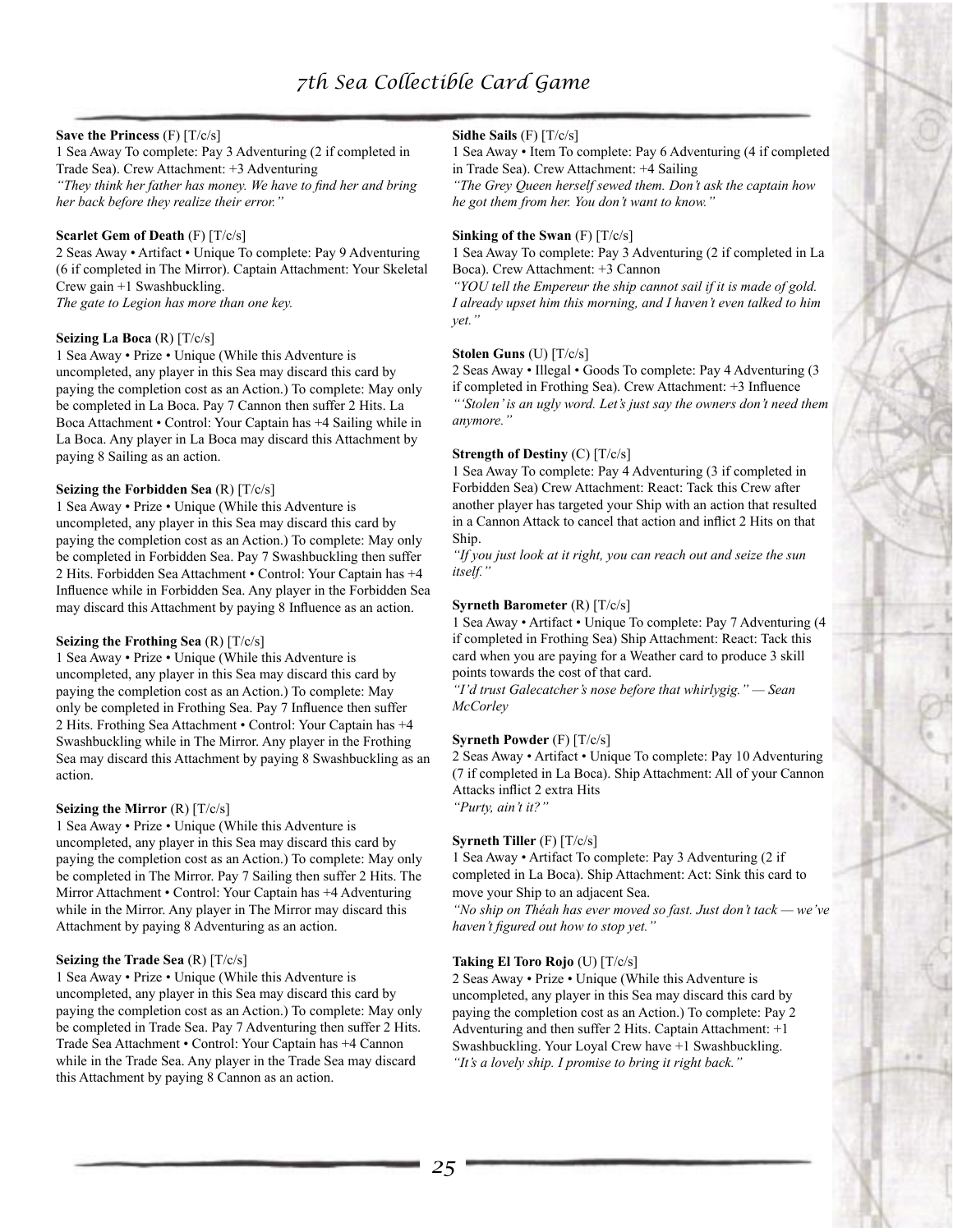#### **The Battle of San Cristobal** (U) [T/c/s]

2 Seas Away To complete: Pay 3 Adventuring. Crew Attachment: +3 Cannon and this Crew gains the Gunner Trait. You may not attach this card to your Captain.

*"Not for the Church, my love," Margaretta whispered, "but for the people of San Cristobal… "Open fire on the Prédateur! This battle ends now!"*

#### **The Finest Cannons...** (F) [T/c/s]

1 Sea Away • Item To complete: Pay 2 Adventuring (1 if completed in The Mirror). Crew Attachment: +2 Cannon

*"These are the finest cannons Vendel money can buy. I don't think your pirate problems will continue much longer."*

#### **The Firebird** (R) [T/c/s]

2 Seas Away • Unique To complete: Pay 8 Adventuring. Crew Attachment: +4 Swashbuckling. This Crew inflicts 4 extra Hits during Boarding Attacks.

*Ernesto called it the Guiding Gem of Hierro. In truth, it was the egg of the lost firebird, a being of infinite majesty and power. Few things on Théah could stand against the Freighter. The firebird, it seemed, was one of them.*

#### **The General's Armor** (F) [T/c/s]

1 Sea Away • Item To complete: Pay 4 Adventuring (3 if completed in Trade Sea). Crew Attachment: +1 Swashbuckling. This Crew absorbs 1 extra Hit when tacking to absorb Hits.

*"I left this behind along with my honor," he said. "I used to think they were both a curse. Now I know better."*

#### **The Last Shot** (R) [T/c/s]

2 Seas Away • Unique To complete: Pay 8 Adventuring. Crew Attachment: +8 Cannon Margaretta watched impassively as Valoix's cannon reduced the cathedral to rubble.

*"Do something!" the Inquisitor screamed. "Why?" she asked. "Will it bring my husband back?"*

#### **The Lost Swordsman Knack** (R) [T/c/s]

1 Sea Away To complete: Tack one of your Swordsman Crew. Crew Attachment • Swordsman Knack: React: Tack this card when you are suffering Hits during a Boarding to absorb Hits equal to this Crew's Swordsman Bonus.

*The panel slid aside, revealing the gleaming blade. "Whatever happens, don't tell the Swordsman's Guild we were here."*

#### **The Ocean's Teeth** (R) [T/c/s]

2 Seas Away To complete: Pay 7 Adventuring (5 if completed in Trade Sea). Crew Attachment: +5 Adventuring

*The northern islands of the Vestenmannavnjar hold more dangers than just mermaids.*

#### **The Porté Escape** (F) [T/c/s]

2 Seas Away To complete: Tack one of your Sorcerer Crew. Sorcerer Attachment: This Crew gains +2 to their Sorcery trait(s), and may not attach another copy of this card. *The climax of Orduño's rescue — an escape through the largest* 

*Porté hole ever created.*

#### **The Siren's Jaw** (F) [T/c/s]

2 Seas Away • Artifact • Unique To complete: Pay 6 Adventuring (4 if you have a Corsairs Captain). Captain Attachment: React: Tack and sink this card when your Captain is inflicting Hits with a Boarding Attack. Your Captain inflicts an additional number of Hits equal to the number of cards currently in your hand. *"I hear he bought it from Kheired-Din himself."*

#### **Their Captain's Will** (F) [T/c/s]

1 Sea Away To complete: Pay 2 Adventuring (1 if completed in Forbidden Sea). Crew Attachment: +2 Sailing *As fearsome as he was, no captain commanded more respect from his men than Kheired-Din. One look from him, and they would* 

#### **Trinkets and Baubles** (F) [T/c/s]

*move the stars themselves to do his bidding.*

1 Sea Away • Illegal • Goods To complete: Pay 4 Adventuring (2 if completed in Forbidden Sea). Crew Attachment: +3 Influence *"You like it? Keep it. There's a chest full of them back at home." — Philip Gosse*

#### **True Faith** (U) [T/c/s]

1 Sea Away To complete: Pay 4 Adventuring (3 if completed in La Boca). Crew Attachment: +1 Swashbuckling and this Crew gains the Holy trait.

*Margaretta landed in a pile of sailors. "You've had your fun, señores, but San Cristobal will not fall today."*

#### **Valor's Cove** (C) [T/c/s]

1 Sea Away • Unique To complete: Pay 3 Adventuring. Ship Attachment: Act: Tack your Captain and sink this card. Search your discard pile or sunk pile for any one card. Place that card in your hand.

*A lot more than bodies wash up on that beach.*

#### **Vodacce Valuables** (F) [T/c/s]

2 Seas Away To complete: Pay 4 Adventuring (3 if completed in Forbidden Sea). Crew Attachment: +3 Influence *Caligari's island had sunk to the bottom of the sea — with a wealth of treasure hidden within its halls.*

#### **We Needs Us An Ussuran Gunner** (F) [T/c/s]

2 Seas Away • Henchman To complete: Pay 4 Adventuring (3 if completed in The Mirror). Crew Attachment: +4 Cannon *"He drinks a bottle of vodka every night. He says it improves his aim."*

#### **Winds of Fate** (F) [T/c/s]

1 Sea Away To complete: Pay 3 Adventuring (2 if completed in La Boca). Crew Attachment: +3 Sailing

*"We ran across the Hanged Man once, about a year ago. Allende's pet fate witch sent us straight to the bottom…"*

#### **Wreckers** (R) [T/c/s]

2 Seas Away To complete: Pay 7 Adventuring (5 if completed in Forbidden Sea). Crew Attachment: +5 Sailing

*"They lure ships onto the rocks and then steal the cargo. If you ever meet one, you cut their cowardly guts into haggis." — Angus McLeod*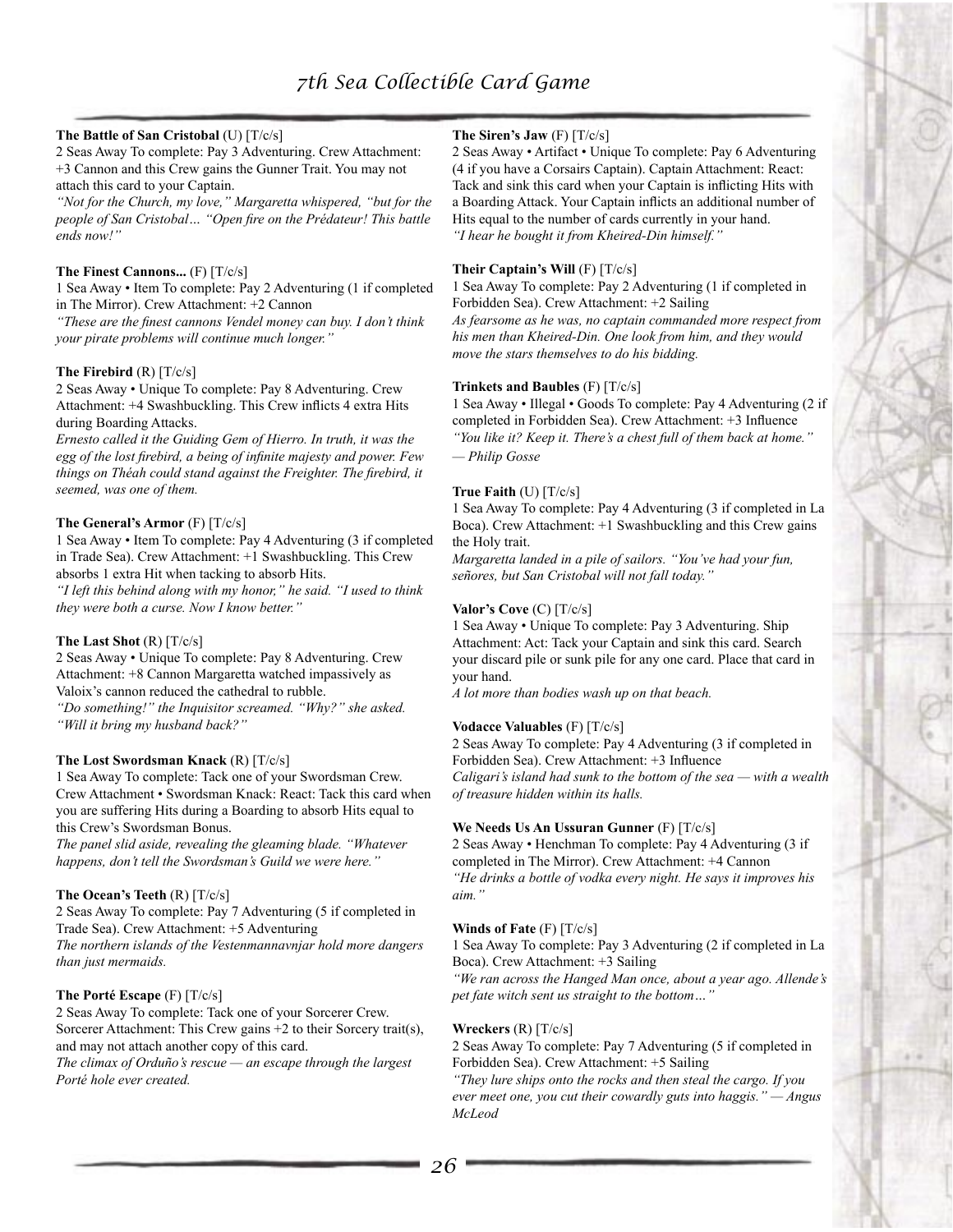# *Attachments*

#### **A Blooded Coin** (F) 1In [C/d/s]

CREW ATTACHMENT Item • Porté 1 Knack React: Tack this card when you are inflicting 4 or less Hits with a Cannon Attack. The player suffering the Hits may not play any cards in reaction to suffering these Hits.

*Fired by a sniper from the Grâce, the coin allowed the General to penetrate the most heavily-guarded fortress in Théah.*

#### **A Sailor's First Skill** (C) - [C/d/s]

CREW ATTACHMENT Item This Crew's Boarding Attacks that finish with a Punch inflict 2 extra Hits. React: Tack this card when this Crew reverses a Club Boarding Attack with a Punch to draw a card from your deck.

*"First thing ya need ta learn is how ta take a punch…"*

#### **Advanced Gunnery** (R) 4Ca [C/d/s]

GUNNER ATTACHMENT A Crew may not have more than one copy of this card attached. React: Tack this card when this Crew produces 4 or more Cannon to draw 1 card.

*You light them all at once, they all go off at once. Seems easy, doesn't it?"*

#### **Advanced Swordsmanship** (R) - [C/d/s]

SWORDSMAN ATTACHMENT +2 Swordsman *Margaretta devoured knowledge like a starving man devours food. Swordsmanship was only the latest passion she had mastered.*

#### **Advanced Topmanship** (R) 7Sa [C/d/s]

TOPMAN ATTACHMENT A Crew may not have more than one copy of this card attached. React: Discard this card when this Crew tacks to pay the Sailing cost to begin a Boarding or pay the Sailing cost of an action that will result in a Boarding. That Action may not be canceled with card effects.

*"This would be much easier if I had a tail."*

#### **Adventuring Galley** (U) 4In [C/d/s]

THIS SEA ATTACHMENT Ally • Any player in this Sea may discard this card by paying 3 Swashbuckling or Cannon as an action. Act: Tack this card to attach it to an adjacent Sea. Act: Tack this card to complete one of your Adventures in this Sea with a completion cost of 3 or less Adventuring.

*Every Explorer expedition packs extra supplies. "Preparedness" is their watchword.*

#### **Arisent** (R) - [C/d/s]

FROTHING SEA ATTACHMENT Unique • Control • Port You must be in the Frothing Sea to play this card. Any player in the Frothing Sea may discard this card by tacking one of their Crew with Swashbuckling greater than 6 as an action. When you are in an adjacent Sea, and tacking to pay for a Control card, your Captain produces 3 extra skill points.

*The heart of Montaigne's war against Castille.*

## **Armed Brig** (F) 6In [C/d/s]

THIS SEA ATTACHMENT Ally • Any player in this Sea may discard this card by paying 5 Swashbuckling or Cannon as an action. Act: Tack this card to attach it to an adjacent Sea. Act: Tack this card and target a Ship in this Sea to inflict a 4 Hit Cannon Attack on the target Ship.

*The Montaigne navy emphasizes fast ships and quick strikes — devastatingly effective to those unprepared.*

#### **Armed Frigate** (F) 8In [C/d/s]

THIS SEA ATTACHMENT Ally • Any player in this Sea may discard this card by paying 7 Swashbuckling or Cannon as an action. Act: Tack this card to attach it to an adjacent Sea. Act: Tack this card and target a Ship in this Sea to inflict a 5 Hit Cannon Attack on the target Ship.

*The Castillian Armada has lost its leader — but it still carries a fearsome punch.*

#### **Armed Sloop** (F) 6In [C/d/s]

THIS SEA ATTACHMENT Ally • Any player in this Sea may discard this card by paying 3 Swashbuckling or Cannon as an action. Act: Tack this card to attach it to an adjacent Sea. Act: Tack this card to attach it to an adjacent Sea. Target a Ship in this Sea. Inflict a 3 Hit Cannon Attack on the target Ship.

*The Vendel Merchant Marines have found ways to hide their cannon. You never know the pigeon has fangs until you're right on top of it.*

#### **Asprey** (F) 2In [C/d/s]

CAPTAIN ATTACHMENT Unique • Pet React: Discard this card instead of performing a Boarding Attack to inflict 3 Hits on the other Ship in the Boarding.

*Belit flew hissing at the shocked sailor. "What in Theus'…?! Ahh!! AAAAHHH!!! Get it off!!!"*

#### **Avoid Fate** (F) - [C/d/s]

CREW ATTACHMENT Fate 1 Knack React: Tack this card when you are suffering Hits to reduce the number of Hits you are suffering by this Crew's Fate (minimum 0).

*"That fate witch wasn't lying… remind me to thank her when we get back to shore."*

#### **Belaying Pin**  $(C)$  -  $[C/d/s]$

CREW ATTACHMENT Item This Crew's Boarding Attacks that finish with a Club inflict 2 extra Hits. React: Tack this card when this Crew reverses a Dagger Boarding Attack with a Club to draw a card from your deck.

*"I love that 'thok' sound. Means they're ripe."*

#### **Belit** (F) 2In [C/d/s]

GOSSE CAPTAIN ATTACHMENT Unique • Pet React: Tack Belit instead of performing a Boarding Attack. Inflict 2 Hits on the other Ship in the Boarding.

*"She's really quite harmless. Except when she's not." — Melinda Gosse*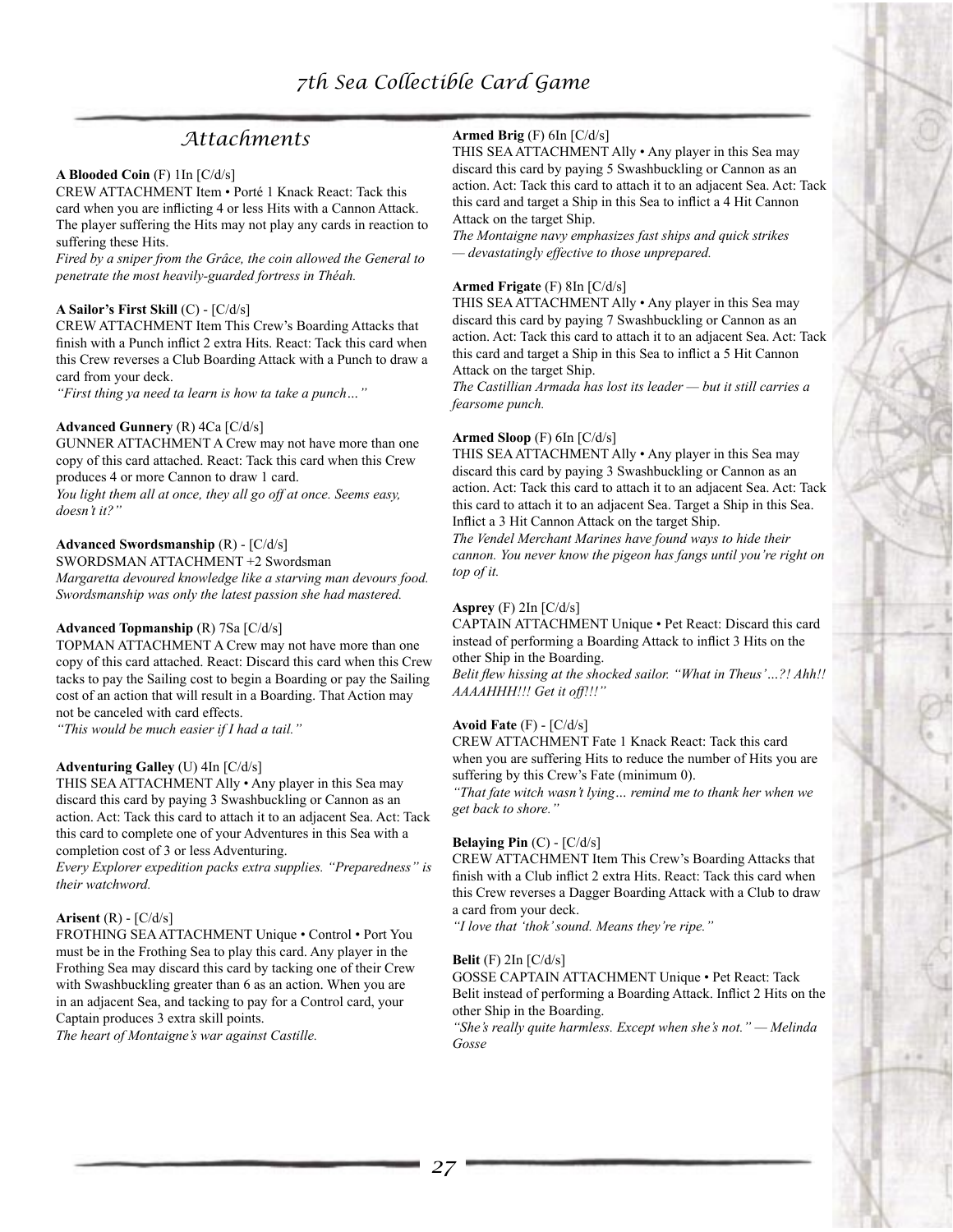## **Berek's Pistols** (F) 6Sw [C/d/s]

BROTHERHOOD CAPTAIN attachment Unique • Signature Item Act: Sink this card to untack your Captain. Act: Tack this card to target one of your other Brotherhood Crew to give that Crew +2 to all of that Crew's skills that are greater than 1. React: Tack this card when you are paying an Adventuring cost for an action to play, discard or sink a Control card to give your Captain +4 Adventuring until after the action.

## **Berserker School** (F) 2In [C/d/s]

CREW ATTACHMENT Swordsman Knack A Crew may not have more than one copy of this card attached. +1 Swashbuckling. If a Crew is not pushed forward to fight this Crew when this Crew starts a Boarding Attack, this Crew inflicts 4 extra Hits. *No one's gotten close enough to ask him its name.*

#### **Between Heaven and Earth** (R) 2Ad [C/d/s]

TOPMAN ATTACHMENT Unique • Sailing 7 Knack This Crew counts one less against your Crew Maximum. *"Send me up a bottle o' wine, an' I'd call this paradise."*

#### **Bite the Bullet** (U) 3Ad [C/d/s]

HEROIC CREW ATTACHMENT Face (A Crew not have more than one Face Attachment.) React: Tack this card when you are suffering Hits to absorb 1 Hit, or 2 Hits if you have a Heroic Captain.

*"I'm going to take the arm now, señor. Your job is to stay alive." — Luis de Rioja*

## **Black Heart of the Sea** (F) - [C/d/s]

BLACK FREIGHTER CAPTAIN ATTACHMENT Unique • Item Act: Tack this card to untack one of your Skeletal Crew. Discard that Crew at the end of this turn.

*Necros held his hand out, displaying the putrid organ for all to see. As they watched in horror, it began to pulse…*

## **Black Siren** (F) - [C/d/s]

BLACK FREIGHTER CAPTAIN ATTACHMENT Unique • Patron To bring this card into play, another player must have 1 or more Crew in their sunk pile. Any player in the Trade Sea may sink this card by paying 5 Swashbuckling as an action. Other players must pay 1 extra Influence when hiring Crew.

#### **Blockade** (F) 3Ad [C/d/s]

SEA ATTACHMENT Any player in this Sea may discard this card by paying 6 Cannon or Swashbuckling as an action. Act: Tack this card to target a Ship in this Sea. Unless that Ship's controller pays 3 Influence, this card inflicts 4 Hits on that player's Ship. *There's more to winning a war than guns.*

#### **Bonnie's Knives** (F) 6Sw [C/d/s]

SEA DOG CAPTAIN ATTACHMENT Unique • Signature Item Act: Sink this card to untack your Captain. Act: Tack this card to target one of your other Sea Dog Crew to give that Crew +2 to all of that Crew's skills that are greater than 1. React: Tack this card when you are paying a Swashbuckling cost for an action to play, discard or sink a Control card to give your Captain +4 Swashbuckling until after the action.

## **Braiding the Strands** (F) - [C/d/s]

CREW ATTACHMENT Fate 1 Knack Act: Tack this card and target a player with a Ship in this Sea. Look at the top card of that player's deck. You may place that card in the target player's discard pile or return the card to the top of that player's deck. *There's more to winning a war than guns.*

#### **Brenden Stafford** (F) - [C/d/s]

EXPLORER CAPTAIN ATTACHMENT Unique • Patron React: Tack this card when you pay the skill cost to bring an Ally card into play. Reduce the Ally card's cost by 3 (minimum 1). *Under his watchful eye, the Explorers' fleet grew from five vessels to nearly twenty.*

### **Broken Compass Inn** (C) 2Ad [C/d/s]

THIS SEA ATTACHMENT Any player in this Sea may sink this card by paying 3 Adventuring as an action. Act: Tack this card when you are in this Sea and paying an Influence cost to produce 1 Influence. React: When you are paying an Influence cost to hire a Crew aligned to your Captain's faction, tack this card and discard a card from your hand to produce 2 Influence. *"Did ye DIE?"*

# **Caligari's Island** (R) 12Sw [C/d/s]

FORBIDDEN SEA ATTACHMENT Unique • Control • Port You must be in the Forbidden Sea to play this card. Any player in the Forbidden Sea may discard this card by tacking one of their Crew with Influence greater than 6 as an action. When you are in an adjacent Sea, and tacking to pay for a Control card, your Captain produces 3 extra skill points.

*It looked so peaceful in the days before the end.*

#### **Cargo Hook** (C) - [C/d/s]

CREW ATTACHMENT Item This Crew's Boarding Attacks that finish with a Slash inflict 2 extra Hits. React: Tack this card when this Crew reverses a Punch Boarding Attack with a Slash to draw a card from your deck.

*"You and yer fancy fencin' school can say hello to St. Rose for me."*

#### **Cat O' Nine Tails** (F) - [C/d/s]

VILLAINOUS CREW ATTACHMENT Item React: Tack this card when another of your non-Captain Crew is tacking to produce skill points. That Crew produces 3 extra skill points, and then the Crew is discarded. Only one Cat O' Nine Tails can be used per Crew that tacks.

*"I don't think you men are trying very hard." — Riant Gaucher*

#### **Cheap Sails** (F) 3In [C/d/s]

SHIP ATTACHMENT Item • Cheap React: Discard this card when you are paying a Sailing cost to produce Sailing equal to your Ship's Move Cost.

*"The wind is not your friend."*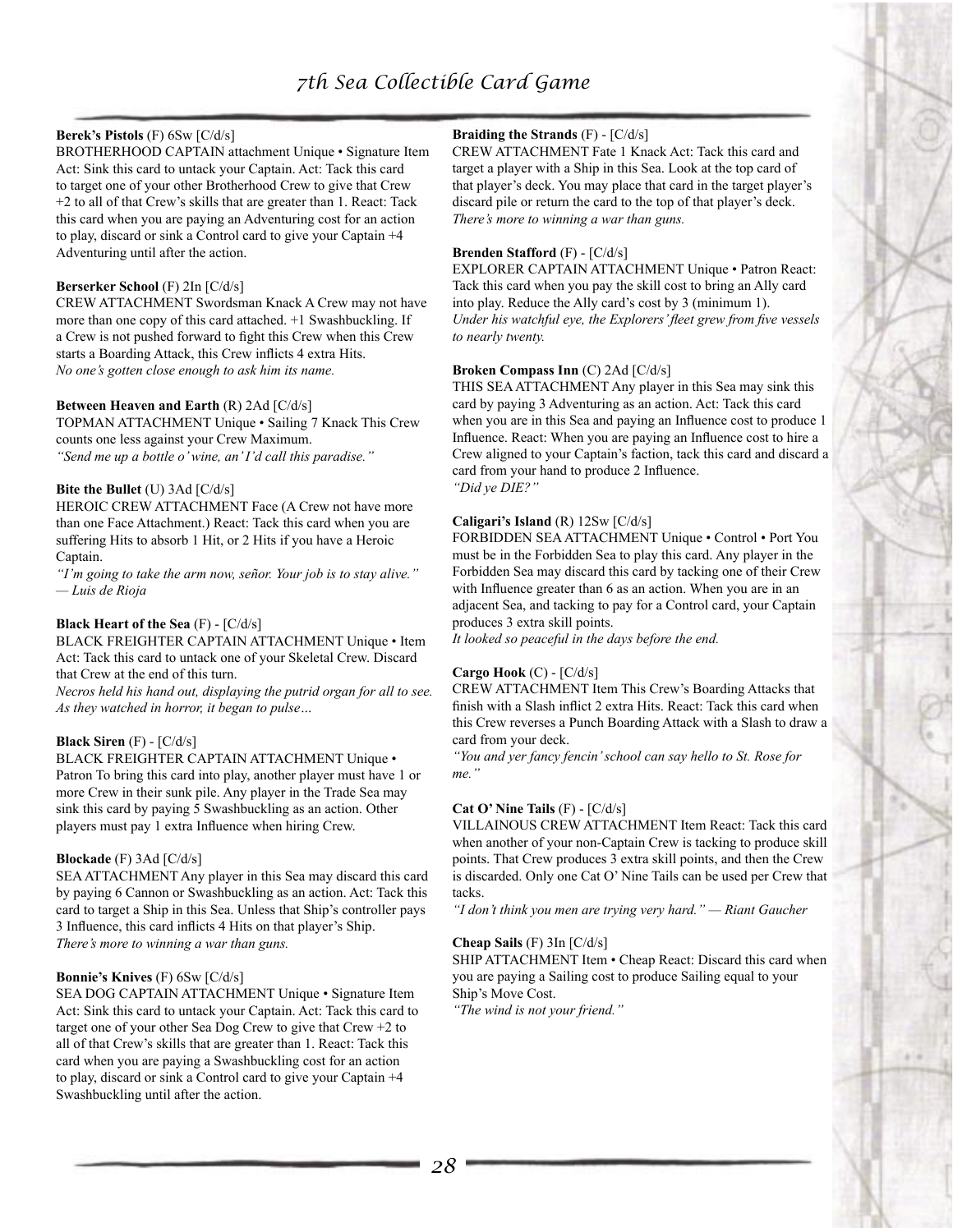## **Cleaners** (R) 3In [C/d/s]

THIS SEA ATTACHMENT Ally • Any player may sink this card by paying 6 Adventuring as an action. Control cards may not be discarded or sunk from this Sea. Control cards may not be attached to this Sea. Act: Tack this card to attach it to an adjacent Sea. Act: Discard a card from your hand to target a Ship in this Sea which has more Crew on board than their printed Crew Maximum. Inflict 3 Hits on the target Ship.

*"Just make sure the crabs don't find him."*

#### **Cross of Virtue** (U) 6Ad [C/d/s]

HOLY CREW ATTACHMENT This Crew gains +1 Cannon, +1 Sailing,  $+2$  Adventuring,  $+2$  Influence and  $+1$  Swashbuckling. React: Tack this card when another player pays the cancel cost of one of your Action cards to draw 3 cards from your deck. *The Castillians found it, the Rogers plundered it, Berek stole it… and none of them knew its true power.*

## **Crystal Earring** (C) 3Ad [C/d/s]

CREW ATTACHMENT Item +1 Sailing React: Discard this card when you are paying a Sailing cost to produce 1 Sailing. *"I don't know how it works, but I've never fallen once while wearing it. Plus it's shiny."*

#### **Deck Cannons** (U) 3Ca [C/d/s]

SHIP ATTACHMENT This card comes into play tacked. This card does not untack during the untack phase. Act: Tack to target a Ship in this Sea. Inflict 3 Hits on the target Ship. Act: Once per turn, tack one of your Crew to untack this card. *"Small they be, but they clear the decks like a broom."*

#### **Defense of the Motherland** (R) - [C/d/s]

THIS SEA ATTACHMENT Oath While this card is a Sea Attachment it is Unique and your Captain's Influence skill is reduced by 1 (minimum 0). React: When another Ship enters this Sea, this card becomes a Captain Attachment, attaches to your Captain, and gives a +2 Swashbuckling bonus. *Castille knows a thing or two about repelling invaders.*

#### **Demon Eyes** (F) 3Ad [C/d/s]

CREW ATTACHMENT Fear 1 Knack • Eye (A Crew may not have more than 1 Eye Attachment) React: When a Crew tacks to absorb Hits inflicted by this Crew during a Boarding Attack, tack this card to reduce the number of Hits absorbed by that Crew to 0. *Syrneth technology is closer to Legion than you suspect.*

#### **Drusilla Gallegos de Aldana** (C) 3Ad [C/d/s]

SEA ATTACHMENT Patron React: Tack and discard this card after another player has untacked a non-Captain Crew during the Actions phase to discard the untacked Crew. React: Tack or discard this card after another player has untacked one of their Crew to inflict 4 Hits on that player's Ship.

*"I know certain saboteurs in the shipyards who can make your job much easier."*

#### **El Vago** (F) 3In [C/d/s]

SEA ATTACHMENT Unique • Patron You must be in La Boca and have a Brotherhood Captain to play this card. Act: Tack this card to target a Ship in this Sea. Inflict 2 Hits on the target Ship. Act: Tack this card to attach it to another Sea.

## **Ernesto's Power** (R) 7In [C/d/s]

CAPTAIN ATTACHMENT Unique • If "Ernesto Castillius" is your Captain, you may attach this card to your Captain (at no cost) when starting Crew are revealed. This Captain is considered a Sorcerer. Act: Sink a Sorcery Knack and discard another card (both from your hand) to target a Ship in this Sea. Inflict 2 Hits on the target Ship. You may not use this ability while this Captain is tacked.

*"Forgive me for interrupting, señor Necros…"*

#### **Fate's Binding** (R) - [C/d/s]

CREW ATTACHMENT Unique • Fate 1 Knack React: Tack this card after you have moved into a Sea to immediately hire a Crew from your hand. Reduce the Crew's Influence cost by this Crew's Fate.

*"You'll find him," Lucrezia hissed through the gateway. "You'll find him and bring him back." "No!" Alesio struggled as she felt the threads beginning to warp. "You can't bring back the dead! You'll destroy us all!"*

#### **Fate's Blessing** (R) - [C/d/s]

CREW ATTACHMENT Fate 1 Knack React: Tack this card when you are suffering Hits during a Boarding to reduce the Hits suffered by 2 (minimum 0).

*Antonio felt the strands stretch as he turned to the Montaigne Swordsman. "Now I'm ready, Signore."*

#### **Fear and Fire** (U) - [C/d/s]

TRADE SEA ATTACHMENT Unique • Control You must be in the Trade Sea to play this card. Any player in this Sea may discard this card by paying 12 Cannon as an action. Card effects which discard or sink Sea Attachments may not target this card. Act: Tack this card to get a Control card from your deck, show it to your opponents, and put it in your hand. Shuffle your deck.

#### **Fine Boots** (C) 3Ad [C/d/s]

CREW ATTACHMENT Item • Leg (A Crew may not have more than one Leg Attachment.) +1 Influence React: Tack this card when another Crew in this Sea is producing Influence. That Crew produces either 2 less Influence or 1 extra Influence (your choice). *"They look better on her than the Montaigne sissy she took them from."*

#### **Fine Galley** (F) 2In [C/d/s]

SHIP ATTACHMENT This card counts as one Crew against your Crew Maximum. React: Tack Fine Galley when a Crew tacks for a skill. That Crew produces 1 extra point of the skill.

*"Nothing raises a crew's spirits like a good hot meal." — Gaspar*

#### **Flashing Swords Inn** (C) 3Sw [C/d/s]

THIS SEA ATTACHMENT Any player in this Sea may sink this card by paying 3 Swashbuckling as an action. Act: Tack this card to target and tack a Heroic Crew in this Sea. Act: Tack this card and discard 2 cards from your hand to untack one of your non-Captain Villainous Crew in this Sea.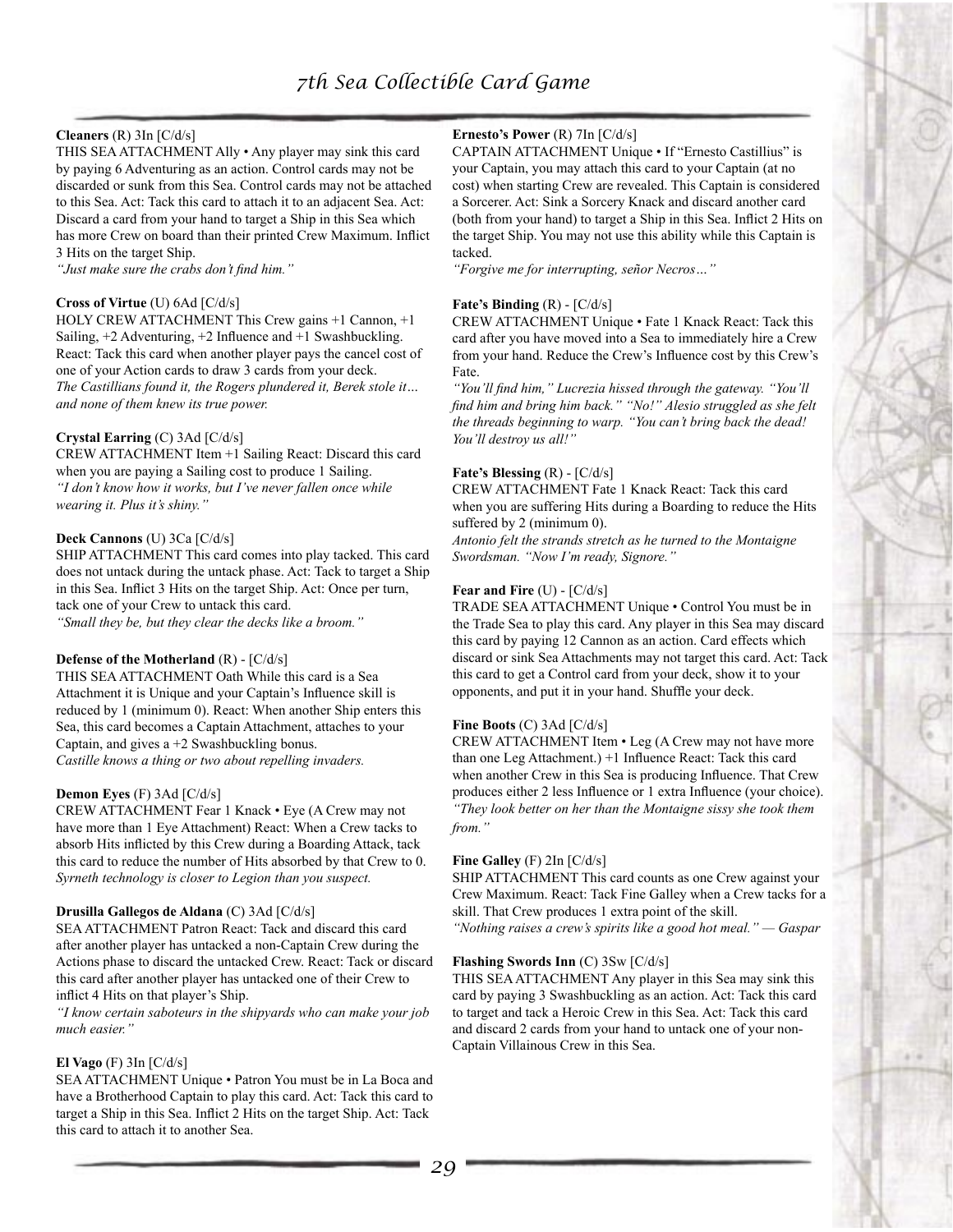### **Galleon of the Treasure Fleet** (C) 2Sa [C/d/s]

THIS SEA ATTACHMENT Any player in this Sea may sink this card by paying 4 Influence as an action. React: When you are paying an Influence cost in this Sea, pay 3 Cannon to produce 1 Influence. Act: Tack this card to target a Ship in this Sea. Inflict a 2 Hit Cannon Attack on the target Ship.

*Reis sent it to the bottom last winter. The plunder was considerable, even for him.*

#### **Gold Earring** (C) 3Ad [C/d/s]

CREW ATTACHMENT Item +1 Influence React: Discard this card when you are paying an Influence cost to produce 1 Influence. *"It's me first. Looks good, don't it?"*

#### **Good King Sandoval** (F) 2In [C/d/s]

CASTILLE CAPTAIN ATTACHMENT Unique • Patron React: Tack this card when you are paying an Influence cost to hire a Castille Crew to produce 2 Influence.

*"I never wanted to be King," Sandoval said. El Vago bowed. "That is a perfect place to start, your majesty."*

#### **Good Use of Space** (F) - [C/d/s]

SHIP ATTACHMENT When this card enters play, target one of your Ship Attachments. While this card is in play, the target Attachment counts one less against your Ship's Crew Maximum (minimum 0).

*"Um, sir? I can't feel my legs."*

#### **Gosse's Rapier** (F) 6Sw [C/d/s]

GOSSE CAPTAIN ATTACHMENT Unique • Signature Item Act: Sink this card to untack your Captain. Act: Tack this card to target one of your other Gosse Crew to give that Crew +2 to all of that Crew's skills that are greater than 1. React: Tack this card when you are paying an Influence cost for an action to play, discard or sink a Control card to give your Captain +4 Influence until after the action.

#### **Grappling Cannon** (F) 5Ad [C/d/s]

SHIP ATTACHMENT React: Tack this card when you are paying the Sailing cost to begin a Boarding to produce Sailing equal to your Ship's move cost.

*"Where do you think you're going, my pretties?" — Domingo*

#### **Grappling Gun** (R) 4In [C/d/s]

CREW ATTACHMENT Item React: Tack this card when you enter a Boarding to untack this Crew.

*"Let's go for a swim, shall we? On second thought, why don't you go without me."*

#### **Hammocks** (R) 5In [C/d/s]

SHIP ATTACHMENT Unique This Ship's Crew Maximum is increased by 2.

*"I can't sleep here! What if we get in a fight?" The bosun smiled. "You'll be the first to know."*

## **Harpoon** (C) - [C/d/s]

CREW ATTACHMENT Item This Crew's Boarding Attacks that finish with a Thrust inflict 2 extra Hits. React: Tack this card when this Crew reverses a Slash Boarding Attack with a Thrust to draw a card from your deck.

*"Back to the bottom with ye, ye grinnin' sardine!"*

#### **Here There Be Monsters** (C) - [C/d/s]

THIS SEA Attachment Monster Any player in this Sea may sink this card by paying 4 Cannon as an action. Act: Tack this card to target a Ship in this Sea. Inflict 3 Hits on the target Ship. *"Ya caught somethin' big there, lad. What might it… Sweet St. Rogers, cut the nets!!!"*

#### **Hidden Powder Stash** (U) 2In [C/d/s]

SHIP ATTACHMENT Unique React: Instead of performing a Boarding Attack, tack this card and 1 of your Crew with Cannon skill greater than one. Inflict Hits on the other Ship in the Boarding equal to that Crew's Cannon skill. *"Look what I found!"*

#### **High Seas Cannoning** (C) 6Ad [C/d/s]

CREW ATTACHMENT Item +3 Cannon React: Tack this card after you have used an ability printed on one of your Ally cards to untack that Ally card.

*Forged with bravery and quenched in blood, the crews know their jobs like no others.*

#### **Hostile Harbor** (F) 3Ad [C/d/s]

SEA ATTACHMENT Port Any player in this Sea may sink this card by paying 4 Influence as an action. Other players draw 2 fewer cards during the Draw phase (minimum 1) if their Ship is in this Sea.

*"If they're in a friendly mood, they'll launch one across the bow before they open fire."*

#### **Jack-of-All-Trades** (U) 6Ad [C/d/s]

CREW ATTACHMENT Adventuring 1 Knack This Crew has +1 to all skills. React: Sink a completed Adventure attached to this Crew after this Crew has tacked to produce skill points to produce 2 extra points of that skill.

#### **Jenny House** (C) 2Ad [C/d/s]

SEA ATTACHMENT Any player in this Sea may sink this card by paying 3 Swashbuckling as an action. Act: Tack this card and pay 1 Influence to target and tack a non-Captain Crew in this Sea. React: When a non-Captain Crew in the same Sea as your Ship tacks to produce 6 or more skill points, tack this card and pay 2 Influence to reduce that skill production to 0. This effect may be canceled by any player by discarding a Crew.

#### **Kheired-Din's Scimitar** (F) 6Sw [C/d/s]

CORSAIR CAPTAIN ATTACHMENT Unique • Signature Item Act: Sink this card to untack your Captain. Act: Tack this card to target one of your other Corsair Crew to give that Crew +2 to all of that Crew's skills that are greater than 1. React: Tack this card when you are paying a Cannon cost for an action to play, discard or sink a Control card to give your Captain +4 Cannon until after the action.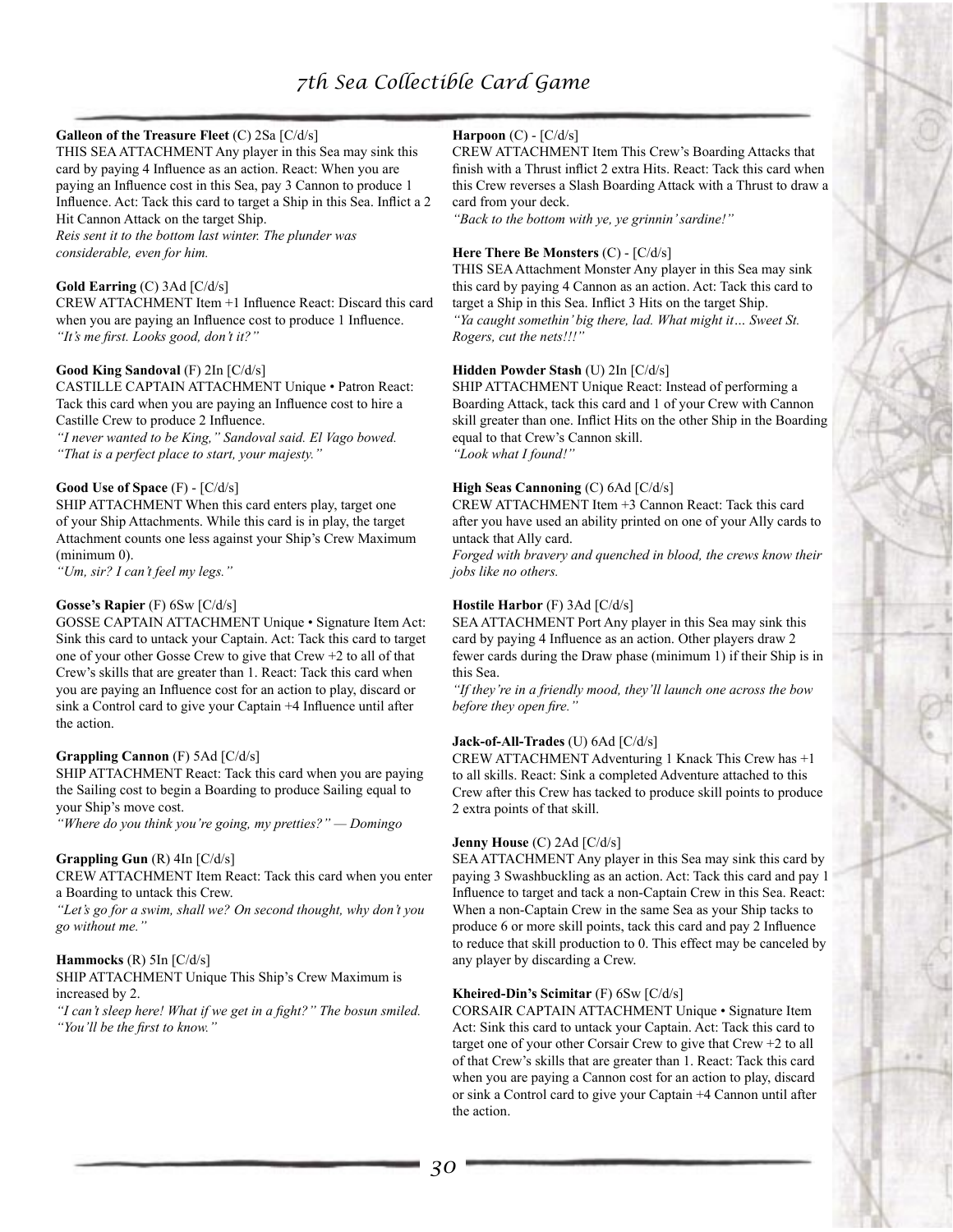## **Kheired-Din's Secret** (F) 5Ad [C/d/s]

CORSAIRS SHIP ATTACHMENT Unique Act: Tack this card and suffer 5 Hits to move your Ship to any Sea.

*It came out of the mist like silent thunder. The crew barely had time to register it before the Corsairs were upon them.*

#### **Kodiak Bear** (F) - [C/d/s]

CREW ATTACHMENT Pyeryem 1 Knack This Crew absorbs 2 extra Hits when tacking or sinking to absorb Hits. *Terror of the north, the bear's mighty strength can shrug off any blow.*

#### **Leegstra School** (F) 2In [C/d/s]

CREW ATTACHMENT Swordsman Knack +2 Swashbuckling *"The Vesten may be ignorant and backwards, but they can take a gunshot like it was a little girl's kiss."*

#### **Long Hand** (U) - [C/d/s]

CREW ATTACHMENT Porté 1 Knack React: Tack this card when you are paying to complete an Adventure to produce 2 Adventuring.

*You can see Porté in action a thousand times, and it will still be as unsettling as the first.*

#### **Loyal Castillian** (R) - [C/d/s]

THIS SEA ATTACHMENT You must tack your Captain or one of your First Mate Crew to bring this card into play. Ally • Any player in this Sea may sink this card by paying 4 Swashbuckling or Cannon as an Action. Act: Tack this card to attach it to an adjacent Sea. React: Once per turn, if this card is in the same Sea as your Ship, instead of performing a Boarding Attack, inflict 6 Hits on the other Ship in the Boarding.

*"Retreat or die, gentlemen. My cannons are waiting."*

#### **Loyal Port** (R) 3In [C/d/s]

THIS SEA ATTACHMENT Port Any player may discard this card by paying 4 Cannon as an action. Any player may sink this card by paying 9 Cannon as an action. Act: Tack this card to target a Ship in this Sea. Move the target Ship to an adjacent Sea of your choosing.

*There will always be an Avalon…*

#### **Main Gauche** (C) - [C/d/s]

CREW ATTACHMENT Item This Crew's Boarding Attacks that finish with a Dagger inflict 2 extra Hits. React: Tack this card when this Crew reverses a Thrust Boarding Attack with a Dagger to draw a card from your deck.

*They call the Ambrogia style dishonorable, but a second blade can mean the difference between life and death.*

## **Master Gunner** (C) 3In [C/d/s]

CREW ATTACHMENT Henchman +1 Cannon React: Tack this card when you are paying the Cannon cost of an Action card (including a cancel cost) to reduce that cost by 2 (minimum 0). *"That barrel's red hot, boy. Touch it, an' ye won't be pickin'* 

*anything up fer a week."*

## **Master of the Tops** (C) 3In [C/d/s]

CREW ATTACHMENT Henchman +1 Sailing React: Tack this card when you are paying the Sailing cost of an Action card (including a cancel cost) to reduce that cost by 2 (minimum 0). *A good topman can walk a length of line as easily as a Charouse thoroughfare.*

#### **McCormick's Compass** (F) 6Sw [C/d/s]

EXPLORER CAPTAIN ATTACHMENT Unique • Signature Item Act: Sink this card to untack your Captain. Act: Tack this card to target one of your other Explorer Crew to give that Crew +2 to all of that Crew's skills that are greater than 1. React: Tack this card when you are paying an Adventuring cost for an action to play, discard or sink a Control card to give your Captain +4 Adventuring until after the action.

## **Merchant Ship** (F) 2Sw [C/d/s]

SEA ATTACHMENT Ally • When this card is put into play, it attaches to the Forbidden Sea. Act: Tack this card to attach it to an adjacent Sea. Act: Tack this card while it is in the Frothing Sea to untack one of your Crew with an Influence cost of 3 or less. This card then attaches to the Forbidden Sea.

*"The skull? It keeps pirates away. Makes 'em think we have nastier crewmen than we do."*

#### **Montaigne Ship of the Line** (R) 12In [C/d/s]

THIS SEA ATTACHMENT Ally • Any player in this Sea may discard this card by paying 10 Swashbuckling or Cannon as an action. Act: Tack this card to attach it to an adjacent Sea. Act: Tack this card and target a Ship in this Sea to inflict an 8 Hit Cannon Attack on the target Ship.

*They call themselves "the Musketeers of the Seas." On a good day, they might even be right.*

#### **Montaigne Valet** (C) 3In [C/d/s]

CREW ATTACHMENT Henchman +1 Influence React: Tack this card when you are paying the Influence cost of an Action card (including a cancel cost) to reduce that cost by 2 (minimum 0). *"'Civilized' is a state of mind."*

#### **Musket** (F) 6Ad [C/d/s]

CREW ATTACHMENT Item React: Tack this card instead of performing a Boarding Attack to inflict 2 Hits on the other Ship in the Boarding.

*"If ye don't like that drink, I've got a chaser here for ye!"*

#### **Musketeers** (C) 4In [C/d/s]

CREW ATTACHMENT Henchman +1 Swashbuckling React: Tack this card when you are paying the Swashbuckling cost of an Action card (including a cancel cost) to reduce that cost by 2 (minimum 0).

*"No, no, no, don't move, mon ami.. We want to see if your hat matches the one you killed Guy Devereaux in."*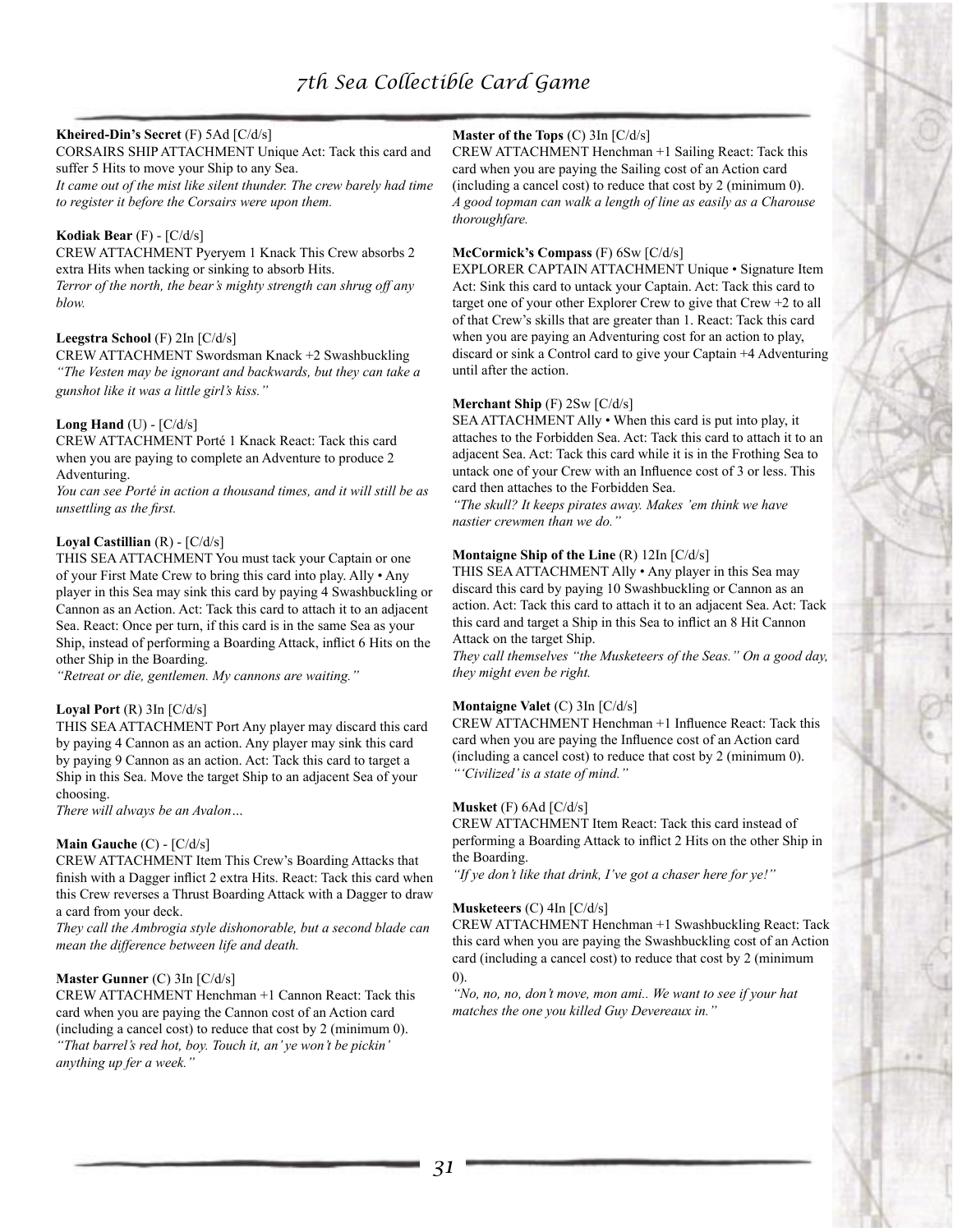#### **Native Waters** (R) - [C/d/s]

SEA ATTACHMENT Unique • Oath This card must be attached to your Captain's Starting Sea. While another player's Ship is in this Sea and your Ship is not in this Sea, your Captain's Influence is reduced to 0. Any player in this Sea may sink this card by paying 4 Cannon or Swashbuckling as an action. While there are no other Ships in this Sea, your Captain's Influence is increased by 2. *"Sailors never swim for pleasure. Well, almost never."*

#### **Necros' Sword** (F) 6Sw [C/d/s]

BLACK FREIGHTER CAPTAIN ATTACHMENT Unique • Signature Item Act: Sink this card to untack your Captain. Act: Tack this card to target one of your other Black Freighter Crew to give that Crew +2 to all of that Crew's skills that are greater than 1. React: Tack this card when you are paying a Sailing cost for an action to play, discard or sink a Control card to give your Captain +4 Sailing until after the action.

## **Nød (Intensity)** (F) - [C/d/s]

CREW ATTACHMENT Lærdom 1 Knack React: Tack this card when one of your Weather cards is inflicting Hits. That card inflicts 2 extra Hits.

*"Now taste the power of a people betrayed!" — Gris Hallisdottir*

#### **Only Two Came Out** (F) - [C/d/s]

EXPLORER CAPTAIN ATTACHMENT You may only put this card into play if you have one or more completed Artifact Adventures in play. React: Tack this card when you are paying an Influence cost to produce 3 Influence. *Ten of us went in…*

#### **Orduño's Cutlass** (F) 6Sw [C/d/s]

CASTILLE CAPTAIN ATTACHMENT Unique • Signature Item Act: Sink this card to untack your Captain. Act: Tack this card to target one of your other Castillian Crew to give that Crew +2 to all of that Crew's skills that are greater than 1. React: Tack this card when you are paying a Sailing cost for an action to play, discard or sink a Control card to give your Captain +4 Sailing until after the action.

#### **Overstocked** (C) - [C/d/s]

CAPTAIN ATTACHMENT Act: Tack this card and target a Ship which is exceeding its printed Crew Maximum to inflict 3 Hits on that Ship.

*"I know it's a long voyage, captain, but where are we supposed to sleep?!"*

#### **Owl** (F) - [C/d/s]

CREW ATTACHMENT Pyeryem 1 Knack +2 Cannon

*Wise and all-seeing, the owl remembers what others have forgotten — and strikes with unerring precision.*

#### **Persuasion** (F) - [C/d/s]

CREW ATTACHMENT Glamour 1 Knack React: Tack this card when you tack a Crew to produce Influence. That Crew produces 1 extra Influence.

*"Trust me. You're far better off with my magic than the Sidhe's." — Celedoine*

## **Phantom Topman** (R) 5Ad [C/d/s]

SHIP ATTACHMENT Unique React: When you are paying a Sailing cost, tack this card and discard 1 card from your hand to produce Sailing equal to your Ship's Move Cost.

*"Aye, he gives me the creeps too, but he's a hard worker, and the Captain ain't gotta pay'im."*

#### **Pistol** (F) 4Ad [C/d/s]

CREW ATTACHMENT Item React: Tack this card instead of performing a Boarding Attack, to inflict 1 Hit on the other Ship in the Boarding.

*"Riposte this."*

#### **Pocket Money** (F) 3Ad [C/d/s]

CREW ATTACHMENT Item • Cheap React: Discard Pocket Money when you are paying an Influence cost to produce 2 Influence.

*"But that's not all! You also get two years of fresh air and exercise aboard one of the finest ships to sail the seas!"*

#### **Posh Quarters** (R) 1In [C/d/s]

SHIP ATTACHMENT Unique This card counts as one Crew against your Crew Maximum. The Influence cost of all of your Crew is reduced by 2 (minimum 1).

*"We are still Montaigne. We expect the very best." — Gerard Rois et Reines*

#### **Powder Keg Tavern** (U) 2Ad [C/d/s]

SEA ATTACHMENT Any player in this Sea may sink this card by paying 3 Cannon as an Action. Act: Tack while your Ship is in this Sea to inflict 2 Hits on all Ships in this Sea, beginning with the player on your left. React: Discard this Attachment when you are hiring a Gunner Crew to reduce the cost of that Crew by 4 (minimum 0).

*"I told him not to drink from the small barrel…"*

#### **Reaper's Grip** (R) - [C/d/s]

CREW ATTACHMENT Fear 1 Knack Hand (A Crew may not have more than 1 Hand attachment.) This Crew inflicts 3 extra Hits during Boarding Attacks.

*An evil heart calls them… and they know how to claim their own…*

#### **Reclusive Backers** (C) - [C/d/s]

THIS SEA ATTACHMENT Patron Any player may sink this card by paying 3 Influence as an action. React: Tack this card when you are in this Sea and paying an Influence cost to produce 2 Influence. Act: Tack this card to target and untack one of your Ally Attachments.

*"There are those in Castille who will try to stop you. If my name ever comes up, their number will double."*

#### **Red** (C) 3In [C/d/s]

CREW ATTACHMENT Henchman +1 Adventuring React: Tack this card when you are paying the Adventuring cost of an Action card (including a cancel cost) to reduce that cost by 2 (minimum 0).

*"I collect things, that's all. Trouble is, all the best things take a lot to get ahold of."*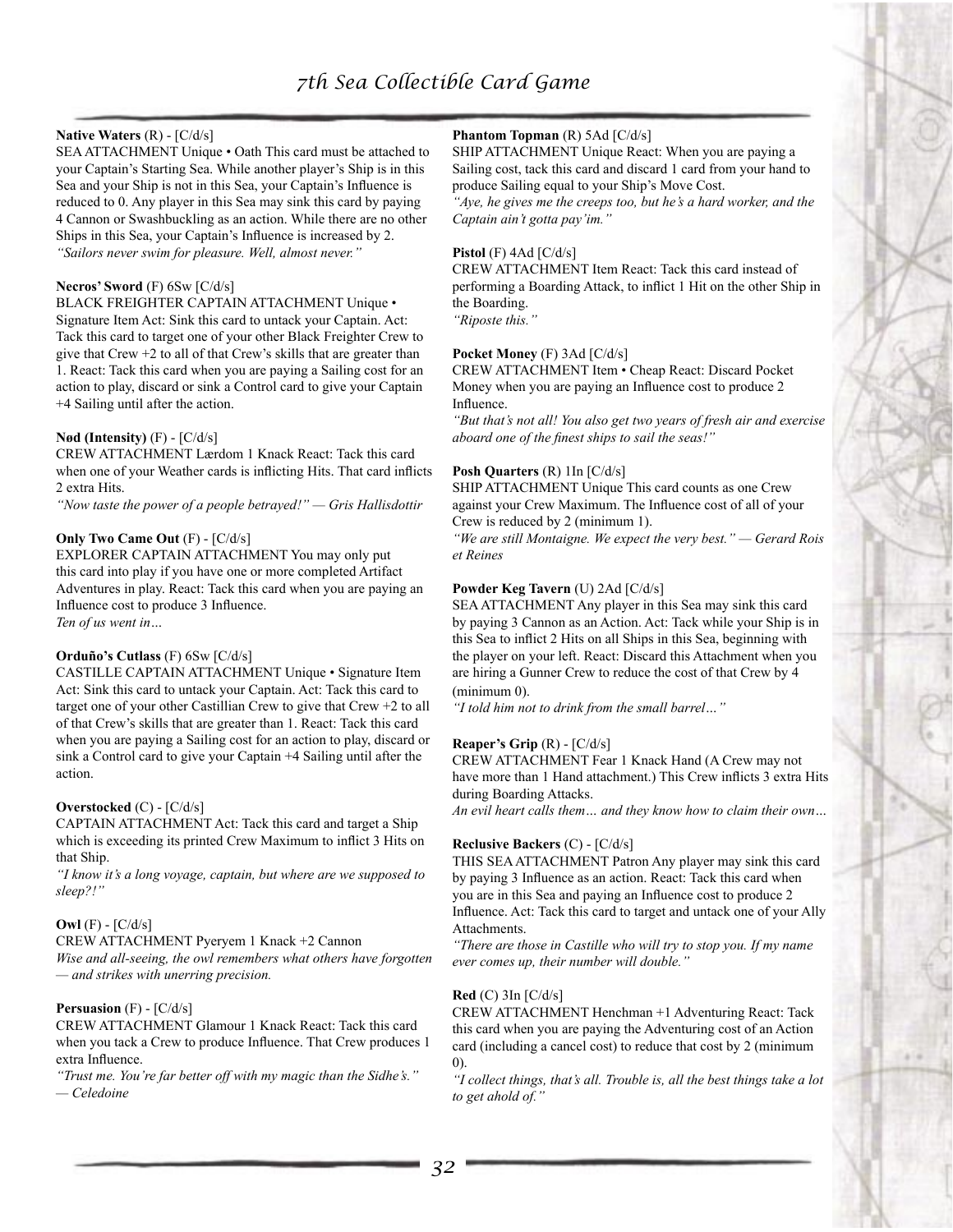# **Red Fox** (F) - [C/d/s]

CREW ATTACHMENT Pyeryem 1 Knack +2 Adventuring *The cunning fox can locate all manner of treasure, no matter how deeply buried.*

## **Reis' Scythe** (F) 6Sw [C/d/s]

CRIMSON ROGER CAPTAIN ATTACHMENT Unique • Signature Item Act: Sink this card to untack your Captain. Act: Tack this card to target one of your other Crimson Roger Crew to give that Crew +2 to all of that Crew's skills that are greater than 1. React: Tack this card when you are paying a Cannon cost for an action to play, discard or sink a Control card to give your Captain +4 Cannon until after the action.

#### **Respect of your Men** (R) 2Ad [C/d/s]

HEROIC CAPTAIN ATTACHMENT Unique Act: Tack to target one of your Crew. That Crew gains +1 to all of their skills until the end of the turn.

*"Now if I could just get them to wear a clean shirt…"*

#### **Responsive Helm** (R) - [C/d/s]

SHIP ATTACHMENT Unique This card may only be attached to a Ship with a printed Move Cost of 2 or less. React: When you suffer Hits, except during Boarding, tack this card to reduce the Hits suffered by 2 (minimum 0).

*"Don't touch it. You'll break it." — "Long Tall" Harry*

#### **Romantic Captive** (U) - [C/d/s]

CAPTAIN ATTACHMENT Unique You must tack your Captain to attach this card. +1 Swashbuckling React: Tack this card when another Ship moves into this Sea to draw 1 card . *"She looks awful happy fer a kidnapped prisoner."*

## **Ruby Earring** (C) 3Ad [C/d/s]

CREW ATTACHMENT Item +1 Swashbuckling React: Discard this card when you are paying a Swashbuckling cost to produce 1 Swashbuckling.

*"The General pulled it right out of his ear. He didn't stop bleeding for a week."*

#### **Rum Runners** (C) 1Sw [C/d/s]

SEA ATTACHMENT Ally • When this card enters play, attach it to La Boca. Act: Tack this card to attach it to an adjacent Sea. Act: Tack this card while it is in the Trade Sea to give all of your Crew currently in play +1 Swashbuckling until the end of the turn. Attach this card to La Boca. Act: Tack this card while it is in The Mirror to give all of your Crew currently in play +2 Adventuring until the end of the turn. Attach this card to La Boca.

## **Safe Path** (F) - [C/d/s]

CREW ATTACHMENT Fate 1 Knack React: Tack this card when you are paying a cancel cost to produce 4 points toward its cost. *Espera knew how to guide the Strange Skies through the most dangerous waters. His uncanny skills continued to serve him as captain of the Freedom's Key.*

## **Scary Tattoo** (C) 2Ad [C/d/s]

CREW ATTACHMENT You may draw one card before you push this Crew forward to start a Boarding Attack. React: Tack this card before you push this Crew forward to start a Boarding Attack. Sink a Henchman card attached to this Crew to target the other player in the Boarding. Sink 2 random cards

from that player's hand.

*"Don't worry. The real ones are much, much worse."*

#### **Secret of the Winds** (R) 11Sa [C/d/s]

THE MIRROR ATTACHMENT Unique • Control You must be in The Mirror to play this card. Any player in The Mirror may discard this card by producing 14 Adventuring as an action. React: Tack this card when another Ship attempts a Boarding with your Ship to cancel the Boarding attempt. Act: Tack this card to get a Control card from your deck, show it to your opponents, and put it in your hand. Shuffle your deck.

#### **Señor Ladrón** (F) 4Ad [C/d/s]

BROTHERHOOD CAPTAIN ATTACHMENT Unique • Pet React: Tack this card when you are paying the skill cost for an Item Attachment or the completion cost of an Item Adventure to reduce the cost by 3 (minimum 0).

*"I don't know how Allende trained him, or why he found the name so funny." — Delaina Darling*

## **Seven League Striders** (F) 3Ad [C/d/s]

SEA DOG CREW ATTACHMENT Leg (A Crew may not have more than one Leg Attachment.) +2 Adventuring Act: Discard the Striders to move your Ship one Sea towards another player's Ship. *"Mad Jack O'Bannon had a pair. He could cross Inismore in a day and leap through the air like a hawk. They say that other sets exist too…" — Roger Gaffrin*

#### **Show of Force** (C) 8Ca [C/d/s]

CAPTAIN ATTACHMENT When paying to attach this card, you may tack one of your completed Adventures that provides a Cannon bonus of 5 or more instead of paying the skill cost. +3 influence

*"Yes. They're loaded."*

#### **Silver Earring** (C) 3Ad [C/d/s]

CREW ATTACHMENT Item +1 Adventuring React: Discard this card when you are paying a Adventuring cost to produce 1 Adventuring.

*"They're easy money. You can always melt them down and sell them."*

#### **Small Fortress** (F) - [C/d/s]

SEA ATTACHMENT Any player in this Sea may sink Small Fortress by paying 5 Cannon as an action. Act: Tack to target a Ship in this Sea. Small Fortress inflicts a 3 Hit Cannon Attack on that Ship.

*"Fire on anything not flying a Brotherhood flag. And shoot to sink 'em — we can't move if they decide to shoot back."*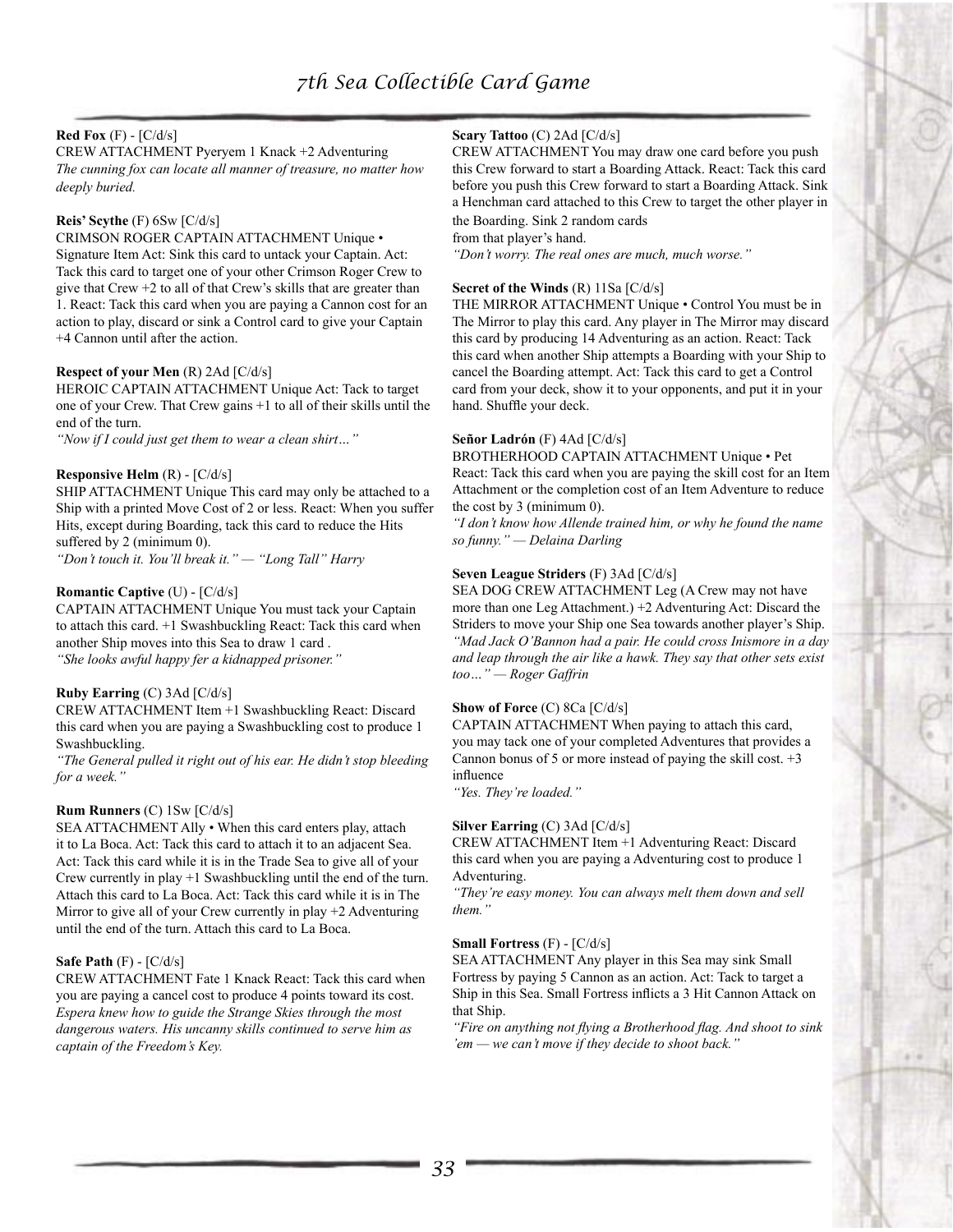## **Snarling Face** (R) - [C/d/s]

CREW ATTACHMENT Pyeryem 1 Knack Face (A Crew may not have more than 1 Face attachment.) This Crew inflicts 1 extra Hits during Boarding Attacks (and Duels) and gains the trait: Fear 1. *"Matushka's visage can frighten as well as protect."*

#### **Snow Leopard** (F) 2Sw [C/d/s]

CREW ATTACHMENT Pyeryem 1 Knack A Crew may not have more than 1 copy of this card attached. React: Discard this card immediately before both players draw cards after a round of a Boarding to untack this Crew.

*The snow leopard's keen senses prevent it from ever being surprised.*

#### **Soldano Swordsman School** (U) 2In [C/d/s]

CREW ATTACHMENT Swordsman Knack This Crew absorbs 3 extra Hits when tacking or sinking to absorb Hits during a Boarding.

*A rapier in each hand, fully extended. Like a steel whirlwind, it is — nothing but flash and bloodshed.*

#### **Speak Softly…** (U) 10Ca [C/d/s]

LA BOCA ATTACHMENT Unique • Control You must be in La Boca to play this card. Any player in this Sea may discard this card by producing 12 Sailing as an action. Card effects which discard or sink Sea Attachments may not target this card. Act: Tack this card to get a Control card from your deck, show it to your opponents, and put it in your hand. Shuffle your deck.

#### **Special Gift** (F) - [C/d/s]

CREW ATTACHMENT Porté 1 Knack Act: Tack this card and target another Ship in this Sea to inflict 1 Hit on the target Ship. *Porté magic can breach the gulf between two ships — inflicting heavy damage for compartively little risk.*

## **Spectral Aura** (F) - [C/d/s]

CREW ATTACHMENT Fear 1 Knack Any Crew pushed forward to fight against this Crew during a Boarding must tack to do so. *The Eisen tell stories of a mad hermit at the edge of the Undying Swamp. He brings death and disease wherever he goes, and his form glows a spectral, toxic green…*

## **Speedy Courier** (F) 4In [C/d/s]

THIS SEA ATTACHMENT Ally • Any player in this Sea may discard this card by paying 4 Swashbuckling or Cannon as an action. Act: Tack this card to attach it to an adjacent Sea. React: Tack this card when you are paying an Influence cost and this card is not in your Sea to produce 2 Influence.

*The Montaigne use Porté mages to keep their fleet informed. As a result, they can coordinate their activites and respond with devastating speed.*

#### **Stans (Calm)** (U) 3Ad [C/d/s]

CREW ATTACHMENT Lærdom 1 Knack React: Tack when one of your cards is targeted with a Weather card to cancel the effects of that card. React: Discard this card when a Crew in this Sea tacks to produce more than 4 Sailing. That Crew produces no Sailing.

#### **Steel Earring** (C) 3Ad [C/d/s]

CREW ATTACHMENT Item +1 Cannon React: Discard this card when you are paying a Cannon cost to produce 1 point of Cannon.

#### **Sterk (Wholeness)** (U) - [C/d/s]

CREW ATTACHMENT Lærdom 1 Knack React: Discard this card when you suffer Hits. You suffer 3 fewer Hits. *Understanding one's own weakness is more important than knowing those of one's foes.*

#### **Styrke (Strength)** (F) - [C/d/s]

CREW ATTACHMENT Lærdom 1 Knack This Crew inflicts 2 extra Hits during Boarding Attacks. *"Shall I pluck your limbs off like a fly?"*

#### **Swivel Gun** (F) 5Ca [C/d/s]

SHIP ATTACHMENT Act: Tack Swivel Gun and target another Ship in this Sea to inflict a 1 Hit Cannon Attack on the target Ship. React: Tack Swivel Gun when paying a Cannon cost to produce 1 Cannon.

*Castillian ingenuity provided the deadliest weapons to defend their shores.*

# **Swiveling Cannon** (F) 3In [C/d/s]

CASTILLE CREW ATTACHMENT Item +2 Cannon React: When another Ship moves into this Sea, you may have this Crew perform a Cannon Attack targeting that Ship. "Castillian ingenuity is responsible for more deaths than the white plague."

#### **The Burning of the Capital** (R) 6Sw [C/d/s]

SEA ATTACHMENT Unique Any player in this Sea may sink this card by paying 8 Adventuring as an action. Adventures may not be placed in this Sea, and cards may not be attached to this Sea while this card is in play.

*"Again," Valoix commanded. "I want l'Empereur himself to see the smoke in Charouse."*

#### **The Gateway**  $(R)$  -  $\left[\frac{C}{d/s}\right]$

CAPTAIN ATTACHMENT Unique • Oath Your Captain has +1 to all skills while in the the Forbidden Sea and the Mirror. Your Captain has –1 to all skills while in the Trade Sea and the Frothing Sea.

*Kheired-Din held up his hands to block the light. The gateway was here — and the angels beyond called to him for release.*

## **The General's Fist** (F) 6Sw [C/d/s]

MONTAIGNE CAPTAIN ATTACHMENT Unique • Signature Item Act: Sink this card to untack your Captain. Act: Tack this card to target one of your other Montaigne Crew to give that Crew +2 to all of that Crew's skills that are greater than 1. React: Tack this card when you are paying an Influence cost for an action to play, discard or sink a Control card to give your Captain +4 Influence until after the action.

## **The Guiding Gem of Hierro** (F) - [C/d/s]

SHIP ATTACHMENT Unique • Artifact You must tack your Captain to bring this card into play. React: Tack this card when you are paying a Sailing cost to produce 2 Sailing.

*It came from Ussura originally. Somewhere far to the east. It bore a different name then, but its secrets never changed.*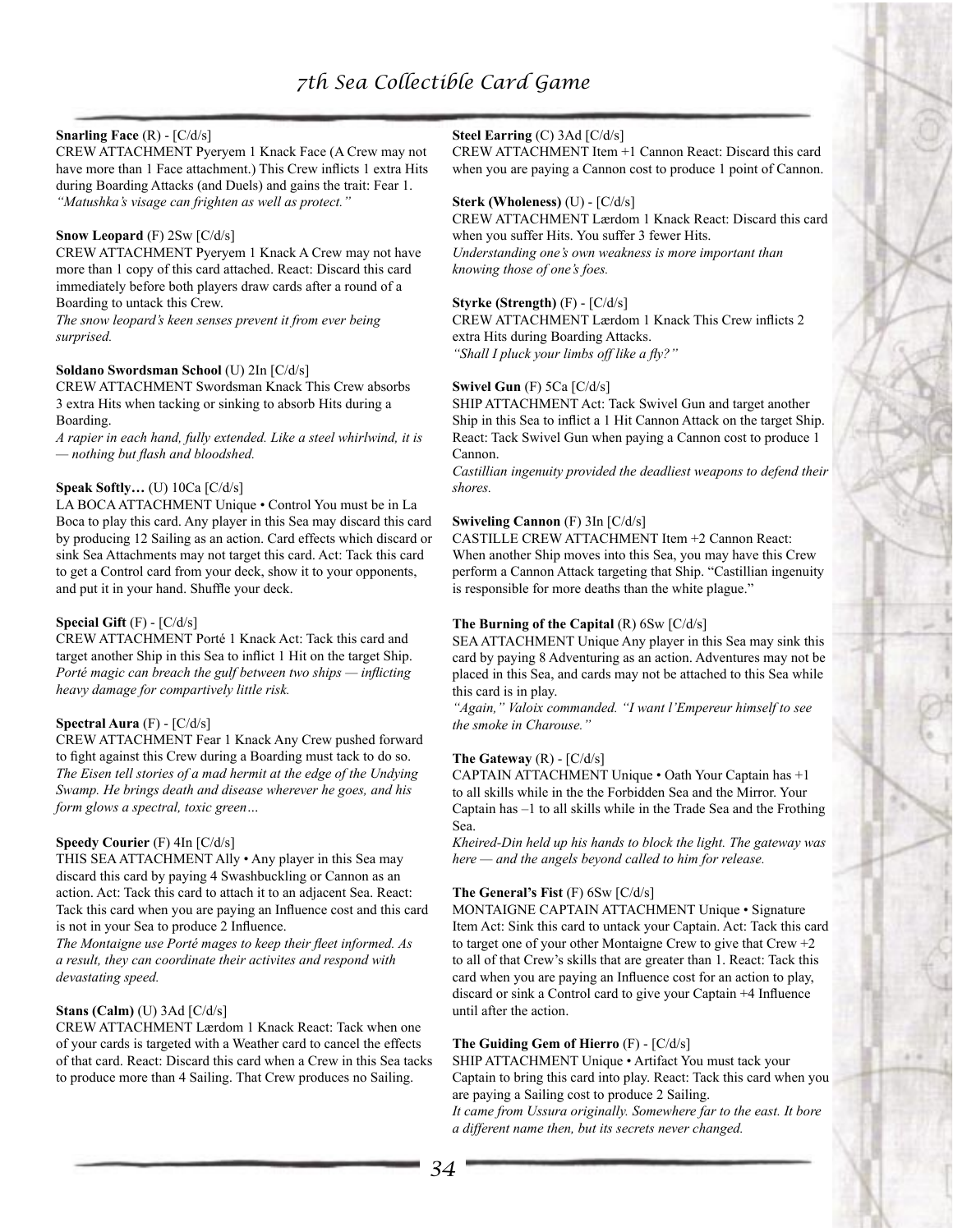## **The Inquisition** (U) 2Sw [C/d/s]

THIS SEA ATTACHMENT Any player may sink this card by paying 4 Cannon as an action. Act: Target and tack a non-Captain Villainous Crew in this Sea. Act: Tack to target one of your non-Villainous, Holy Crew. Give that Crew the Villainous trait until the end of the turn. Act: Tack to give a Holy Crew +2 Influence until the end of the turn.

#### **The Setine Key** (F) 2Ad [C/d/s]

CAPTAIN ATTACHMENT Unique The cost of this card is zero if you have a Crimson Roger Captain. React: When one of your Crew aligned to your Captain's Faction tacks for a skill, tack to increase that Crew's skill production by 1. *Bejarano thought he had found the key to immortality.*

#### **The Sorcerer's Duty** (R) - [C/d/s]

SORCERER ATTACHMENT You must tack one of your Sorcerers to attach this card. This Sorcerer gains +1 to their Sorcery trait(s). Act: Tack this Crew and name a skill to target another of your Crew. Target Crew gains a bonus to the skill equal to the number of Sorcery Knacks attached to this Crew until the end of the turn.

#### **Throwing Knives** (F) 2Ad [C/d/s]

CREW ATTACHMENT Item React: Tack and discard this card instead of performing a Boarding Attack to inflict 1 Hit on the opposing Ship.

*"Let's play a game. It's called Cripple the Loudmouth."*

#### **Tiger Claws** (U) - [C/d/s]

HEROIC CREW ATTACHMENT Hand (A Crew may not have more than 1 Hand Attachment.) React: Tack this card when this Crew inflicts Hits during a Boarding Attack. Action cards which react to suffering Hits may not be played in reaction to these Hits. *"Where on Théah did he learn that?"*

#### **Treasure Hold** (F) 1In [C/d/s]

SHIP ATTACHMENT This card counts as one Crew against your Crew Maximum. React: Sink the Treasure Hold when you are suffering hits to absorb 1 Hit. React: Tack the Treasure Hold when you are paying an Influence cost to produce 2 Influence. *"What do you mean the marquis wants to use it as his stateroom?"*

#### **Trickster 's Grin** (F) - [C/d/s]

HEROIC CREW ATTACHMENT Face (A Crew may not have more than 1 Face Attachment.) Act: Tack this Crew to draw a card. *"One rescued Castillian admiral coming right up." — Timothy le Beau*

#### **Two Hands Are Better Than One** (R) - [C/d/s]

CREW ATTACHMENT React: Tack when you send this Crew out to fight against an opponent's non-Swordsman Crew that has been pushed forward to start a Boarding Attack. This Crew gains +1 Swashbuckling for each Attachment attached to the opposing Crew until the end of the Boarding.

*"I miss me thumb."*

## **Vendel Smugglers** (F) 1Sw [C/d/s]

SEA ATTACHMENT Ally • When this card is put into play, it attaches to the Frothing Sea. Act: Tack this card to attach it to an adjacent Sea. React: Tack this card while it is in the Forbidden Sea and you are paying an Influence cost. This card produces 4 Influence then attaches to the Frothing Sea. *"Are you calling the tarp a liar?"*

#### **Vengeful Serpent** (U) 7Ad [C/d/s]

SEA ATTACHMENT Monster Any player in this Sea may sink this card by paying 8 Swashbuckling as an action. Act: Tack this card to attach it to an adjacent Sea. Act: Tack this card and target a Ship in this Se to inflicts 5 Hits on that Ship. *"I think we drove it off…"* 

#### **Villskap (Fury)** (F) - [C/d/s]

CREW ATTACHMENT Lærdom 1 Knack • Weather Act: Tack this card and pay 1 Adventuring to target a Ship in this Sea. Inflict 2 Hits on that Ship.

*Bolts from the sky foreshadow the doom of the enemies of Vestenmannavnjar.* 

#### **Vincenzo Caligari:** (F) 3In [C/d/s]

CRIMSON ROGER CAPTAIN atTACHMENT Unique • Patron React: Tack this card when you are paying an Adventuring cost to produce 3 Adventuring.

*All the Syrneth trinkets in the world couldn't prevent his island from being destroyed.* 

#### **Ward of the Albatross:** (R) 6Ad [C/d/s]

SHIP ATTACHMENT Unique Act: Discard this card when you have no cards in your hand to draw five cards from your deck. React: Discard this card when you tack a Crew, and you have no other Crew untacked, to untack your Captain. React: After another player has tacked a Crew to produce Cannon, tack this card to reduce the amount of Cannon produced to 0.

#### **Well-Equipped Sick Bay** (F) 3In [C/d/s]

SHIP ATTACHMENT Unique This card counts as one Crew against your Crew Maximum. All of your Crew absorb 2 extra Hits when they sink to absorb Hits.

*"The right supplies can mean the difference between life and death." — Luis de Rioja* 

#### **Willowed Ropes** (F) 3In [C/d/s]

BROTHERHOOD SHIP ATTACHMENT Item All of your Crew inflict one extra Hit during Boarding Attacks.

*The Brotherhood uses them on all of their ships. They work like magic.* 

#### **Yngvild's Axe** (F) 6Sw [C/d/s]

VESTEN CAPTAIN ATTACHMENT Unique • Signature Item Act: Sink this card to untack your Captain. Act: Tack this card to target one of your other Vesten Crew to give that Crew +2 to all of that Crew's skills that are greater than 1. React: Tack this card when you are paying a Swashbuckling cost for an action to play, discard or sink a Control card to give your Captain +4 Swashbuckling until after the action.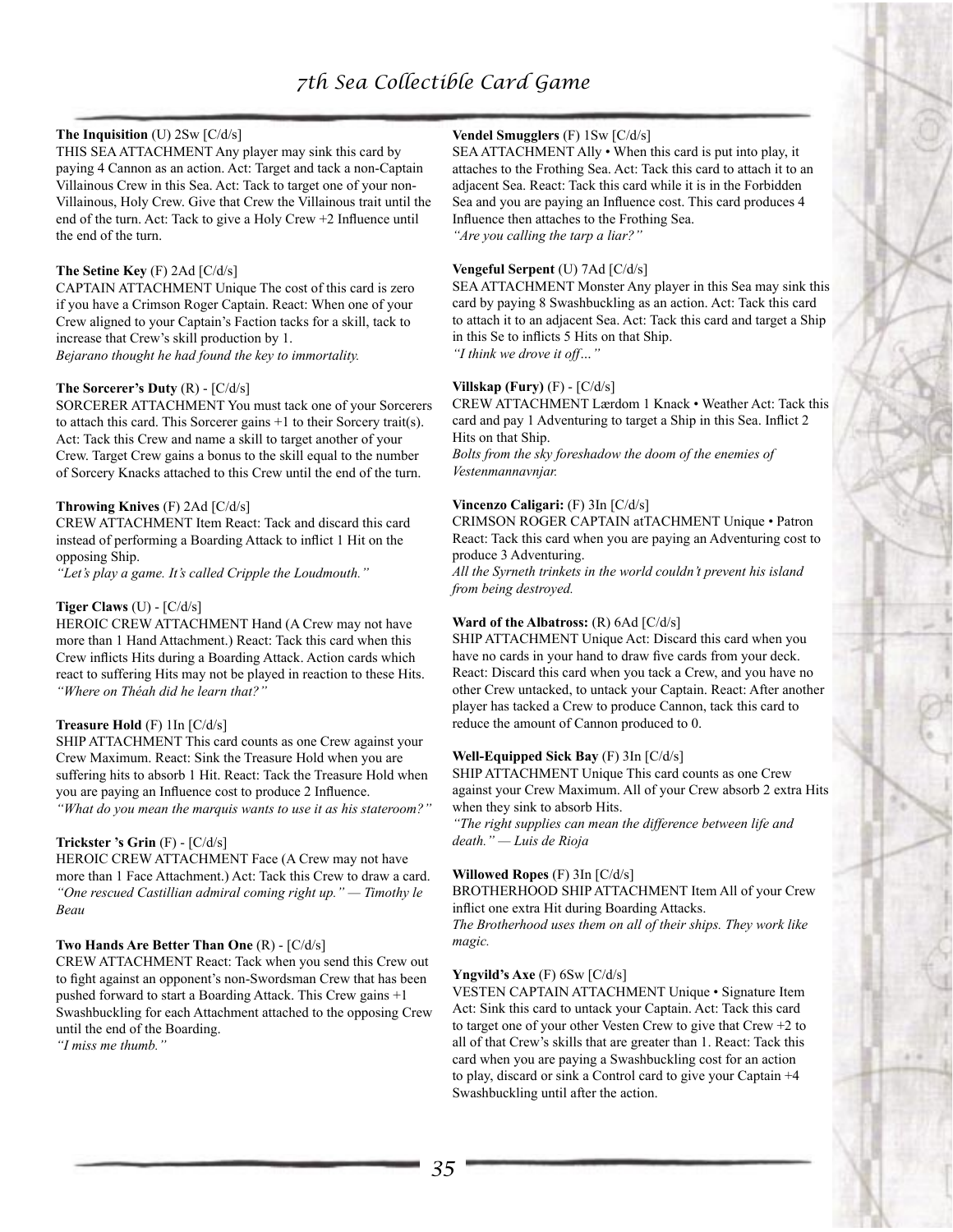## **"Captain"** (F) 3In [C/d/s]

SEA DOG CAPTAIN ATTACHMENT Unique • Pet React: Tack this card when you are paying an Adventuring cost to produce 3 Adventuring.

*"You can't surrender to me; you have to surrender to the Captain…" — Jeremiah Berek* 

#### **"Pack 'em In!"** (F) - [C/d/s]

CAPTIVE CREW ATTACHMENT This card may be attached to a Captive Crew which has the No Attachments trait. This Crew counts one less against your Ship's Crew Maximum (minimum 0). *"Shut up an' move over! There's room fer ten more of ye in there!"* 

## **"Take No Prisoners!"** (F) - [C/d/s]

CRIMSON ROGER SHIP ATTACHMENT React: Tack this card and one of your Crimson Roger Crew instead of performing a Boarding Attack to target a non-Captain Crew on the opposing Ship with a Swashbuckling skill less than 3. Discard the target Crew.

*"Reis said a lot of things, didn't he?" — Riant Gaucher*

#### **"We're Doomed!"** (F) - [C/d/s]

CREW ATTACHMENT Glamour 1 Knack React: Tack this card when a Sea Attachment is inflicting Hits on a Ship. The Attachment inflicts 2 extra Hits.

*"I didn't know leviathans could fly…" — Mortimer Snuff* 

# *Chanteys*

**Bad Weather** (C) -/M+0 [P/c/t]

Any player may sink this Chantey by paying 6 Sailing as an Action. All Ship's Move Costs are increased by 2. *"Stow the sails, boys! That storm'll tear 'em ta shreds."*

#### **Blood Enemies** (U) -/3Ad [D/p/t]

Any player may sink this Chantey by discarding a Crew from play as an action. All Captains are considered to have the following ability: Act: Discard one of your Crew from play and target a Ship in this Sea to produce a Cannon Attack that inflicts Hits equal to the printed Cannon Skill of the discarded Crew to the targeted Ship.

*The Sea Lion charged headlong towards its prey, prepared to finish the Revensj once and for all.*

#### **Broken Shackles** (R) 4In/- [T/c/s]

Any player may sink this Chantey by paying 5 Swashbuckling as an action. All Captains have the following ability: Act: Tack one of your Crew. Starting with yourself and continuing clockwise, each player's Ship suffers a number of Hits equal to the number of Crew they have on board.

## **Caligari's Doom** (C) -/3Sa [D/p/t]

Any player may sink this Chantey by either tacking a Holy Crew or paying 6 Sailing as an action. Ships may not move to, through, or from the Forbidden Sea.

*Panic set in as the screaming populace tried vainly to flee the city. In less than an hour, Caligari's island vanished beneath the waves.*

## **Crucible of Faith** (U) 3Ad/- [T/c/s]

Any player may tack a Villainous Crew, as an action, to sink this Chantey. All Captains have the following ability: React: Tack one of your Crew with the Holy trait when you are suffering Hits to reduce the Hits to 0.

*The flames lept higher as the Montaigne cannonfire continued. "Theus keep me safe," the priest prayed.*

#### **Eternal Desire** (F) -/4Sa [D/p/t]

All Captains have the following ability: React: Discard a card from your hand when paying your Ship's Move Cost to produce 1 Sailing.

*"How could you have loved a woman so cruel?" Ernesto smiled sadly. "I looked past her cruelty to the loneliness which caused it."*

## **Guilders Say More Than Words** (C) 2Sw/4Sw [P/c/t]

Players may not play Action cards.

*"I don't give a siren's flipper what 'ambeeaunts' is, it'll cost ya six hundred."*

#### **Imprisonment in El Morro** (C) -/- [D/p/t]

Any player may sink this Chantey by paying 6 Swashbuckling as an action. Gunner Crew produce 2 extra Cannon when tacking to produce Cannon.

*The site of Enrique Orduño's execution and the most heavilyarmed fortress in Théah. No one believed that he could be saved from such an imposing prison. No one except the General.*

#### **Jacques and the Kire** (U) -/- [P/c/t]

Any player may sink this Chantey by tacking a Crew with an Influence cost greater than 5 as an action. All Crew enter play tacked unless the hiring player discards a card from their hand. *"It's good to see you, old friend. I have some news regarding your father… and the order he served."*

## **Lyin' John Flees** (U) -/- [D/p/t]

Any player may sink this Chantey by paying 4 Cannon as an action. While this Chantey is in play, a player may not perform an action that results in a Cannon attack if he or she has already performed one during the turn.

*John Fox died as he lived: a coward. In the end, he fled his friends and shipmates rather than face the consequences of his lies. His death at Reis's hands was almost an afterthought.*

#### **Message From the Grave** (F) -/- [C/d/s]

Any player may sink this Chantey by paying 6 Swashbuckling as an action. All players must tack or discard one of their non-Captain Crew during each Draw Cards Phase.

*"Necros took my own nephew and turned him into an abomination. I didn't kill Thomas — I set him free." — Philip Gosse*

## **Packed Gunpowder** (C) -/5Sw [T/c/s]

Any player may sink this Chantey by discarding one of their Gunner or Topman Crew as an action. All Captains have the following ability: React: Immediately after a Ship in this Sea has absorbed all of the Hits from a Cannon Attack that you produced, you may immediately discard two cards from your hand to target one of your untacked Gunner Crew. You may immediately tack the target Crew to perform another Cannon Attack.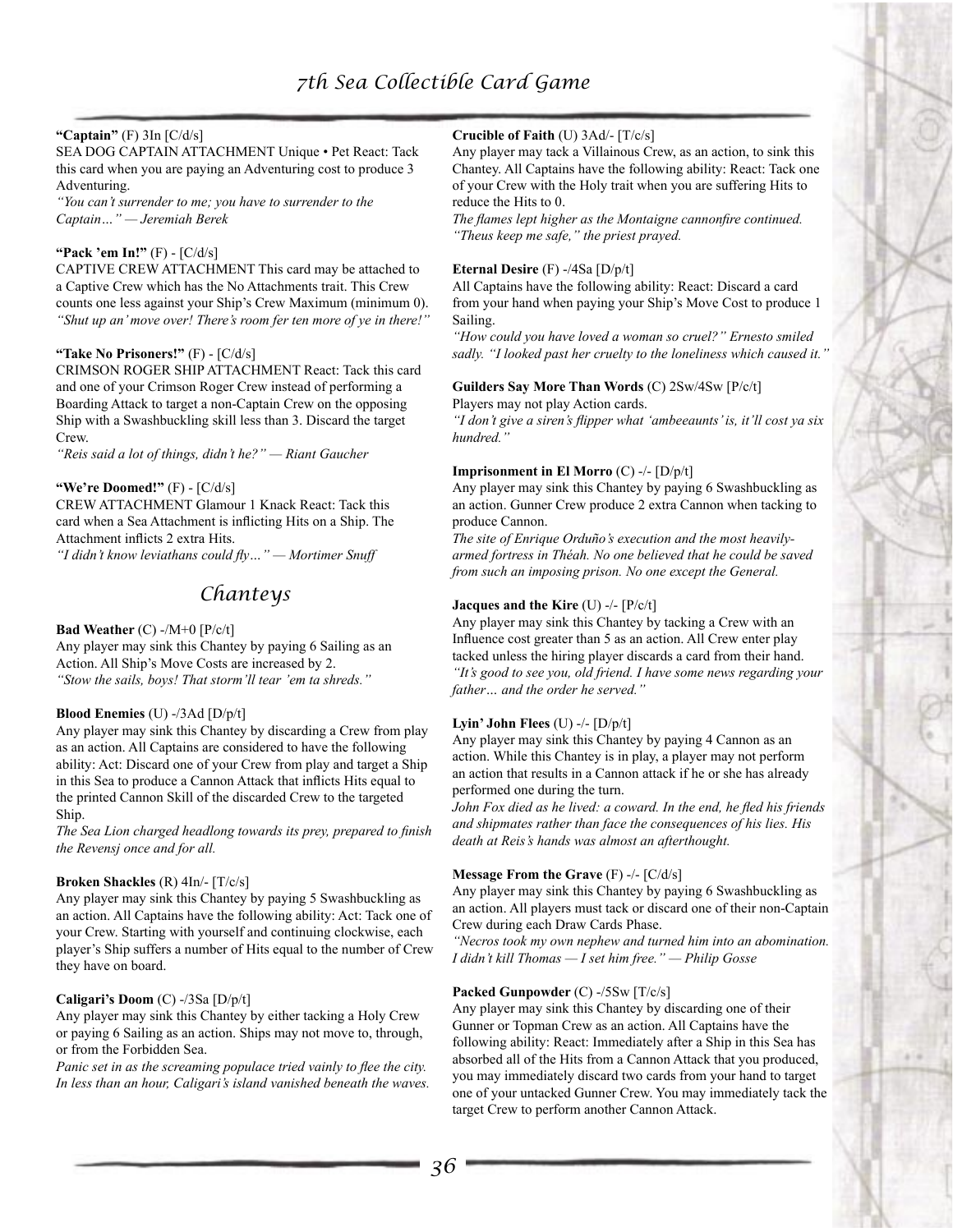## **Pitching Deck** (C) 6Sw/- [S/d/p]

All Swordsman bonuses are reduced to zero. *The tiller swung to the side and the deck lurched beneath them. There was more than one way to even the odds.*

#### **Surprise Rescue** (F) M+0/M+0 [D/p/t]

The Sailing cost to attempt a Boarding is reduced by 2 (minimum 1).

*The General and his crew sprang upon the execution scene, freeing Orduño from the flaming pyre and fleeing through the same Porté hole by which they had come.*

#### **Taking from the Rich** (C) -/- [S/d/p]

Any attachment in play that produces Influence, produces 3 less Influence (minimum 0). This does not effect Attachments that provide a bonus to an Influence skill.

*"They call me the Raven." She leveled the pistol at his head. "You can call me your armed robber du jour."*

#### **The Coming Tempest** (C) -/- [P/c/t]

Any player may sink this Chantey by paying 7 Sailing as an action. All Captains have the following ability: React: When another player performs an effect to cancel one of your actions that will result in a Boarding, tack one of your completed Adventures to cancel that effect.

*"McGee channeled powerful forces in her quest to destroy Reis. Too powerful, some say." — Derwyddon*

## **The Rage of the Vesten** (F) 2Sw/- [S/d/p]

All Crew tacking to absorb Hits absorb 2 extra Hits. *The Vendel seek to become rich by selling off their ancestry. Their primitive cousins have a different view… and aren't shy about expressing it.*

## **The Trail of Dead** (F) -/3Sw [C/d/s]

All Crew tacking or sinking to absorb Hits absorb 1 fewer Hit (minimum 1).

*The Freighter destroyed half a dozen villages in Montaigne and Castille. Families… children… all torn to pieces by its undying evil.*

## **The Value of the Hunt** (U) -/- [P/c/t]

Any player may sink this Chantey by sinking two of their Adventures (completed or uncompleted) from play or from their hand (or both) as an action. When non-Captain Crew tack to produce skill points, they produce an additional amount of those skill points equal to the number of completed Adventures they have attached.

## **The Vision Spreads** (F) 3Ad/5Ad [P/c/t]

All Crew have their Influence costs increased by 2. *Corantine 1, 1668: Every mystic, seer, and medium in Théah awakens screaming to a vision of the Sunken Isle.*

# **To the Last Man** (U) 3Ad/- [P/c/t]

Any player may sink this Chantey by discarding a Crew from play as an action. All Captains are considered to have the following abilities: React: Tack or discard one of your Crew when you are producing Sailing to attempt a Boarding. The cost of that Boarding attempt is reduced by the Crew's Adventuring. React: Discard one of your Crew from play instead of performing a Boarding Attack to inflict Hits on the other Ship equal to the Crew's Swashbuckling.

#### **Vendel Sorcery** (F) -/3Sw [D/p/t]

The cost to play, cancel, discard, sink or use an ability on a Weather card is reduced by 2 (minimum 0).

*The Vendel practice Lærdom sorcery as well, having stolen it from their Vesten brothers. It is no less powerful coming from a merchant than from a warrior.*

#### **Yngvild's Plan** (F) -/- [P/c/t]

Any player may sink this Chantey by paying 3 Adventuring as an action. All Captains have the Villainous trait.

*Whether you call it Valhalla, the 7th Sea, or the Abyss itself, it has the power to destroy the world. And the island of Cabora holds its secrets.*

# *Ships*

#### **Corazón del Castille** (F) Castille 11 CM / 4 MC

React: Tack when you are paying the Sailing cost to begin a Boarding, or paying the Sailing cost of an action that will result in a Boarding, to produce 5 Sailing. React: Tack before performing an action, to move to an adjacent Sea

#### **Eisen Driezack** (R) Unaligned \*Die Kreuzritter/Eisen\* 7 CM / 2 MC

Your Crew produce 3 extra Swashbuckling when tacking to produce Swashbuckling to discard or sink a Damage attachment attached to this Ship. React: Tack before performing an action, to move to an adjacent Sea.

## **El Fuego Negro** (F) Castille 7 CM / 2 MC

React: Once per turn, discard 2 cards from your hand when you are Attempting a Boarding, instead of paying your Ship's Move Cost. React: Tack before performing an action, to move to an adjacent Sea.

## **El Toro Rojo** (F) Gosse 7 CM / 2 MC

Act: Tack to search your deack for a Chantey card, show it to your opponent(s), and place it in your hand. Shuffle your deck. React: Tack before performing an action, to move to an adjacent Sea.

## **Freedom's Key** (F) Corsairs 7 CM / 2 MC

Up to 2 Captive Crew on your ship do not count against your Crew Maximum. React: Tack before performing an action, to move to an adjacent Sea.

# **Grenouille du Grâce** (F) Montaigne 6 CM / 2 MC

React: Tack when paying an Influence cost to produce 1 Influence. React: Tack before performing an action, to move to an adjacent Sea.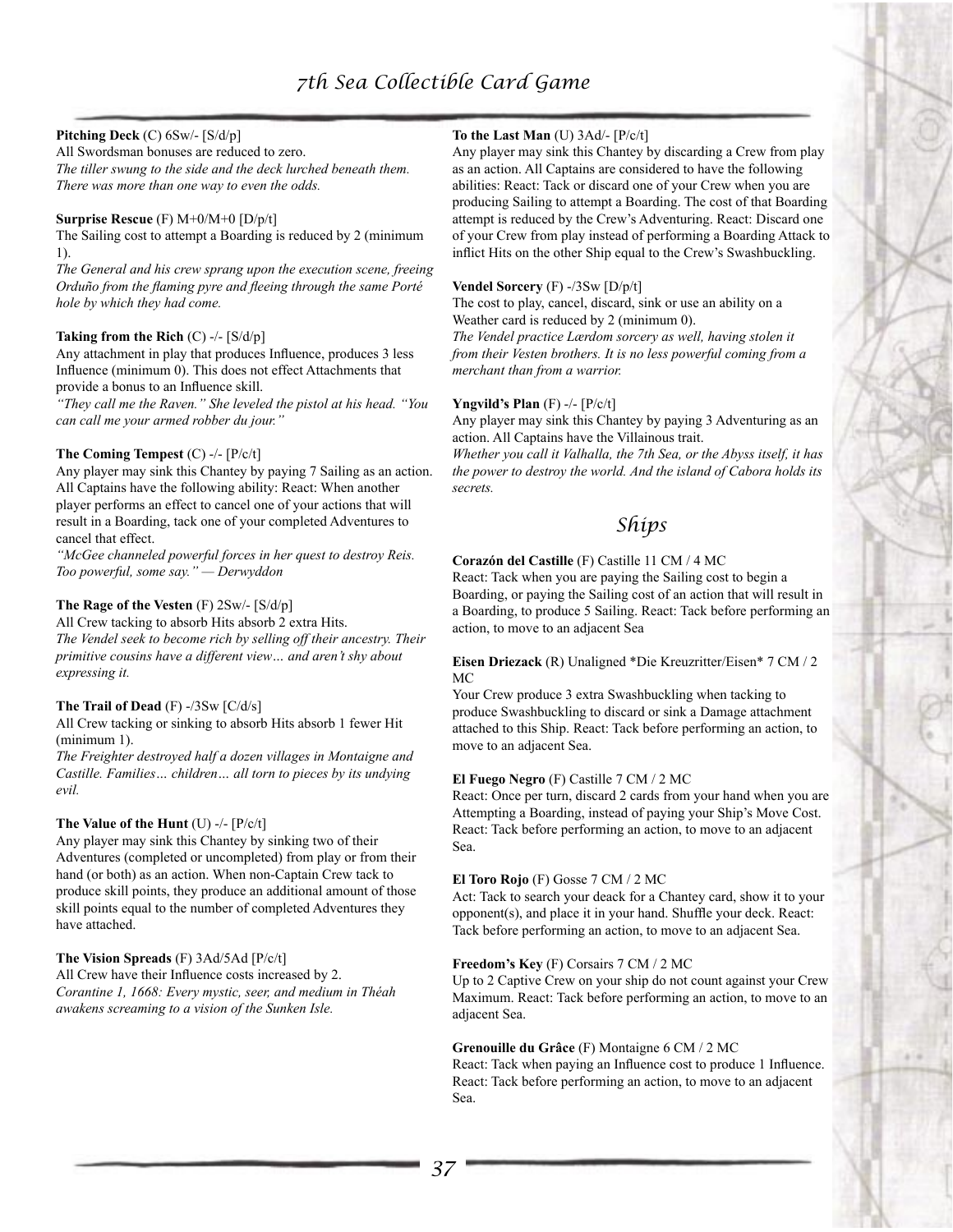## **Le Prédateur des Mers** (F) Montaigne 8 CM / 3 MC

Act: Tack this card to attach one or more of your Ally cards in play to this Sea. React: Tack before performing an action, to move to an adjacent Sea.

# **Strange Skies** (F) Corsairs 11 CM / 4 MC

The move cost of the Strange Skies may not be increased. React: Tack before performing an action, to move to an adjacent Sea.

#### **Syrneth Ship** (R) Unaligned 9 CM / 2 MC

Your Crew Maximum may not be increased. Your Captain's Starting Wealth is reduced by 2. React: Tack before performing an action, to move to an adjacent Sea. For the first time in millennia, it sails again.

**The Black Dawn** (F) Sea Dogs 7 CM / 2 MC React: Tack when suffering Hits to absorb 2 Hits. React: Tack before performing an action, to move to an adjacent Sea.

#### **The Black Freighter** (F) Black Freighter 13 CM / 4 MC Act: Once per turn, you may get a Skeletal Crew from your discard pile and put it on top of your deck. React: Tack before performing an action, to move to an adjacent Sea.

## **The Crimson Roger** (F) Crimson Rogers 9 CM / 3 MC

React: Tack when you tack a Crew to produce Cannon. That Crew produces 2 extra Cannon. React: Tack before performing an action, to move to an adjacent Sea.

#### **The Discovery** (F) Explorers 9 CM / 3 MC

React: Tack when paying a Sailing cost to produce 3 Sailing. React: Tack before performing an action, to move to an adjacent Sea.

#### **The Dolphin** (R) Unaligned 9 CM / 3 MC

You may draw one card before one of your Swordsman Crew starts a Boarding Attack. React: Tack before performing an action, to move to an adjacent Sea.

## **The Falcon's Roost** (F) Brotherhood 9 CM / 3 MC

React: Tack one of your Topman Crew and this Ship when you are being targeted with a Cannon Attack to cancel that Cannon Attack and move your Ship to an adjacent Sea. React: Tack before performing an action, to move to an adjacent Sea.

#### **The Freighter** (F) Black Freighter 8 CM / 2 MC

While your Captain is untacked, your Skeletal Crew inflict an additional amount of Hits during Boarding Attacks equal to their printed Swashbuckling. React: Tack before performing an action, to move to an adjacent Sea.

## **The Hanged Man** (F) Brotherhood 8 CM / 3 MC

React: Tack when you are paying an Adventuring cost to produce 3 Adventuring. React: Tack before performing an action, to move to an adjacent Sea.

## **The Hurricane** (F) Sea Dogs 9 CM / 3 MC

Act: Tack this Ship and one of your Crew to draw one card. React: Tack before performing an action, to move to an adjacent Sea.

## **The Leviathan** (R) Unaligned 10 CM / 4 MC

Your Crew have  $+1$  Adventuring while your Captain is untacked. React: Tack before performing an action to move to an adjacent Sea.

### **The Massacre** (R) Unaligned 10 CM / 4 MC

React: After you have inflicted Hits on a Ship in this Sea with an card with the word "Ramming" or "Powering" in the title, tack this Ship to begin a Boarding with that Ship. React: Tack before performing an action, to move to an adjacent Sea.

#### **The Redeemer** (F) Explorers 11 CM / 4 MC

React: Once per turn, when tacking a Crew to produce skill points, that Crew produces 2 extra points of that skill, if the Crew has an Adventure attached that increases the skill being produced. React: Tack before performing an action, to move to an adjacent Sea.

#### **The Revensj** (F) Vesten 9 CM / 3 MC

When you start a Boarding that is not canceled, you may draw 2 cards. React: Tack before performing an action, to move to an adjacent Sea.

#### **The Scarlet Roger** (F) Crimson Rogers 11 CM / 4 MC

React: Pay 4 Cannon when a Boarding is targeting your Ship to cancel that Boarding (this cost may not be reduced). React: Tack before performing an action, to move to an adjacent Sea.

## **The Sea Lion** (F) Vesten 10 CM / 4 MC

Act: Once per turn, tack one of your Port Attachments to untack your Captain. React: Tack before performing an action, to move to an adjacent Sea.

#### **The Wayward Soldier** (R) Unaligned 6 CM / 2 MC

Act: Tack to move your Ship up to two Seas away (moving through each Sea one at a time). React: Tack before performing an action, to move to an adjacent Sea.

## **Uncharted Course** (F) Gosse 9 CM / 3 MC

Up to three of your Ship Attachments do not count against your Crew Maximum. React: Tack before performing an action, to move to an adjacent Sea.

# *Captains*

**Aaron Blackstone** (R) Unaligned W7 C:3 S:4 A:3 I:3 Sw:3 Start: La Boca Villainous • Swordsman +2 Aaron may only use ships with no faction symbol. While you have three or more unaligned Crew on Board with a printed Influence cost greater than 2, all of your other Crew have +1 Adventuring.

*"The Brotherhood had this stretch to themselves fer far too long."*

**Allende** (F) Brotherhood \*Los Vagos\* W9 C:2 S:3 A:5 I:3 Sw:4 Start: La Boca Heroic • Swordsman +2 While you have 3 or more other Brotherhood Crew on your Ship, you are always considered to be in the Sea with the lower completion cost when completing an Adventure.

*"Leadership is simply a glorified form of stubbornness. When you*  learn to endure the gravest misfortune, then you will know what it *means to lead."*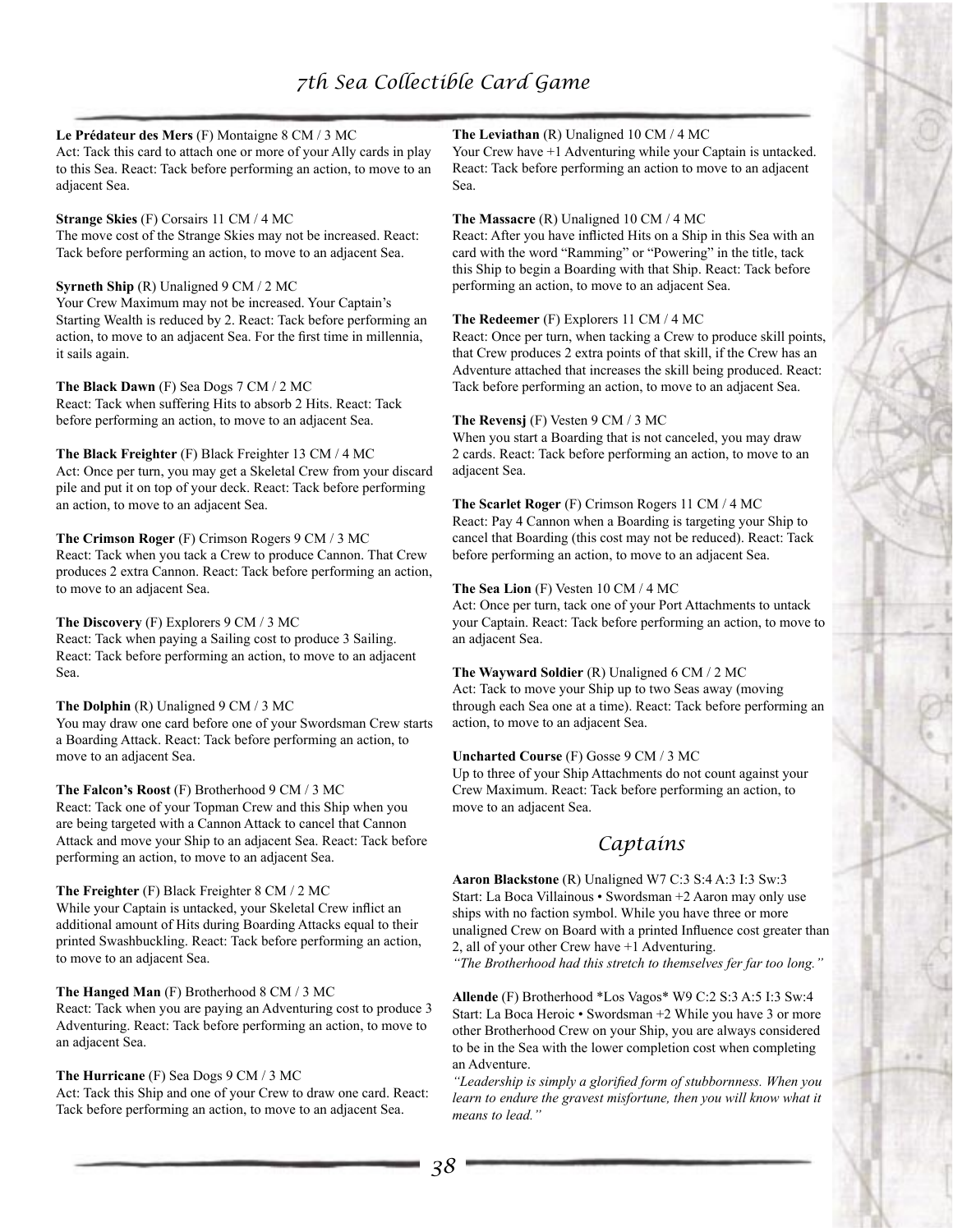#### **Amiral Alazais Valoix-Praisse III** (F) Montaigne W8 C:2 S:3 A:2 I:5 Sw:3

Start: Frothing Sea Villainous • Swordsman +2 React: Tack or sink one of your Ally cards in this Sea when you are absorbing Hits, except during Boarding. You suffer 3 fewer Hits if you have 3 or more other Montaigne Crew on board.

*"I serve l'Empereur's pleasure. And right now, his pleasure is to destroy Castille."*

#### **Berek** (F) Sea Dogs W10 C:3 S:2 A:2 I:4 Sw:4

Start: Trade Sea Heroic • Swordsman +2 React: Once per turn, when you are drawing cards at the end of the turn, you may draw one additional card if you have 3 or more other Sea Dog Crew on board and none of your Crew were sunk this turn. *"I think of myself back in those days — what a fool I was."*

**Captain Bonnie McGee** (F) Sea Dogs W9 C:3 S:3 A:3 I:4 Sw:5 Start: Forbidden Sea Heroic • Swordsman +2 You may not have Bloody Bonnie McGee on board. While you have 3 or more other Sea Dog Crew on your Ship and there is a Villainous Captain in play, your Sea Dog Crew have +1 to all skills that are above zero.

#### **Captain Cosette** (F) Explorers W C:3 S:4 A:4 I:4 Sw:3 Start: The Mirror Heroic • Swordsman +2 You may not have Cosette on board. Act: Once per turn, if you have 3 or more other Explorers Crew on board, you may look at the top five cards of your deck. You may reveal one Adventure card or Explorer Crew

card from those cards, then place it in your hand. Discard the remaining cards.

**Captain Jorund Guttormson** (F) Vesten W8 C:0 S:4 A:2 I:4 Sw:4 Start: Trade Sea Villainous • Swordsman +2 You may not have Jorund Guttormson on Board. Act: Once per turn, if you have 3 or more other non-Loyal Vesten Crew on board, pay any amount of Influence to target a Ship in this Sea. Target Ship suffers Hits equal to the half the amount of Influence produced (rounded up). *"The Vendel paid me to betray Olafssdottir. Do you think she'll let me live if I don't kill her first?"*

#### **Captain Margaretta Orduño** (F) Castille W9 C:2 S:2 A:3 I:3 Sw:5

Start: La Boca Swordsman +3 You may not have Margaretta

Orduño on Board. Act: Tack to target one of your Swordsman Crew. If you have 3 or more other Castillian Crew on board your Ship, target a Ship in this sea whose player must target one of their Crew. Play a card from your hand as a Boarding Attack to begin a Duel between your Swordsman and the target Crew. *"The Church snuffed out my light. I owe it nothing."*

**Captain Melinda Gosse** (F) Gosse W9 C:2 S:2 A:4 I:4 Sw:3 Start: Frothing Sea Heroic • Swordsman +2 You may not have Melinda Gosse on Board. React: Tack this Captain when you are entering a Boarding. If you have 3 or more other Gosse Crew on board, you may untack two other Heroic Gosse Crew. *"I hope I can pilot El Toro half as well as Poppa would."*

**Captain Necros** (F) Black Freighter W7 C:3 S:4 A:2 I:3 Sw:4 Start: The Mirror Villainous • Fear 1 • Swordsman +2 You may only Hire Black Freighter Crew cards. Act: Once per turn, while you have 2 or more other non-Skeletal Crew on your Ship, you may Hire one Skeletal Crew by discarding cards from your hand equal to the Crew's Influence cost.

*"I summon the power of Legion himself against you…"*

#### **Captain Reis** (F) Crimson Rogers W7 C:4 S:4 A:3 I:3 Sw:4 Start: Forbidden Sea Villainous • Swordsman +2 While you have 3 or more other Crimson Rogers Crew on your Ship, your Cannon costs to play, cancel, discard, or sink a card are reduced by 3 (minimum 1).

*No one had ever faced him and lived… no one but her.*

# **Comte Robert Méchant** (F) Black Freighter W9 C:3 S:2 A:3 I:3 Sw:4

Start: The Mirror Villainous • Fear 1 • Swordsman +2 You may only hire Crew which have the Black Freighter faction symbol. React: Tack one of your Skeletal Crew when you are hiring another Skeletal Crew to produce Influence equal to the tack Crew's Swashbuckling skill. You may only use this ability if you have 3 or more other non-Skeletal Black Freighter Crew on board your Ship.

#### **Der Kire** (R) Unaligned \*Die Kreuzritter/Eisen\* W8 C:0 S:2 A:4 I:3 Sw:5

Start: Trade Sea Heroic • Holy • Swordsman +2 You may not have The Kire on board. Der Kire may only use unaligned Ships. While you have 4 or more unaligned Crew with a printed Influence cost greater than 2 on board, Der Kire inflicts 4 extra Hits during Boarding Attacks.

**Enrique Orduño** (F) Castille W8 C:2 S:4 A:3 I:3 Sw:5 Start: La Boca Swordsman +3 While you have 3 or more other Castillian Crew on your Ship, all of your Crew inflict 1 extra Hit during Boarding Attacks.

*He may have been the greatest sailor his country had ever seen.*

**Ernesto Castillus** (F) Corsairs W9 C:3 S:2 A:3 I:3 Sw:4 Start: Forbidden Sea Heroic • Swordsman +2 You may not have Espera on board. Your Captive Crew do not have the No Attachments trait. Act: Once per turn, if you have 3 or more other Captive Corsair Crew on your Ship, move your Ship to an adjacent Sea.

**Guy McCormick** (F) Explorers W9 C:2 S:3 A:5 I:4 Sw:3 Start: Trade Sea Heroic • Swordsman +2 Act: Once per turn, while you have 3 or more other Explorer Crew on your Ship, you may get an Item or Artifact Adventure from your deck, show it to your opponents, and put it in your hand. Shuffle your deck. *Obsession can destroy the finest men.*

**Jeremiah Berek** (F) Brotherhood W9 C:3 S:3 A:4 I:3 Sw:4 Start: Forbidden Sea Heroic • Swordsman +2 React: When you are suffering Hits, tack one of your completed Adventures to reduce the Hits suffered by 1 (minimum 0) if you have 3 or more other Brotherhood Crew on your Ship.

*"My luck's run out, but I've more than luck to depend on."*